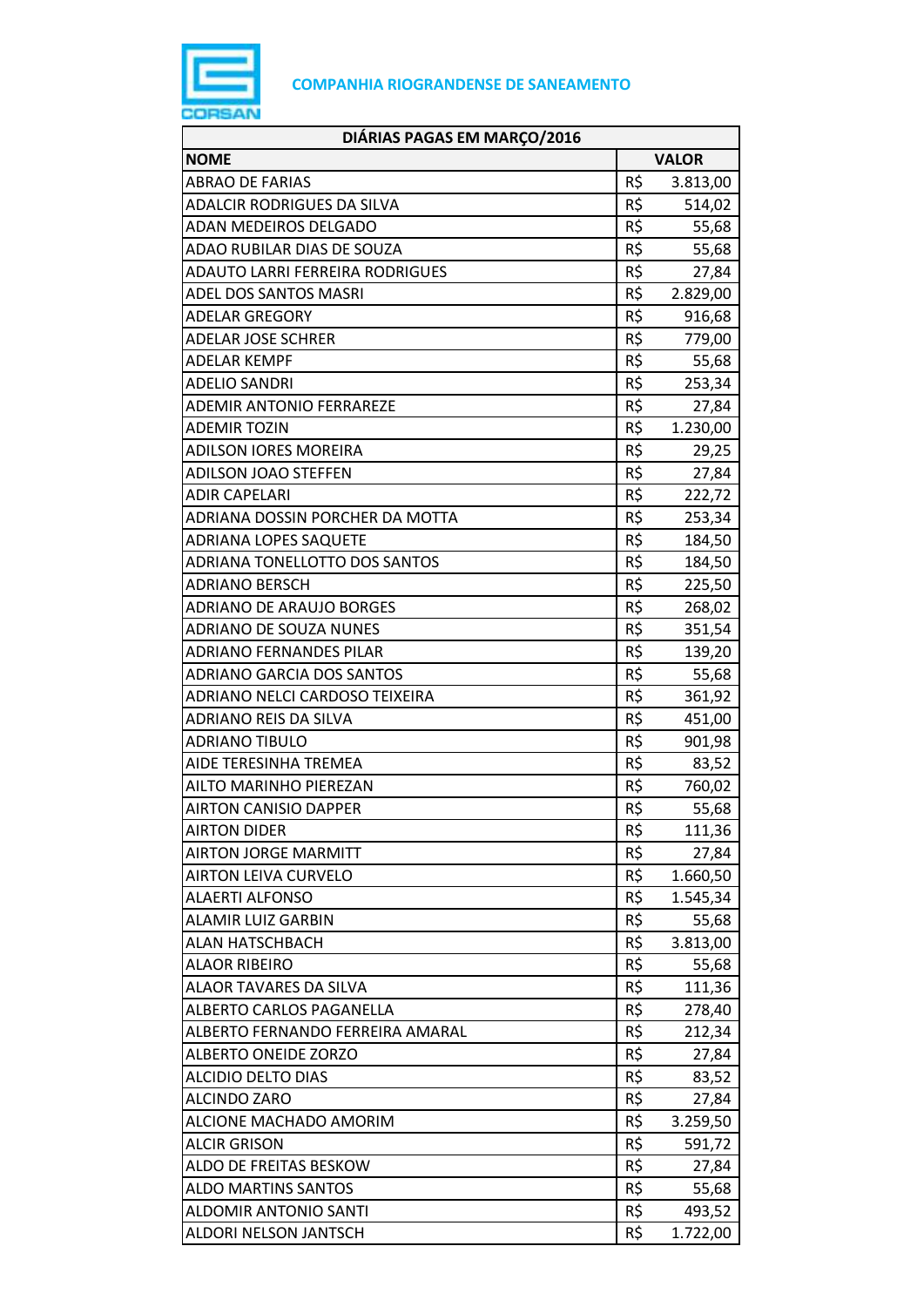| <b>ALESANDRO SILVA TAVARES</b>     | R\$ | 808,62   |
|------------------------------------|-----|----------|
| ALESSANDRO HENRIQUE TEIXEIRA       | R\$ | 27,84    |
| <b>ALESSANDRO LOPES</b>            | R\$ | 225,50   |
| ALESSANDRO QUEIROZ LENCINA         | R\$ | 111,36   |
| ALEX BENEVENUTO SILVEIRA           | R\$ | 250,56   |
| <b>ALEX ELY</b>                    | R\$ | 55,68    |
| <b>ALEX SANDRI DOS SANTOS</b>      | R\$ | 194,88   |
| <b>ALEX SANDRO DE MORAES</b>       | R\$ | 417,60   |
| ALEX SANDRO DIAS CASTRO            | R\$ | 553,50   |
| <b>ALEX SANDRO GOMES DORNELES</b>  | R\$ | 27,84    |
| ALEXANDER RUAN BAIERLE             | R\$ | 111,36   |
| ALEXANDRA DA SILVA VIANNA          | R\$ | 240,18   |
| ALEXANDRA RECH TISSIANI            | R\$ | 27,84    |
| ALEXANDRE ANTONIO THIEL WALL       | R\$ | 83,52    |
| <b>ALEXANDRE AVILA NUNES</b>       | R\$ | 167,04   |
| ALEXANDRE BOURSCHEIDT GABRIEL      | R\$ | 696,00   |
| ALEXANDRE CAVALHEIRO MARCHESAN     | R\$ | 1.845,00 |
| ALEXANDRE DIAS BUSTAMANTE          | R\$ | 27,84    |
| ALEXANDRE DOS SANTOS DE OLIVEIRA   | R\$ | 451,00   |
| ALEXANDRE EDUARDO KRAMER           | R\$ | 27,84    |
| ALEXANDRE FERREIRA TOLFO           | R\$ | 2.644,50 |
| <b>ALEXANDRE LUIS SCHEID</b>       | R\$ | 361,92   |
| ALEXANDRE MACHADO DE OLIVEIRA      | R\$ | 369,00   |
| ALEXANDRE MADEIRA CALVETTI         | R\$ | 278,40   |
| ALEXANDRE MARQUES DA SILVA         | R\$ | 361,92   |
| <b>ALEXANDRE MIETH DOS SANTOS</b>  | R\$ | 1.968,00 |
| ALEXANDRE SOKOLOV                  | R\$ | 278,40   |
| ALEXANDRE SOUZA SCHNEID            | R\$ | 55,68    |
| <b>ALEXANDRE TEDESCO FARIAS</b>    | R\$ | 27,84    |
| ALIDA LETICIA ROCHA VAN DER MAAT   | R\$ | 307,50   |
| ALINE AZEREDO GONDALVES            | R\$ | 55,68    |
| <b>ALINE DIETRICH</b>              | R\$ | 250,56   |
| <b>ALINE GARTNER</b>               | R\$ | 139,20   |
| <b>ALINE GRACIELE MOHR</b>         | R\$ | 307,50   |
| ALINE JACONDINO RIBEIRO            | R\$ | 55,68    |
| <b>ALINE MARIA SIGNORI</b>         | R\$ | 139,20   |
| ALINE SCHERER DE ALVES             | R\$ | 83,52    |
| <b>ALIONSO DE PAULA ALVES</b>      | R\$ | 194,88   |
| ALMIR EDISON CORLETA DA SILVA      | R\$ | 83,52    |
| <b>ALMIRO FERNANDES PORTO</b>      | R\$ | 55,68    |
| <b>ALOISIO SCHNEIDER</b>           | R\$ | 528,96   |
| <b>ALTEMIR PAULO FINGER</b>        | R\$ | 139,20   |
|                                    | R\$ |          |
| <b>ALVARO LEITE FERNANDES</b>      |     | 1.196,34 |
| ALVARO MOISES SILVEIRA JACOBSEN    | R\$ | 309,02   |
| <b>ALVARO TADEU PRESTES</b>        | R\$ | 167,04   |
| <b>ALVORINO SIMON</b>              | R\$ | 1.783,50 |
| ANA BEATRIZ NOSCHANG MITTELSTAEDT  | R\$ | 450,99   |
| ANA CAROLINA ABI RODRIGUES         | R\$ | 375,83   |
| ANA GENIA COMIN BORDIGNON          | R\$ | 27,84    |
| ANA MARIA PRESTES BRUM DA SILVEIRA | R\$ | 167,04   |
| ANA MARIA RIGON BOLZAN             | R\$ | 526,16   |
| ANA MARILIGE CORNELI               | R\$ | 250,56   |
| ANA PAULA BENETTI PACHECO          | R\$ | 1.353,00 |
| <b>ANA ROSELI GATTO</b>            | R\$ | 111,36   |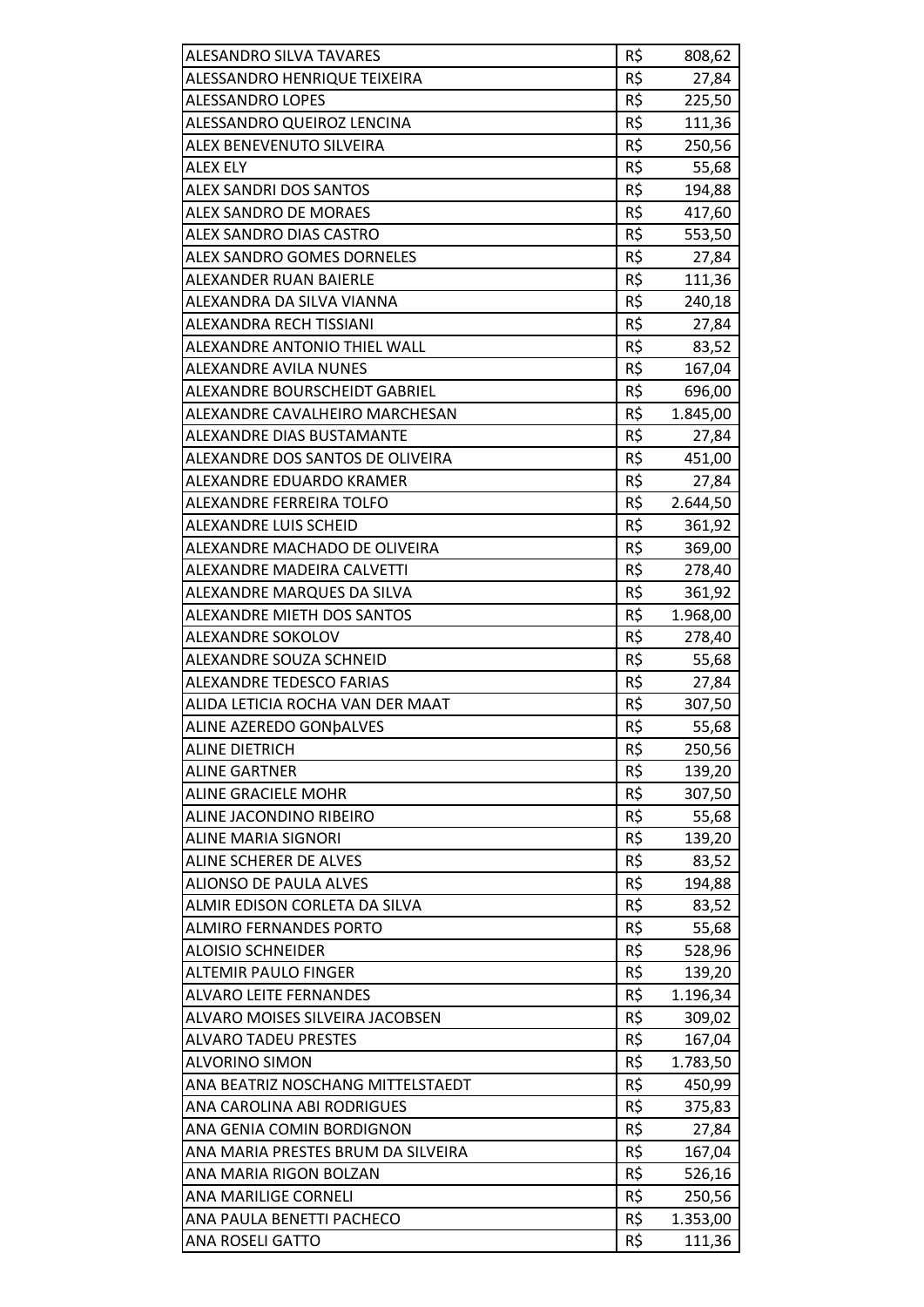| <b>ANACLETO SOLETTI</b>                    | R\$ | 27,84          |
|--------------------------------------------|-----|----------------|
| ANDERSON ISMAEL CYGAINSKI                  | R\$ | 27,84          |
| ANDERSON SILVA DE OLIVEIRA                 | R\$ | 27,84          |
| <b>ANDRE ALVES MACHADO</b>                 | R\$ | 723,84         |
| <b>ANDRE ANTONIO BRANDELLI</b>             | R\$ | 417,60         |
| <b>ANDRE BASSUALDO SOARES</b>              | R\$ | 53,53          |
| ANDRE BELTRAO FINAMOR                      | R\$ | 936,66         |
| ANDRE COSTA DA SILVA                       | R\$ | 55,68          |
| ANDRE DA MOTTA MONTAGNER                   | R\$ | 55,68          |
| <b>ANDRE DE MATOS BRANCO</b>               | R\$ | 27,84          |
| ANDRE LIMA DE LIMA                         | R\$ | 55,68          |
| ANDRE LUIS DA SILVA OLIVEIRA               | R\$ | 1.291,50       |
| <b>ANDRE LUIS DE CAMPOS</b>                | R\$ | 807,36         |
| ANDRE LUIS DE LIMA ORGUISSA                | R\$ | 27,84          |
| ANDRE LUIS GUERRA                          | R\$ | 403,67         |
| <b>ANDRE LUIS HECK</b>                     | R\$ | 2.521,50       |
| ANDRE LUIZ BERNARDI                        | R\$ | 1.052,32       |
| <b>ANDRE NOETZOLD SCHEFFER</b>             | R\$ | 861,00         |
| <b>ANDRE RICARDO BERNARDI</b>              | R\$ | 528,96         |
| <b>ANDREA DE ARAUJO BORGES</b>             | R\$ | 1.230,00       |
| ANDREA VIDAL DOS ANJOS                     | R\$ | 888,84         |
| ANDREI MOREIRA VASSALLI                    | R\$ | 27,84          |
| ANDREIA DA SILVA                           | R\$ | 111,36         |
| <b>ANDREIA DE MORAES ZANINI</b>            | R\$ | 656,00         |
| ANDREIA MEDIANEIRA MARIN LORO              | R\$ | 553,50         |
| <b>ANDREIA OLIVEIRA SOARES</b>             | R\$ | 27,84          |
| <b>ANDREIA VARGAS DOS SANTOS</b>           | R\$ | 194,88         |
| ANDRIGO JAMUR DA SILVA                     | R\$ | 445,44         |
| ANDRISA LIDIANE DA SILVA PANTALEAO PEREIRA | R\$ | 111,36         |
| ANGELA BEATRIZ DE SOUZA STORCH             | R\$ | 1.107,00       |
| <b>ANGELA BORCHARTT LEMES</b>              | R\$ | 83,52          |
| <b>ANGELA COCIO MARTINS</b>                | R\$ | 27,84          |
| ANGELITA PINHEIRO ROSA                     | R\$ | 278,40         |
| <b>ANGELO ALVES WILLRICH</b>               | R\$ | 27,84          |
| <b>ANGELO FANTONI</b>                      | R\$ | 1.105,74       |
| ANGELO JOSE DALLAGNOL                      | R\$ | 139,20         |
| <b>ANGELO SCHWARZ</b>                      | R\$ | 2.337,00       |
| ANNA LUCIA CASSALES MARQUEZAN              | R\$ | 240,18         |
| ANTONIO CARLOS CARATI GENERALI             | R\$ | 184,50         |
| ANTONIO CARLOS DE BORBA                    | R\$ | 640,32         |
| <b>ANTONIO CARLOS DE MORAIS</b>            | R\$ | 1.845,00       |
| <b>ANTONIO CARLOS TIBOLLA</b>              | R\$ | 27,84          |
| <b>ANTONIO CARLOS VEIGA</b>                | R\$ | 194,88         |
| ANTONIO GIBRAIL DE CARNEIRO                | R\$ | 27,84          |
| <b>ANTONIO GOMES</b>                       | R\$ | 425,03         |
| ANTONIO MARCOS PAGANI DUARTE               | R\$ | 111,36         |
| ANTONIO ROBERTO DIAS LESSA                 | R\$ | 27,84          |
| <b>ANTONIO TADEU CHAGAS</b>                | R\$ | 139,20         |
| ARACI TERESINHA DOS ANJOS VASSALLO         | R\$ | 27,84          |
| ARIOVALDO OLIVEIRA DOS SANTOS              | R\$ |                |
| <b>ARMIN NERI HAUPT</b>                    | R\$ | 27,84<br>55,68 |
| ARY SA DE FIGUEIREDO                       | R\$ |                |
| <b>AURELIO ROCHA PEREIRA</b>               | R\$ | 139,20         |
|                                            |     | 55,68          |
| <b>AURIO VIANA</b>                         | R\$ | 751,68         |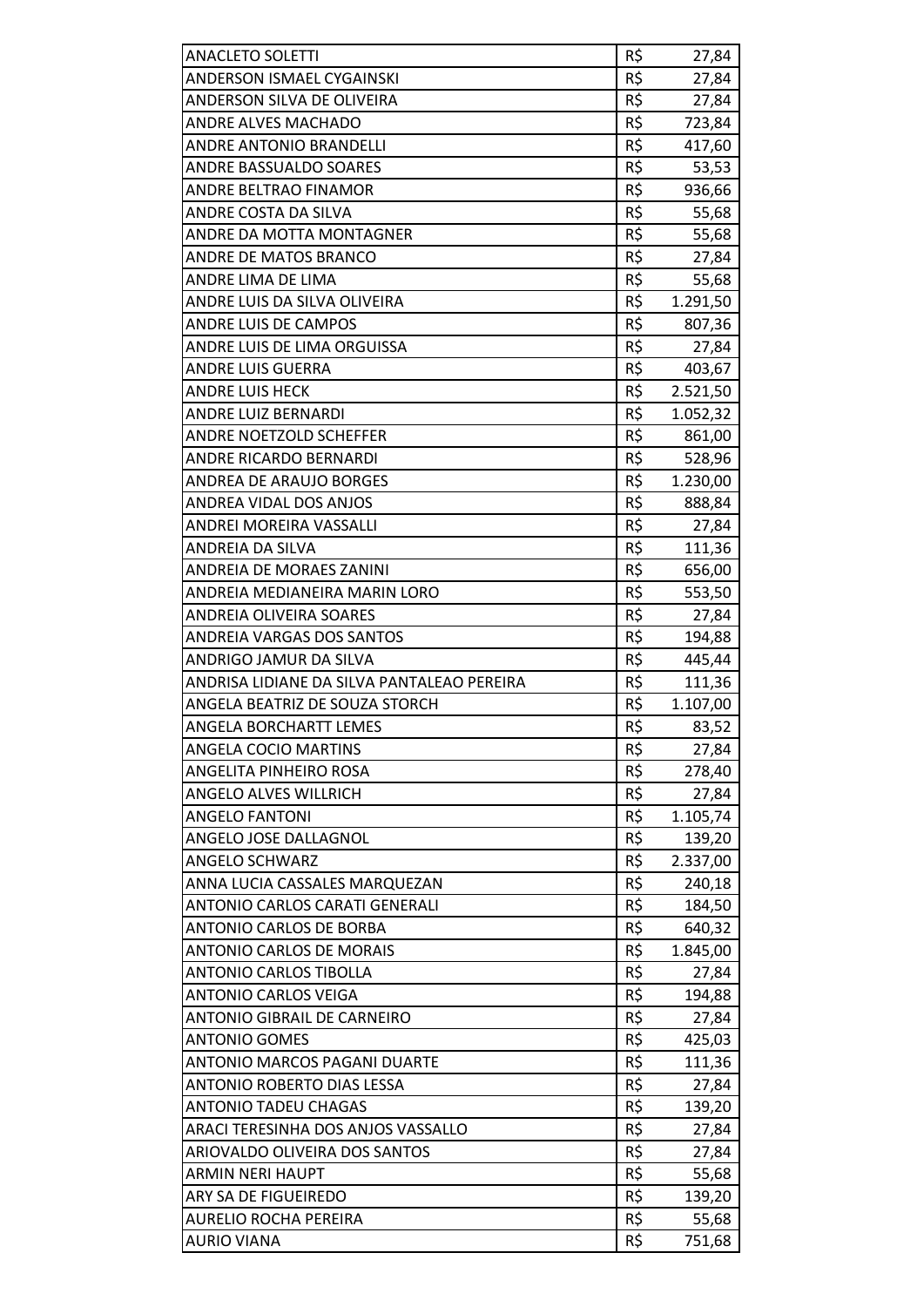| <b>BRAULIO ROSA LE+O</b>              | R\$ | 751,68   |
|---------------------------------------|-----|----------|
| <b>BRUNA OLIVEIRA GOMES</b>           | R\$ | 1.045,50 |
| BRUNA STANGHERLIN OLIVEIRA            | R\$ | 711,17   |
| <b>BRUNO BARBOSA BARRETO</b>          | R\$ | 55,68    |
| <b>BRUNO DEBON</b>                    | R\$ | 253,34   |
| <b>BRUNO DOS SANTOS BRAUN</b>         | R\$ | 334,08   |
| <b>BRUNO FERRAZ DOS SANTOS</b>        | R\$ | 27,84    |
| <b>BRUNO FOGLIATTO MARIOT</b>         | R\$ | 55,68    |
| <b>BRUNO LINDNER MARQUISIO</b>        | R\$ | 375,83   |
| <b>BRUNO RAFAEL SCHMITZ</b>           | R\$ | 184,50   |
| <b>BRUNO ZANOTTI DA SILVA</b>         | R\$ | 55,68    |
| <b>CAETANA VENTER</b>                 | R\$ | 111,36   |
| CALEBE CRISTO DE OLIVEIRA             | R\$ | 83,52    |
| <b>CARINE HELENA MOLZ</b>             | R\$ | 184,50   |
| CARLA DANIELA KOLESNY MACHADO         | R\$ | 83,52    |
| CARLA DE LIMA VASQUES                 | R\$ | 27,84    |
| CARLA GIOVANA NOGUEIRA CARDOSO        | R\$ | 27,84    |
| CARLA MARTINS DE SOUZA DOS SANTOS     | R\$ | 27,84    |
| <b>CARLOS ALBERTO ALVES</b>           | R\$ | 83,52    |
| CARLOS ALBERTO AZEVEDO DE NEQUE       | R\$ | 55,68    |
| CARLOS ALBERTO BERTUOL MACHADO        | R\$ | 268,02   |
| <b>CARLOS ALBERTO CARON</b>           | R\$ | 111,36   |
| CARLOS ALBERTO CORREA DOS SANTOS      | R\$ | 27,84    |
| <b>CARLOS ALBERTO KUNZLER</b>         | R\$ | 111,36   |
| <b>CARLOS ALBERTO SOARES ANTUNES</b>  | R\$ | 430,50   |
| <b>CARLOS ANDRE GOMES GULARTE</b>     | R\$ | 55,68    |
| CARLOS ANTONIO SCHNEIDER DA SILVA     | R\$ | 1.845,00 |
| CARLOS AUGUSTO DE QUEVEDO             | R\$ | 1.107,00 |
| <b>CARLOS AUGUSTO PETERSEN</b>        | R\$ | 139,20   |
| CARLOS BENJAMIN DE MACEDO COSTA       | R\$ | 410,00   |
| CARLOS BIBIANO DALLA NORA BORGES      | R\$ | 167,04   |
| <b>CARLOS DANIEL MAZONI MENDES</b>    | R\$ | 194,88   |
| <b>CARLOS EDUARDO BARBOSA</b>         | R\$ | 83,52    |
| CARLOS EDUARDO OLIVEIRA               | R\$ | 83,52    |
| <b>CARLOS ESTEVAN GUEX</b>            | R\$ | 27,84    |
| <b>CARLOS GILBERTO DE SOUZA</b>       | R\$ | 27,84    |
| CARLOS GIOVANE OLIVEIRA PASSINATO     | R\$ | 1.783,49 |
| CARLOS HENRIQUE LAGEMANN              | R\$ | 27,84    |
| <b>CARLOS MARCIO GALARCA PEREIRA</b>  | R\$ | 1.540,80 |
| CARLOS MIGUEL DA SILVA ROSA           | R\$ | 184,50   |
| <b>CARLOS MOISES DA SILVA FLORES</b>  | R\$ | 139,20   |
| <b>CARLOS RENAN MENDES</b>            | R\$ | 581,34   |
| CARLOS ROBERTO AMARAL DOS SANTOS      | R\$ | 451,00   |
| CARLOS RONI ALMEIDA SOUZA             | R\$ | 27,84    |
| <b>CARLOS SCHERER SCHRAMM</b>         | R\$ | 27,84    |
| CAROLINA KUHN CASTRO                  | R\$ | 184,50   |
| CAROLINA LANZARINI                    | R\$ | 55,68    |
| <b>CAROLINA SCHMITT</b>               | R\$ | 1.011,84 |
| <b>CAROLINE RITTER</b>                | R\$ | 139,20   |
| <b>CASSIANO CAMERA</b>                | R\$ | 1.107,00 |
| <b>CASSIANO DAL PONTE</b>             | R\$ | 473,28   |
| <b>CASSIANO VINICIUS ZANARDI</b>      | R\$ | 83,52    |
| <b>CASSIO EMANUEL OPPITZ</b>          | R\$ | 222,72   |
| CASSIO FERNANDO DOS SANTOS ALENCASTRO | R\$ | 1.293,54 |
|                                       |     |          |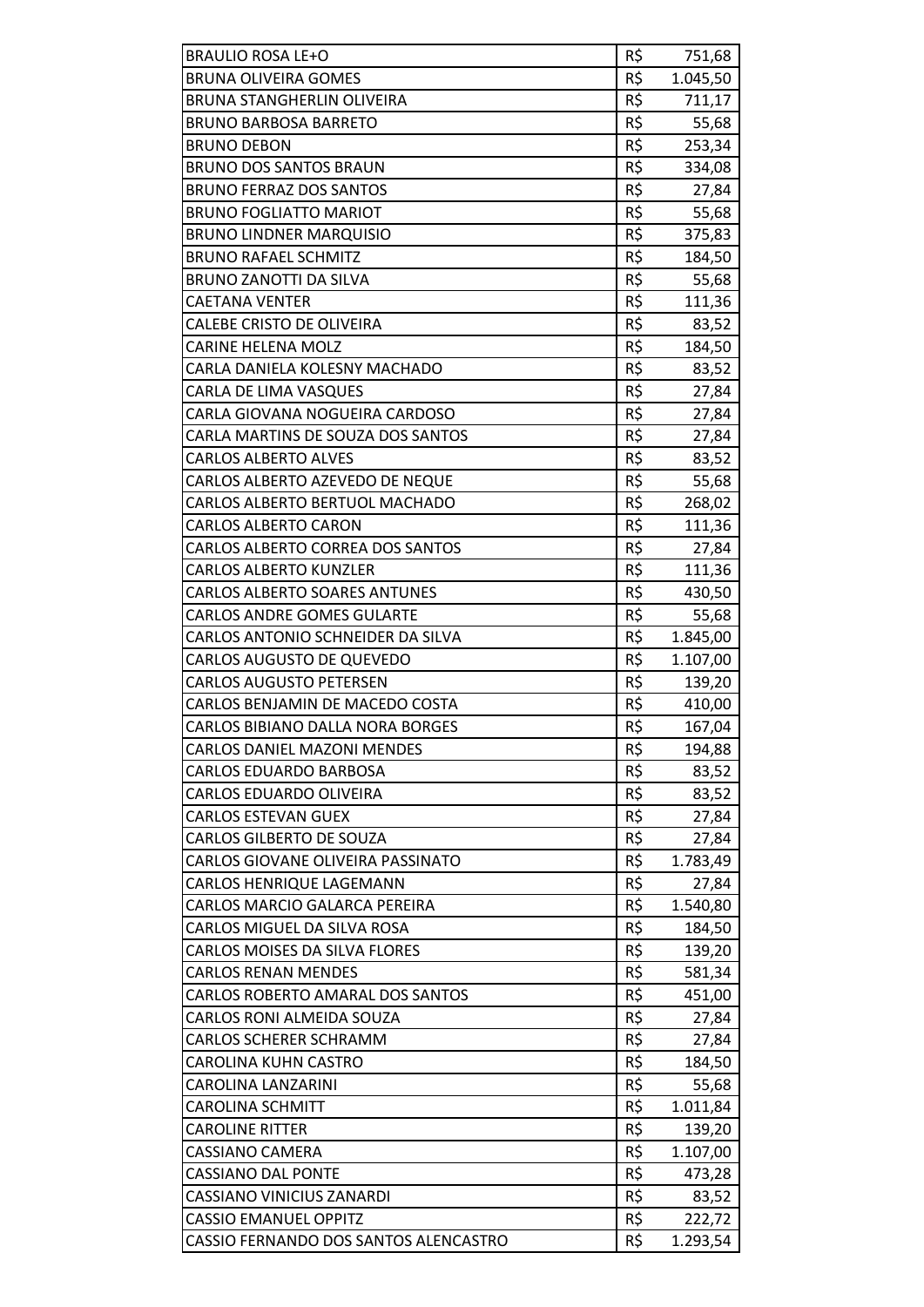| CASSIO LEONEL PEIXOTO DE CARVALHO       | R\$ | 1.230,00 |
|-----------------------------------------|-----|----------|
| CECILIA STRZYKALSKA FONSECA             | R\$ | 615,00   |
| <b>CELSO ENGEL</b>                      | R\$ | 1.353,00 |
| <b>CELSO LUCIANO LYRIO DA SILVA</b>     | R\$ | 111,36   |
| <b>CELSO MEYRER</b>                     | R\$ | 27,84    |
| <b>CELSO ROBERTO WASCHBURGER</b>        | R\$ | 375,83   |
| <b>CELSO TADEU WILLE</b>                | R\$ | 250,56   |
| CESAR ANTONIO MACHADO OLIVEIRA          | R\$ | 27,84    |
| <b>CESAR FERNANDO MARTINS</b>           | R\$ | 139,20   |
| <b>CESAR LUIS BONNEBERGER</b>           | R\$ | 306,24   |
| CEZAR RIOPARDENSE DO NASCIMENTO         | R\$ | 55,68    |
| CHARLENE CRISTINA DOS SANTOS SILVEIRA   | R\$ | 306,24   |
| <b>CHARLES IVAIR JONER</b>              | R\$ | 392,54   |
| <b>CHARLINE BRIGO</b>                   | R\$ | 184,50   |
| CHEILA BATISTA DA ROSA                  | R\$ | 184,50   |
| <b>CHRISTIAN BERTOTT</b>                | R\$ | 27,84    |
| <b>CILDO MARCOS VONTROBA</b>            | R\$ | 2.091,00 |
| <b>CINTIA DIEHL FREITAS</b>             | R\$ | 139,20   |
| <b>CIRINEU ATTILIO ZUCHETTO</b>         | R\$ | 553,50   |
| <b>CLAILTON ROGERIO SEGER</b>           | R\$ | 944,52   |
| <b>CLAIRTON CAMINI</b>                  | R\$ | 560,84   |
| <b>CLAIRTON PAULO SPOHR</b>             | R\$ | 27,84    |
| <b>CLAIRTON VIDI</b>                    | R\$ | 139,20   |
| <b>CLAITON ADRIANI DORNELES FORTUNA</b> | R\$ | 1.906,50 |
| CLARA DELAMARINA DE MORAES MICHELON     | R\$ | 139,20   |
| <b>CLAUDIA MARIA ACOSTA</b>             | R\$ | 619,56   |
| CLAUDIA VIEIRA DAS NEVES VIANA          | R\$ | 55,68    |
| CLAUDINEI SOUZA DE LIMA                 | R\$ | 150,33   |
| <b>CLAUDIO CARVALHO NUNES</b>           | R\$ | 445,44   |
| CLAUDIOMAR DE SOUZA TEIXEIRA            | R\$ | 55,68    |
| CLAUDIOMIRO OLIVEIRA DE DEUS            | R\$ | 27,84    |
| <b>CLAUSIR MIGUEL ALVES</b>             | R\$ | 27,84    |
| <b>CLEBER AURELIO MACHADO</b>           | R\$ | 676,50   |
| CLEBER DIAS DE OLIVEIRA AMARAL          | R\$ | 307,50   |
| <b>CLEBER MAZIERO</b>                   | R\$ | 253,34   |
| <b>CLEDER LISBOA</b>                    | R\$ | 268,02   |
| CLEIA SOLANGE CORSAC LIMA               | R\$ | 526,16   |
| <b>CLEIMAR ROGERIO PRESOTTO</b>         | R\$ | 27,84    |
| <b>CLEITON BERNSMULLER NUNES</b>        | R\$ | 1.369,20 |
| <b>CLEITON DA SILVA MACHADO</b>         | R\$ | 528,96   |
| <b>CLEMIR ANTONIO MORAS</b>             | R\$ | 612,48   |
| <b>CLEO PEREIRA MACHADO</b>             | R\$ | 410,00   |
| <b>CLEOCIR BARBIERI</b>                 | R\$ | 27,84    |
| <b>CLERIO BARBOSA DE OLIVEIRA</b>       | R\$ | 194,88   |
| <b>CRISTIAN GORGEN</b>                  | R\$ | 250,56   |
| <b>CRISTIAN PEREIRA LOPES</b>           | R\$ | 111,36   |
| <b>CRISTIAN ROSA DE FREITAS</b>         | R\$ | 306,24   |
| <b>CRISTIAN ZINI</b>                    | R\$ | 793,68   |
| <b>CRISTIANE BERWIAN CARDOSO</b>        | R\$ | 55,68    |
| CRISTIANO BESSAUER DA SILVA             | R\$ | 27,84    |
| <b>CRISTIANO COCHLAR DE MATOS</b>       | R\$ | 799,50   |
| <b>CRISTIANO GOULART OLIVEIRA</b>       | R\$ | 1.688,34 |
| <b>CRISTIANO LUIS SCHMIDT</b>           | R\$ | 194,88   |
| CRISTIANO PERES PALMEIRA NUNES          | R\$ | 139,20   |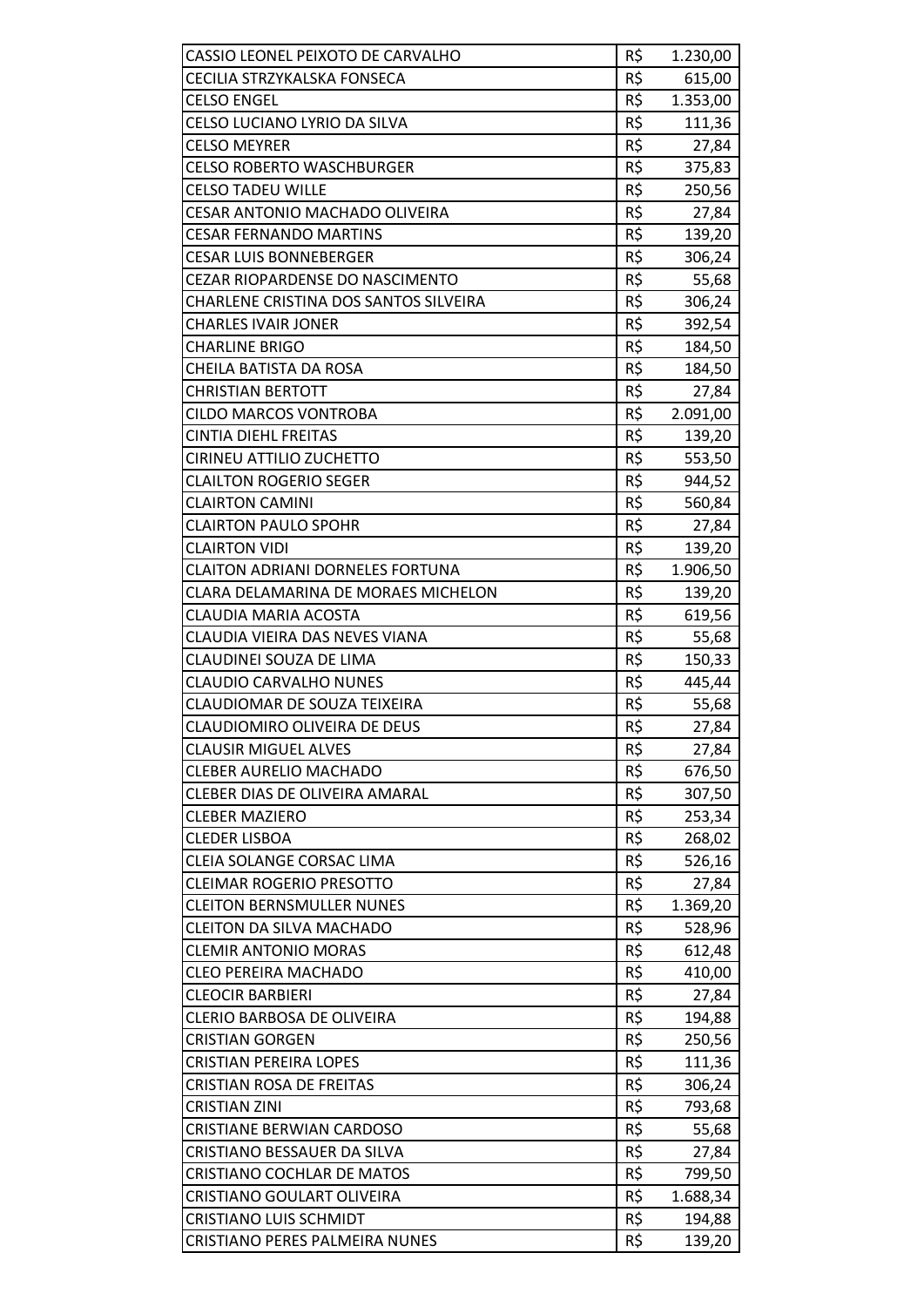| <b>CRISTIANO WOLF</b>             | R\$ | 55,68    |
|-----------------------------------|-----|----------|
| <b>CRISTOFER MELLO GERHARDT</b>   | R\$ | 2.553,90 |
| DAGOBERTO DA SILVA SANTINI        | R\$ | 492,00   |
| DAGOBERTO SILVEIRA DA SILVA       | R\$ | 139,20   |
| DAIANA AZZOLINI CASAGRANDE        | R\$ | 306,24   |
| <b>DAIANI PEREIRA REIS</b>        | R\$ | 27,84    |
| <b>DALINE TAIS HOLZ</b>           | R\$ | 111,36   |
| DALTO GOMES DA SILVA FRAGA        | R\$ |          |
|                                   | R\$ | 403,67   |
| DALTRO JERONIMO BERNARDES         |     | 27,84    |
| DANIEL DA ROCHA GARCIA            | R\$ | 111,36   |
| DANIEL FARIAS JACINTO             | R\$ | 184,50   |
| DANIEL FERRAZ DOS SANTOS          | R\$ | 27,84    |
| DANIEL FOLLMANN                   | R\$ | 194,88   |
| DANIEL GONCALVES BOTELHO          | R\$ | 451,00   |
| <b>DANIEL LINCK</b>               | R\$ | 27,84    |
| DANIEL PIOVESAN ULIANA            | R\$ | 452,52   |
| DANIEL SANTOS NORONHA             | R\$ | 27,84    |
| DANIEL VITORIA PINHEIRO           | R\$ | 1.313,52 |
| DANIELA SILVA DE CARVALHO         | R\$ | 1.230,00 |
| DANIELE DE MORAIS GONCALVES       | R\$ | 1.414,50 |
| DANIELLE BUZAGLO CAHET            | R\$ | 27,84    |
| <b>DANUBIO BOBSIN</b>             | R\$ | 139,20   |
| DARKLES CESAR VICARI DE MEDEIROS  | R\$ | 55,68    |
| DAVI DE ALBERNAZ ARAUJO           | R\$ | 225,50   |
| DAYANE CRISTINA KOCHHANN CABRAL   | R\$ | 222,72   |
| DEBORA MARIA DOS SANTOS           | R\$ | 55,68    |
| DEBORA MULLER PIMENTEL AROCHE     | R\$ | 2.414,70 |
| <b>DEBORA SANTOS RIGHI</b>        | R\$ | 83,52    |
| DEISE PEREIRA MACHADO             | R\$ | 184,50   |
| DEIVID CARLO DOS SANTOS AGUIAR    | R\$ | 55,68    |
| DEIVID WAIDE PADILHA              | R\$ | 55,68    |
| DELMAR BORGES DA SILVA            | R\$ | 27,84    |
| <b>DELSO FRANCISCO ZWIRTES</b>    | R\$ | 27,84    |
| <b>DENILSON GUEDES</b>            | R\$ | 430,50   |
| <b>DENIS GONCALVES LEITE</b>      | R\$ | 553,50   |
| DENISE GRACIELI SCHALLEMBERGER    | R\$ | 27,84    |
| DENIZ BATISTA DE FREITAS          | R\$ | 1.968,00 |
| <b>DEONIR TADEU REIS GIL</b>      | R\$ | 167,04   |
| <b>DERLEI DORNELLES JACQUES</b>   | R\$ | 2.214,00 |
| <b>DESYREE BATISTA RIBEIRO</b>    | R\$ | 222,72   |
| DIEGO CARVALHO DE QUADROS         | R\$ | 1.052,32 |
| DIEGO COLOMBO SANA                | R\$ | 278,40   |
| DIEGO DA ROSA ALMEIDA             | R\$ | 111,36   |
| DIEGO DOS REIS DAKAN              | R\$ | 278,40   |
| <b>DIEGO MATOS VENES</b>          | R\$ | 55,68    |
| <b>DIEGO MENTA</b>                | R\$ | 445,44   |
| <b>DIEGO TURCATO DUARTE</b>       | R\$ | 581,34   |
| DIEGO VAZ PAIXAO                  | R\$ | 922,50   |
|                                   | R\$ | 361,92   |
| DILMAR COLISSI                    |     |          |
| DILNEI EDUARDO CORREA RIBEIRO     | R\$ | 1.414,50 |
| DILNEI GOMES DUARTE               | R\$ | 55,68    |
| DIOGENES PRAXEDES PIMENTEL JUNIOR | R\$ | 553,50   |
| DIOGO DA SILVA FERNANDES          | R\$ | 451,00   |
| DIOGO NUNES DE ATHAIDES           | R\$ | 1.968,00 |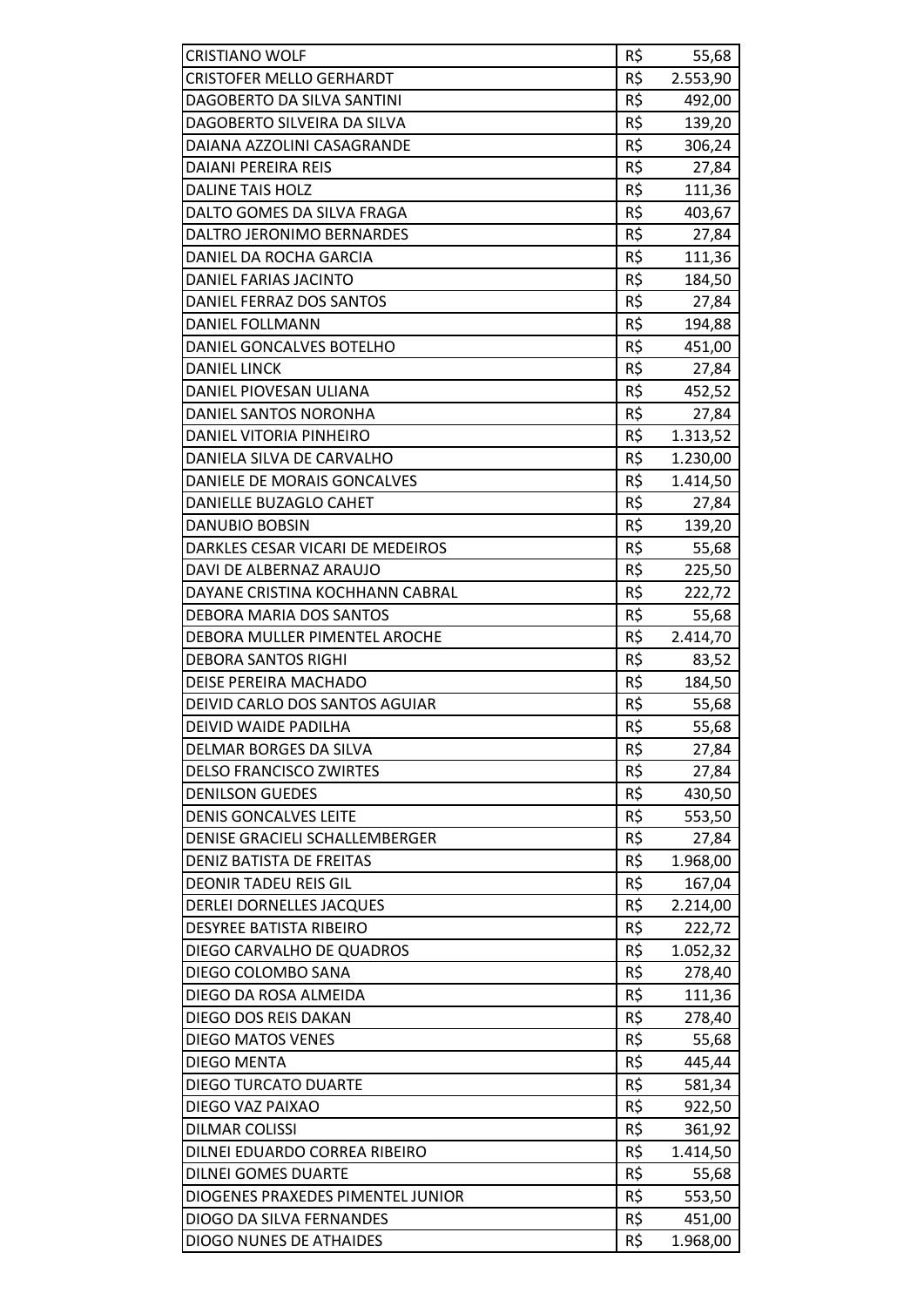| DIOGO PEREIRA DA SILVEIRA         | R\$ | 1.068,53 |
|-----------------------------------|-----|----------|
| DIONATAN DE OLIVERIA              | R\$ | 55,68    |
| <b>DIONISIO LANIUS</b>            | R\$ | 1.107,00 |
| <b>DIRCEU CHAVIER</b>             | R\$ | 111,36   |
| DIRCEU PORTO ALMANSA JUNIOR       | R\$ | 27,84    |
| <b>DJEISON FERNANDO STORCK</b>    | R\$ | 501,12   |
| DOMINGOS SAVIO DE FARIAS          | R\$ | 3.075,00 |
| DOUGLAS CAMARGO DE OLIVEIRA       | R\$ | 1.052,32 |
| DULCAMAR ELISANDRO CONCEICAO      | R\$ | 799,50   |
| <b>EATON JOSE FUHR</b>            | R\$ | 307,50   |
| EDELMAR DOS SANTOS TOPA           | R\$ | 389,76   |
| <b>EDEMAR ANTONIO BURATTI</b>     | R\$ | 139,20   |
| <b>EDEMILSON PROVENSI</b>         | R\$ | 2.331,18 |
| EDENILSON DOS SANTOS VITORIA      | R\$ | 55,68    |
| EDER LUIS PEREIRA PIRES           | R\$ |          |
| <b>EDER LUIS PINTO BERTUOL</b>    | R\$ | 55,68    |
| <b>EDERSON ALMEIDA</b>            | R\$ | 83,52    |
|                                   |     | 83,52    |
| EDEVALDO ANTONIO MORAIS TRAMONTIN | R\$ | 111,36   |
| <b>EDI ANTONIO GONCALVES</b>      | R\$ | 184,50   |
| EDIMAR JOSE MARIO                 | R\$ | 83,52    |
| EDINA GRAZIELA BRANDT DE ANDRADE  | R\$ | 55,68    |
| EDINELSON CARLOS DOS SANTOS LIMA  | R\$ | 307,50   |
| EDISON LUIS ROCHA DE CASTRO       | R\$ | 27,84    |
| EDISON NEGRAO DA SILVA            | R\$ | 27,84    |
| EDISON UBIRAJARA RODRIGUES        | R\$ | 55,68    |
| <b>EDMILSON RODRIGUES VIEGAS</b>  | R\$ | 642,84   |
| <b>EDSON CAMPOS DE AVILA</b>      | R\$ | 83,52    |
| EDSON CONRADO GOLLE SAMERSLA      | R\$ | 27,84    |
| <b>EDSON JARBAS DOS SANTOS</b>    | R\$ | 407,22   |
| <b>EDSON JOSBENTI GOTTARDO</b>    | R\$ | 27,84    |
| EDSON LUIS DA SILVA               | R\$ | 55,68    |
| <b>EDSON LUIS KERN</b>            | R\$ | 222,72   |
| <b>EDSON LUIZ LOPES PEREIRA</b>   | R\$ | 55,68    |
| EDSON MARIAO OLIVEIRA PITUCO      | R\$ | 751,66   |
| <b>EDSON NESTOR EMMEL</b>         | R\$ | 1.326,67 |
| <b>EDSON ROBERTO AUTH</b>         | R\$ | 27,84    |
| <b>EDSON SILVEIRA ANTONINI</b>    | R\$ | 2.767,50 |
| EDU DA SILVA MARQUES              | R\$ | 83,52    |
| EDUARDO BACIGALUZ GUIMARAES       | R\$ | 225,50   |
| <b>EDUARDO BIANCHI NETO</b>       | R\$ | 1.233,04 |
| <b>EDUARDO BORBA DE LEMOS</b>     | R\$ | 922,50   |
| EDUARDO DOBRACHINSKI BARBOSA      | R\$ | 55,68    |
| <b>EDUARDO FERREIRA FILHO</b>     | R\$ | 55,68    |
| EDUARDO MAURICIO PIRES DOS SANTOS | R\$ | 430,50   |
| EDUARDO ORLANDINI                 | R\$ | 307,50   |
| <b>EDUARDO PEREIRA ALVES</b>      | R\$ | 2.241,84 |
| EDUARDO RAMALHO TOWNSEND          | R\$ | 379,38   |
| EDUARDO RAMOS DA SILVA            | R\$ | 369,00   |
| EDUARDO SILVA DOS SANTOS          | R\$ | 668,16   |
| EDUARDO VIEIRA MUNHOZ             | R\$ | 225,50   |
| <b>EDUINO HOFFERBER</b>           | R\$ | 55,68    |
| ELADIO LUIZ RIOS SOUZA            | R\$ | 2.337,00 |
| <b>ELAINE KIRSCH</b>              | R\$ | 139,20   |
| ELDER PEREIRA BONORINO            | R\$ | 1.537,50 |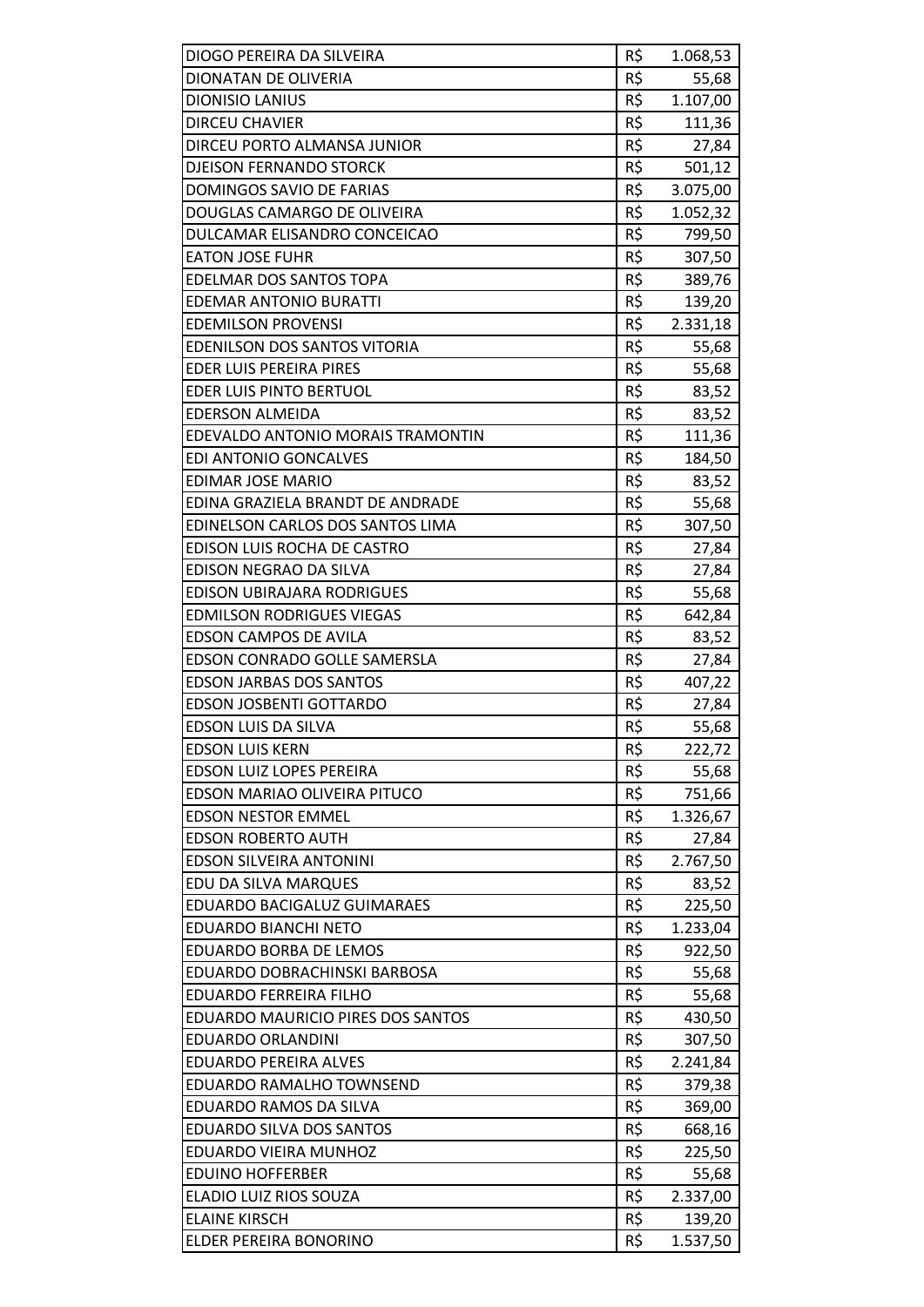| ELDER SCHUMAN NOGUEIRA                              | R\$        | 723,84   |
|-----------------------------------------------------|------------|----------|
| ELEANDRO DE LIMA CARDOSO                            | R\$        | 807,36   |
| <b>ELEMAR ERENI WRUBEL</b>                          | R\$        | 27,84    |
| ELIANE ANDRIOLI MATOS MARAFON                       | R\$        | 55,68    |
| <b>ELIANE PIRES DUARTE</b>                          | R\$        | 184,50   |
| ELIANE RODRIGUES CASTILHO                           | R\$        | 334,08   |
| ELIANE SIMOES DA SILVA                              | R\$        | 335,34   |
| ELIETE RAQUEL EIDELWEIN OLIVEIRA                    | R\$        | 184,50   |
| ELIEZER MULLER BLANK                                | R\$        | 738,00   |
| ELISANDRO MENDES SILVA                              | R\$        | 1.052,32 |
| <b>ELISEU BERNARDON</b>                             | R\$        | 1.660,50 |
| ELIZEU PEREIRA LISBOA                               | R\$        | 27,84    |
| <b>ELLEN STEIN</b>                                  | R\$        | 111,36   |
| <b>ELOIR TADEU LEAL FAGUNDES</b>                    | R\$        | 902,50   |
| ELOISA DOBERSTEIN DE MOURA                          | R\$        | 250,56   |
| ELSON BIANOR DA SILVA                               | R\$        | 553,50   |
| <b>ELTON LEAL MOSSATE</b>                           | R\$        | 1.107,00 |
| <b>ELTON MARQUES DA ROSA</b>                        | R\$        | 473,28   |
| <b>ELTON VALMOR FRANCK</b>                          | R\$        | 55,68    |
| <b>EMERSON DESCOVI</b>                              | R\$        | 111,36   |
| <b>EMERSON LUIS CHARAO JOBIM</b>                    | R\$        | 253,34   |
| <b>EMERSON SOARES</b>                               | R\$        | 55,68    |
| <b>ENILSO JOSE SANTOS DE MEDEIROS</b>               | R\$        | 27,84    |
| <b>ENIO JOSENDE FILHO</b>                           | R\$        | 3.813,00 |
| ERICO DA CUNHA NOGUEIRA                             | R\$        | 184,50   |
| <b>ERLISE LORAINE DULLIUS</b>                       | R\$        | 307,49   |
| <b>ERMOGENES BODANESE</b>                           | R\$        | 410,00   |
| <b>ERON LOPES JUNIOR</b>                            | R\$        | 676,49   |
| <b>ESMAEL OLICIO DA SILVA</b>                       | R\$        | 212,34   |
| <b>ESTEVAM INACIO PRESTES</b>                       | R\$        | 27,84    |
| <b>EUCLIDES LAURO WENDLER</b>                       | R\$        | 111,36   |
| <b>EUGENIO PEREZ FERREIRA</b>                       | R\$        | 723,84   |
| <b>EUGENIO RICARDO MAES</b>                         | R\$        | 2.179,81 |
| <b>EVANDRO DA SILVA</b>                             | R\$        | 2.230,20 |
| <b>EVANDRO DE OLIVEIRA</b>                          | R\$        | 83,52    |
| <b>EVANDRO KIEVEL</b>                               | R\$        | 111,36   |
| EVANDRO LUIZ ALVES CARDOSO                          | R\$        | 167,04   |
| EVANDRO MAURICIO DA CUNHA MELLO                     | R\$        | 27,84    |
| EVANISE DOS SANTOS TEIXEIRA                         | R\$        | 27,84    |
| EVERALDO BONORINO DOS SANTOS                        | R\$        | 222,72   |
| <b>EVERALDO DE SOUZA SCHEFER</b>                    | R\$        | 27,84    |
| EVERSON DOS SANTOS DE SOUZA                         | R\$        | 194,88   |
| <b>EVERSON JOSE DUARTE</b>                          | R\$        | 27,84    |
| EVERTO DA ROSA CAMARGO                              | R\$        | 111,36   |
| <b>EVERTON ANDRE DA SILVA</b>                       | R\$        | 417,60   |
| EVERTON CAETANO DA SILVA                            | R\$        | 83,52    |
| <b>EVERTON CESAR DOS SANTOS</b>                     | R\$        | 27,84    |
| <b>EVERTON COSTA DE PAULO</b>                       | R\$        |          |
|                                                     |            | 83,52    |
| <b>EVERTON DE LIMA SOARES</b>                       | R\$        | 111,36   |
| <b>EVERTON DIAS PADILHA</b><br><b>EVERTON GUGEL</b> | R\$<br>R\$ | 27,84    |
|                                                     |            | 334,08   |
| <b>EVERTON LARA PERAZOLO</b>                        | R\$        | 971,10   |
| EVERTON LUIZ MOREIRA DIECKMANN                      | R\$        | 55,68    |
| <b>EVERTON MAGALHAES JACQUES</b>                    | R\$        | 656,00   |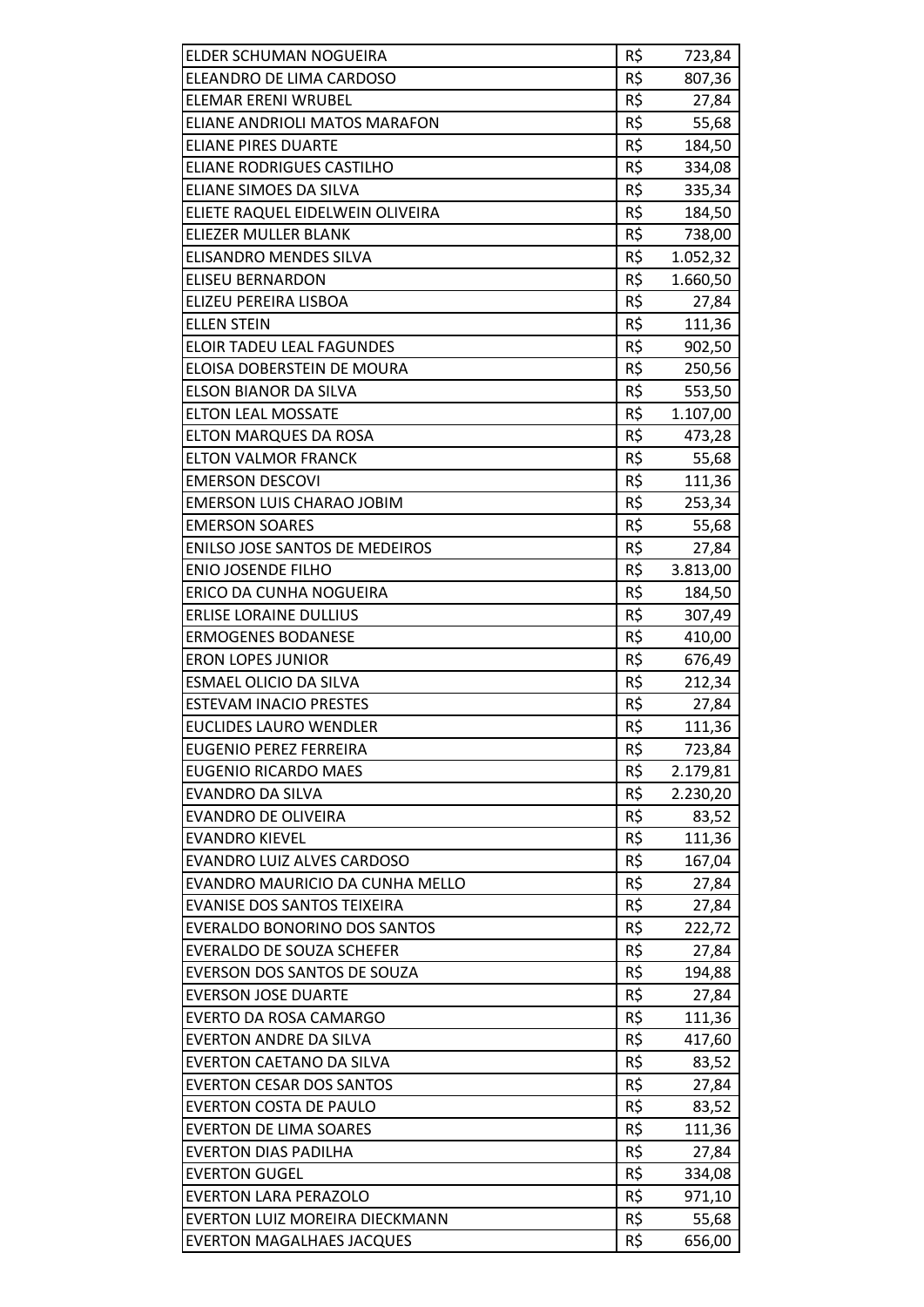| <b>FABIANE GARCIA CARVALHO</b>           | R\$ | 240,18   |
|------------------------------------------|-----|----------|
| <b>FABIANO ALVES DE SOUZA</b>            | R\$ | 364,07   |
| <b>FABIANO CASSOL DE VARGAS</b>          | R\$ | 281,18   |
| <b>FABIANO JARBAS PEDRALLI</b>           | R\$ | 27,84    |
| <b>FABIANO LITZ</b>                      | R\$ | 111,36   |
| <b>FABIANO MANETTI DA CRUZ</b>           | R\$ | 184,50   |
| <b>FABIANO MENDES DOS SANTOS</b>         | R\$ | 27,84    |
| <b>FABIANO MULLER MARTINS</b>            | R\$ | 27,84    |
| <b>FABIO ALFREDO REDECKER</b>            | R\$ | 111,36   |
| <b>FABIO ARAUJO LOPES</b>                | R\$ | 615,00   |
| <b>FABIO BOERE BOTTLENDER</b>            | R\$ | 27,84    |
| <b>FABIO BRINGHENTI</b>                  | R\$ | 225,50   |
| <b>FABIO GOMES DE SOUZA</b>              | R\$ | 111,36   |
| <b>FABIO JONI AIRES BRITTES</b>          | R\$ | 553,50   |
| <b>FABIO JOSE DA SILVA GIBBON</b>        | R\$ | 2.214,00 |
| FABIO JUNIOR DE VARGAS FRANCO            | R\$ | 184,50   |
| <b>FABIO JUNIOR JARRE PRESTES</b>        | R\$ | 27,84    |
| <b>FABIO LEANDRO BUHLER</b>              | R\$ | 55,68    |
| <b>FABIO LUIS MATTES</b>                 | R\$ | 55,68    |
| <b>FABIO MARCELO OLING</b>               | R\$ | 396,84   |
| <b>FABIO MARTINS DOS SANTOS</b>          | R\$ | 640,32   |
| <b>FABIO RICARDO PINTO CANALS</b>        | R\$ | 984,00   |
| <b>FABIO ROBERTO ALTENHOFEN SEFSTROM</b> | R\$ | 55,68    |
| <b>FABIO SOARES CASTELLO BRANCO</b>      | R\$ | 55,68    |
| <b>FABIO TASSONI COLLOVINI</b>           | R\$ | 111,36   |
| <b>FABIO TONDIM DE OLIVEIRA</b>          | R\$ | 55,68    |
| <b>FABRICIO MACIEL COELHO</b>            | R\$ | 27,84    |
| <b>FABRICIO MALGARIN PULGATTI</b>        | R\$ | 375,83   |
| FATIMA LACI PEREIRA FONSECA NUNES        | R\$ | 225,50   |
| <b>FELIPE AMADOR TAMANINI</b>            | R\$ | 361,92   |
| <b>FELIPE ANTONIO MAINARDI</b>           | R\$ | 448,22   |
| <b>FELIPE BEN RODRIGUES</b>              | R\$ | 55,68    |
| FELIPE COSTA DA CUNHA                    | R\$ | 222,72   |
| FELIPE DALTROZO DA MOTTA                 | R\$ | 1.667,33 |
| <b>FELIPE HUFF</b>                       | R\$ | 194,88   |
| <b>FELIPE RIBEIRO DE FREITAS</b>         | R\$ | 984,00   |
| FELIPE VIGNOL DA SILVA                   | R\$ | 334,08   |
| FERNANDA ANZILIERO GONCALVES             | R\$ | 184,50   |
| <b>FERNANDO ARTUR IMMICH</b>             | R\$ | 307,50   |
| FERNANDO GUIMARAES CAETANO               | R\$ | 55,68    |
| FERNANDO JOSE MEDAGLIA                   | R\$ | 240,18   |
| FERNANDO SONKO DA SILVA                  | R\$ | 27,84    |
| <b>FILIPE HAHN BUENO</b>                 | R\$ | 27,84    |
| FILIPE MINUSSI ROSSI                     | R\$ | 581,34   |
| <b>FLADEMIR VISENTINI</b>                | R\$ | 2.644,50 |
| FLAVIA DOS SANTOS DE OLIVEIRA            | R\$ | 2.829,00 |
| FLAVIA SANTOS DA COSTA                   | R\$ | 307,50   |
| <b>FLAVIO ANTONIO COLPO</b>              | R\$ | 1.107,00 |
| FLAVIO ELEMAR DA ROSA                    | R\$ | 431,51   |
| <b>FLAVIO FAERMANN BARTH</b>             | R\$ | 1.052,31 |
| <b>FLAVIO LUIZ KRAMPE</b>                | R\$ | 27,84    |
| <b>FLAVIO PEZZI</b>                      | R\$ | 656,00   |
| FLAVIO RENAN FIALHO CIRIO                | R\$ | 738,00   |
| <b>FLAVIO SONIMAR CAVALLI</b>            | R\$ | 1.906,49 |
|                                          |     |          |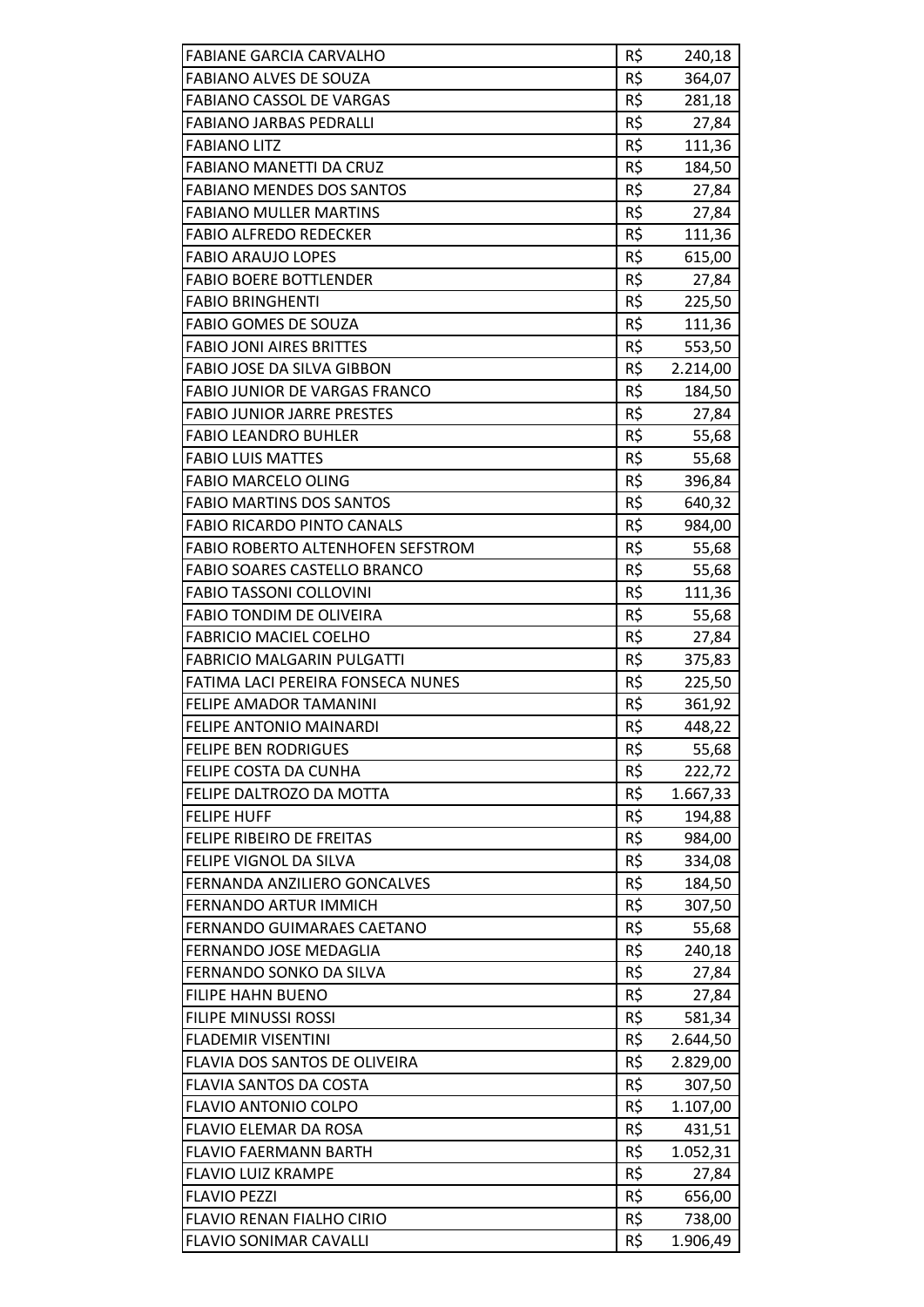| FRANCIELE SANTOS SOUZA HANUSCH        | R\$ | 111,36   |
|---------------------------------------|-----|----------|
| <b>FRANCIELI SOTTILI</b>              | R\$ | 27,84    |
| <b>FRANCINE BOTH</b>                  | R\$ | 379,38   |
| <b>FRANCINE GRISGOULO VURDEL</b>      | R\$ | 55,68    |
| FRANCINI MADEIRA EUZEBIO              | R\$ | 55,68    |
| <b>FRANCISCO ALVES JUNIOR</b>         | R\$ | 1.045,50 |
| FRANCISCO COIMBRA FERNANDES           | R\$ | 55,68    |
| <b>FRANCISCO RICARDO FAGUNDES</b>     | R\$ | 27,84    |
| <b>FRANCISCO SAMPAIO</b>              | R\$ | 922,50   |
| <b>FRANKO TELOKEN</b>                 | R\$ | 27,84    |
| <b>GABRIEL AREND</b>                  | R\$ | 379,38   |
| <b>GABRIEL BAUER NOVASKI</b>          | R\$ | 389,76   |
| <b>GABRIEL DOS SANTOS MACHADO</b>     | R\$ | 55,68    |
| <b>GABRIEL LUIZ VENCATO</b>           | R\$ | 167,04   |
| <b>GABRIEL MARQUES DA SILVA</b>       | R\$ | 83,52    |
| <b>GABRIEL ROSA DOS SANTOS</b>        | R\$ | 922,50   |
| <b>GABRIELA ALVES DIAS</b>            | R\$ | 83,52    |
| <b>GABRIELA MARINA POMPEO QUEIROZ</b> | R\$ | 27,84    |
| <b>GABRIELE MENDES</b>                | R\$ | 27,84    |
| <b>GASPAR VICENTE BINSFELD</b>        | R\$ | 111,36   |
| <b>GEBACIEL PEREIRA LOPES</b>         | R\$ | 27,84    |
| <b>GELSON DARCI HEPP</b>              | R\$ | 55,68    |
| <b>GELSON LENZ</b>                    | R\$ | 1.230,00 |
| <b>GELSON LUIZ FACCIN</b>             | R\$ | 451,00   |
| <b>GEOVANE DELESKI ASSIS</b>          | R\$ | 194,88   |
| <b>GERALDO RUDIMAR DE JESUS MELOS</b> | R\$ | 922,50   |
| <b>GERMANO KAEZALA</b>                | R\$ | 27,84    |
| <b>GERRI CLEI RODRIGUES DA SILVA</b>  | R\$ | 55,68    |
| <b>GERSON ADRIANO CARDOSO</b>         | R\$ | 27,84    |
| <b>GERSON ANTONIO DARONCO</b>         | R\$ | 519,33   |
| <b>GERSON HAMMES</b>                  | R\$ | 1.839,18 |
| <b>GERSON JAIME RODRIGUES</b>         | R\$ | 369,00   |
| <b>GERSON KLEIN</b>                   | R\$ | 139,20   |
| <b>GERSON LUIZ DA COSTA SILVA</b>     | R\$ | 27,84    |
| <b>GERSON SIDINEI PEZAROGLO BUENO</b> | R\$ | 1.129,02 |
| <b>GIAN MARCOS SCHNORR</b>            | R\$ | 83,52    |
| <b>GIAN VANCINI</b>                   | R\$ | 27,84    |
| <b>GIANCARLO KOSBY SCHMITT</b>        | R\$ | 27,84    |
| <b>GILBERTO AQUILES ROQUE</b>         | R\$ | 139,20   |
| <b>GILBERTO BOBSIN</b>                | R\$ | 676,50   |
| GILBERTO CORDOVA DA SILVA             | R\$ | 167,04   |
| <b>GILBERTO DA SILVA JOB</b>          | R\$ | 83,52    |
| <b>GILBERTO DE SOUZA SILVEIRA</b>     | R\$ | 1.369,20 |
| <b>GILBERTO GUILHERME ROESE</b>       | R\$ | 27,84    |
| <b>GILBERTO LARSEN ORIQUES</b>        | R\$ | 55,68    |
| <b>GILBERTO NEUBERT PEREIRA</b>       | R\$ | 27,84    |
| <b>GILBERTO SCHAEFFER DE BASTIANI</b> | R\$ | 184,50   |
| <b>GILBERTO SILVEIRA</b>              | R\$ | 430,50   |
| <b>GILCEU BITTENCOURT DOS SANTOS</b>  | R\$ | 779,00   |
| <b>GILMAR ANTONIO RIL</b>             | R\$ | 27,84    |
| GILMAR AZEREDO WALLAU                 | R\$ | 609,18   |
| <b>GILMAR DE MOURA</b>                | R\$ | 184,50   |
| <b>GILMAR ELENILTO PIRES</b>          | R\$ | 1.722,00 |
| <b>GILMAR FLORES NARDINI</b>          | R\$ | 55,68    |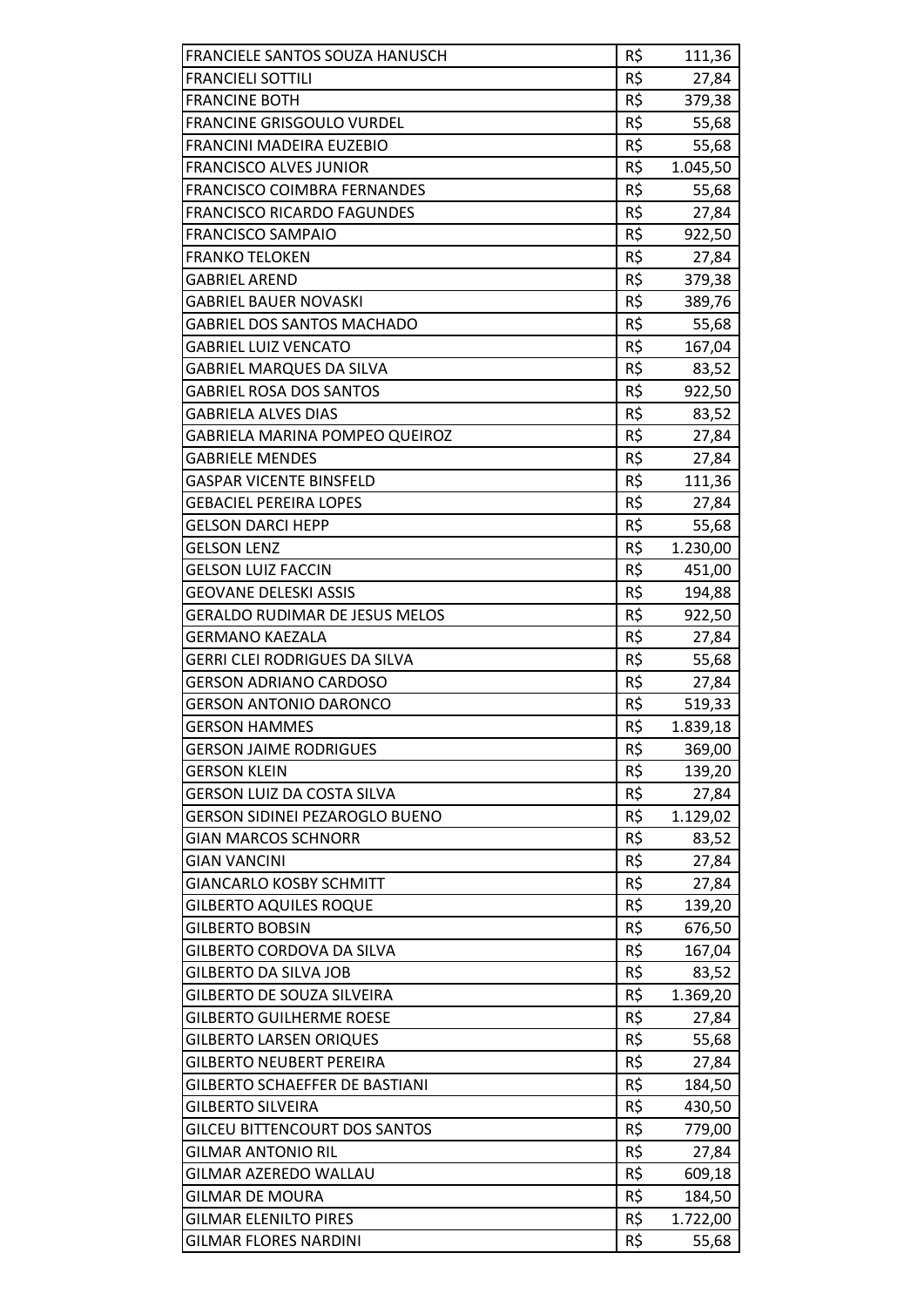| <b>GILSON DE SOUZA</b>                  | R\$ | 55,68    |
|-----------------------------------------|-----|----------|
| <b>GILSON DOS SANTOS DE OLIVEIRA</b>    | R\$ | 184,50   |
| <b>GILSON DOS SANTOS FERREIRA</b>       | R\$ | 83,52    |
| <b>GILSON FRUHAUF BECKER</b>            | R\$ | 222,72   |
| <b>GILSON JULIANO VOLKART</b>           | R\$ | 111,36   |
| <b>GILSONEY KRUGER</b>                  | R\$ | 418,86   |
| <b>GILVAN BARCELOS</b>                  | R\$ | 27,84    |
| <b>GIOSEPE MAINO BICA</b>               | R\$ | 692,70   |
| <b>GIOVANI ALBERTO BACIN</b>            | R\$ | 27,84    |
| <b>GIOVANI DA SILVA FORNARI</b>         | R\$ |          |
|                                         | R\$ | 334,08   |
| <b>GIOVANI DE OLIVEIRA</b>              |     | 430,50   |
| <b>GIOVANI MARTINS DE SOUZA</b>         | R\$ | 657,78   |
| GIOVANI PEDROSO DA SILVA                | R\$ | 2.146,68 |
| <b>GIOVANI RODRIGUES</b>                | R\$ | 55,68    |
| <b>GIOVANI RODRIGUES PEREIRA</b>        | R\$ | 27,84    |
| <b>GIOVANI TRICAI</b>                   | R\$ | 2.521,50 |
| GIOVANNI SANT ANNA BRUM                 | R\$ | 861,00   |
| <b>GISELE MARIA DALBEM REDECKER</b>     | R\$ | 55,68    |
| <b>GISLAINE RUCHINSQUE CUNHA</b>        | R\$ | 55,68    |
| <b>GLADIMIR ROGERIO AGUIAR DA SILVA</b> | R\$ | 27,84    |
| <b>GLAUBER DUARTE ALMEIDA</b>           | R\$ | 111,36   |
| <b>GLENIO LUIZ MOMBACH</b>              | R\$ | 2.460,00 |
| <b>GRAZIELA BOHN FLORES</b>             | R\$ | 450,99   |
| <b>GREICE LANIUS SAUERESSIG</b>         | R\$ | 225,50   |
| GUILHERME ALEXANDRE BATISTA WOBETO      | R\$ | 139,20   |
| <b>GUILHERME DA SILVA GUTLER</b>        | R\$ | 2.241,84 |
| <b>GUILHERME DE OLIVEIRA SANTOS</b>     | R\$ | 27,84    |
| <b>GUILHERME PAIVA GOMES</b>            | R\$ | 1.189,50 |
| <b>GUILHERME RENATO SCHULER</b>         | R\$ | 27,84    |
| <b>GUSTAVO ALBERTO RIFFEL</b>           | R\$ | 307,50   |
| <b>GUSTAVO DA SILVA</b>                 | R\$ | 1.291,50 |
| <b>GUSTAVO GRAMS TEIXEIRA</b>           | R\$ | 139,20   |
| HAIDE MARIA NOGUEIRA CALDEIRA           | R\$ | 55,68    |
| HELEMILTON SILVEIRA MACHADO             | R\$ | 2.767,50 |
| HELENO DA SILVA ROSA                    | R\$ | 55,68    |
| <b>HELENO ZANDONAI</b>                  | R\$ | 27,84    |
| HELIO ALCANTARA MAGALHAES ALVAREZ       | R\$ | 55,68    |
| <b>HENRIQUE ANTUNES WEDIG</b>           | R\$ | 918,72   |
| HENRIQUE LAUTENSCHLAGER                 | R\$ | 83,52    |
| <b>HENRIQUE WORM</b>                    | R\$ | 27,84    |
| <b>HERBI DINEI KLEIN</b>                | R\$ | 984,00   |
| HILSON ORESTES PETER JUNIOR             | R\$ | 389,76   |
| <b>HORACIO SANCHER</b>                  | R\$ | 27,84    |
| <b>HUGO ADRIANO OGLIARI</b>             | R\$ | 27,84    |
| HUMBERTO DE SOUZA DILL                  | R\$ | 111,36   |
| HUMBERTO MINOZZO                        | R\$ | 55,68    |
| IGNACIO JOSE DE ARAUJO MAHFUZ           | R\$ | 184,50   |
| <b>IGOR XAVIER DE FIGUEIREDO</b>        | R\$ | 553,50   |
| <b>ILMOR CONCEICAO DORR</b>             | R\$ | 541,86   |
| <b>ILSON FERNANDES LOPES</b>            | R\$ | 723,84   |
| IRENO LOUREIRO DORNELLES NETO           | R\$ | 167,04   |
| ISABEL MAYER SILVA DA CUNHA             | R\$ | 553,50   |
| ISMAEL SANTOS DO NASCIMENTO             | R\$ | 27,84    |
| <b>ITAMAR FORATI NUNES</b>              | R\$ | 55,68    |
|                                         |     |          |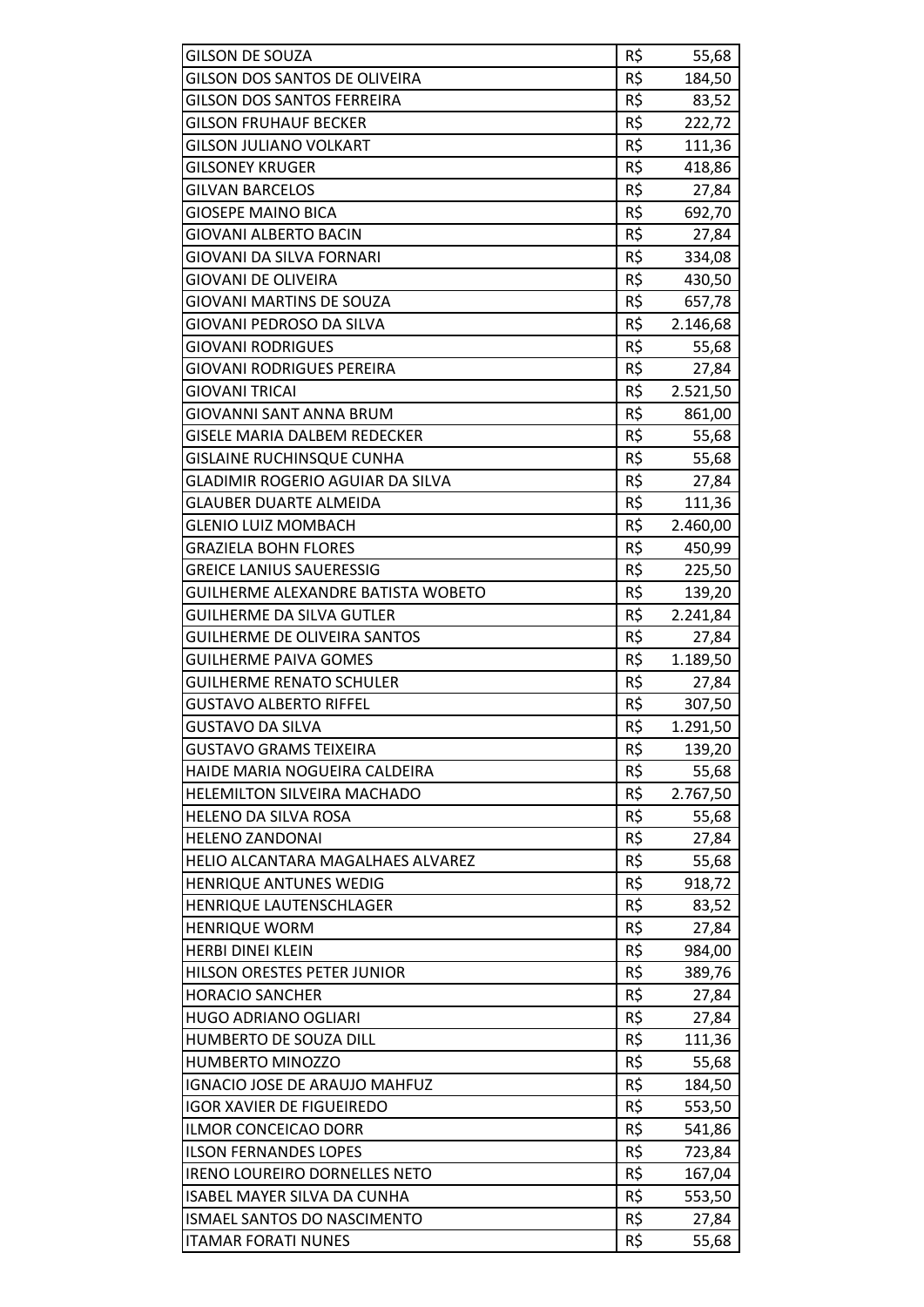| <b>IURI SANT ANA PACICO</b>         | R\$ | 55,68          |
|-------------------------------------|-----|----------------|
| <b>IVAN PAULO CORTELETTI</b>        | R\$ | 1.052,32       |
| <b>IVAN SILVA DE AGUIAR</b>         | R\$ | 1.660,50       |
| <b>IVANIR MEDEIRO DE AVILA</b>      | R\$ | 27,84          |
| <b>IVANOR ADELAR PETTER</b>         | R\$ | 194,88         |
| <b>IVAR ANTONIO TRICHES</b>         | R\$ | 212,34         |
| <b>IVO MARIO NALIN</b>              | R\$ | 886,06         |
| <b>IVO RICARDO PITZER RASIA</b>     | R\$ | 55,68          |
| <b>IVONIR FONTANA</b>               | R\$ | 27,84          |
| IZABEL TEREZINHA BARASUOL BERTI     | R\$ | 27,84          |
| JACENIR DOS SANTOS BARBOZA          | R\$ | 27,84          |
| JACIR DA SILVA PADILHA              | R\$ | 27,84          |
| JACKSON ANDREI FLORES MACHADO       | R\$ |                |
| <b>JACO WILLE STAUDT</b>            | R\$ | 27,84<br>27,84 |
| JACQUELINE BEATRIZ FARIAS CARVALHO  | R\$ |                |
| JADER VIEIRA DO COUTO               |     | 111,36         |
|                                     | R\$ | 55,68          |
| <b>JADIR AURI RHODEN</b>            | R\$ | 1.291,50       |
| JAIME DOS SANTOS GONCALVES          | R\$ | 793,68         |
| <b>JAIME NOSINI</b>                 | R\$ | 139,20         |
| <b>JAIR CORSETTI MACHADO</b>        | R\$ | 668,16         |
| <b>JAIR JABLONSKI</b>               | R\$ | 2.398,50       |
| <b>JAIR JOAO MADERS</b>             | R\$ | 83,52          |
| <b>JAIR NUNES</b>                   | R\$ | 222,72         |
| <b>JAIR PEDRO DE AGUIAR</b>         | R\$ | 55,68          |
| <b>JAIR RICARDO RADDATZ</b>         | R\$ | 1.052,32       |
| JAIRO ALCI DE GOES FERREIRA         | R\$ | 1.414,50       |
| JAIRO PAULO DO NASCIMENTO           | R\$ | 27,84          |
| <b>JAIRO QUADROS VALENTI JUNIOR</b> | R\$ | 184,50         |
| JALDRE DE MOURA DUARTE              | R\$ | 27,84          |
| <b>JANETE SATIQ MARTINS</b>         | R\$ | 2.460,00       |
| <b>JANICE DAUNIS GUSMAO</b>         | R\$ | 111,36         |
| <b>JAQUELINE PAGLIARINI</b>         | R\$ | 3.013,50       |
| <b>JAQUES ALEX TANSCHEIT</b>        | R\$ | 27,84          |
| <b>JAQUES DE FARIAS ULGUIM</b>      | R\$ | 369,00         |
| <b>JARBAS ARY DE OLIVEIRA</b>       | R\$ | 167,04         |
| JARBAS RODRIGO SILVEIRA GOMES       | R\$ | 240,18         |
| <b>JARDEL LUCIANO FUHR</b>          | R\$ | 111,36         |
| JARDEL PIZZUTI GRIEBELER            | R\$ | 55,68          |
| JARGER DA ROSA SILVA                | R\$ | 3.013,50       |
| <b>JAURO ROSA DO NASCIMENTO</b>     | R\$ | 111,36         |
| JAYME SIDNEY LEMOS JUNIOR           | R\$ | 27,84          |
| JAYNE DE FATIMA RITTES MACHADO      | R\$ | 375,83         |
| JEAN CARLO FERREIRA COLOMBO         | R\$ | 307,50         |
| JEAN CARLO FLORES BORDIN            | R\$ | 430,50         |
| JEAN CARLO GALARÃA PEREIRA          | R\$ | 184,50         |
| JEAN MARCELO LEIVAS SELVEIRA        | R\$ | 2.555,66       |
| JEFERSON ELIAS KASPER               | R\$ | 1.156,86       |
| JEFERSON IRIBARREM DE OLIVEIRA      | R\$ | 1.845,00       |
| JEFERSON MENEZES PALACIOS           | R\$ | 83,52          |
| <b>JEISON DA ROCHA BATISTA</b>      | R\$ | 27,84          |
| JERONIMO BOEIRA AMBOS               | R\$ | 184,50         |
| JERONIMO LOURENÃO DIAS              | R\$ | 27,84          |
| <b>JERRI ANTONIO TATSCH</b>         | R\$ | 111,36         |
| <b>JERSON BARBOZA VINHAS</b>        | R\$ | 787,86         |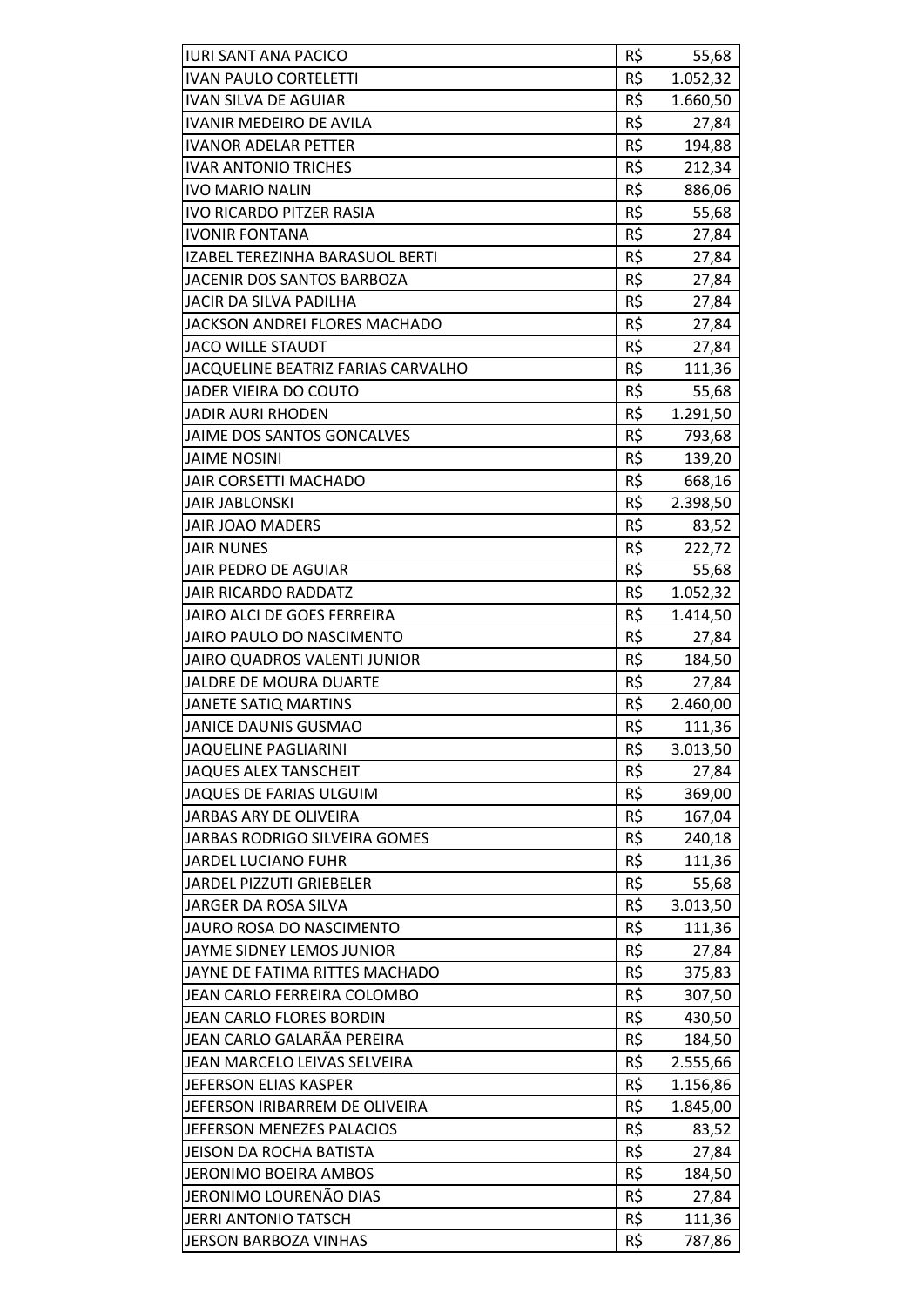| <b>JESUM CARLOS CARVALHO</b>              | R\$ | 83,52    |
|-------------------------------------------|-----|----------|
| JESUS WANDERLIN DIAS GARCIA               | R\$ | 738,00   |
| <b>JOANEI ANTONELLI</b>                   | R\$ | 225,50   |
| JOAO ADELAR MALLMANN DE GODOI             | R\$ | 240,18   |
| JOAO ALBERTO SANTIAGO ALVES               | R\$ | 27,84    |
| JOAO ANTONIO DEBON SILVA                  | R\$ | 55,68    |
| JOAO ANTONIO STEFFEN                      | R\$ | 1.660,50 |
| <b>JOAO BALBINO DIAS FILHO</b>            | R\$ | 1.045,49 |
| JOAO BATISTA CORIM DA ROSA                | R\$ | 487,19   |
| JOAO BATISTA PAILLO MACHADO               | R\$ | 445,44   |
| <b>JOAO BATISTA PEREIRA</b>               | R\$ | 27,84    |
| <b>JOAO CARLOS DE MATTOS</b>              | R\$ | 55,68    |
| <b>JOAO CARLOS FLORES</b>                 | R\$ | 307,50   |
| JOAO CARLOS KONRAD JARDIM                 | R\$ | 1.011,84 |
| JOAO CARLOS MELO NORONHA                  | R\$ | 1.783,50 |
| JOAO CLARO BATISTA DA SILVA               | R\$ | 167,04   |
| JOAO DARLI AUTA DE OLIVEIRA               | R\$ | 553,50   |
| <b>JOAO FABIO DE PARIS</b>                | R\$ | 167,04   |
| JOAO FRANCISCO DE PAULA                   | R\$ | 27,84    |
| JOAO LUIS DOS SANTOS MEDEIROS             | R\$ | 27,84    |
| <b>JOAO LUIS SCHMAEDECKE</b>              | R\$ | 2.521,50 |
| JOAO MILTON SILVA DE MEDEIROS             | R\$ | 27,84    |
| JOAO PAULO COSTA SILVA                    | R\$ | 212,34   |
| JOAO PAULO PESEGOGINSKI FLORES DOS SANTOS | R\$ | 184,50   |
| <b>JOAO ROGERIO OLIVEIRA</b>              | R\$ | 584,64   |
| JOAO SISLOMAR DE MELLO                    | R\$ | 27,84    |
| JOAO VIANEI POSSER DESCOVI                | R\$ | 222,72   |
| <b>JOAQUIM JOSE SCHUCK</b>                | R\$ | 184,50   |
| <b>JOAREZ ADEMIR VIVIAN</b>               | R\$ | 451,00   |
| <b>JOCELI GONCALVES GUTERRES</b>          | R\$ | 83,52    |
| JOCELI STAN DE OLIVEIRA                   | R\$ | 111,36   |
| <b>JOCELITO MEDEIROS</b>                  | R\$ | 307,50   |
| JOEL DUARTE OLIVEIRA                      | R\$ | 553,50   |
| <b>JOEL JUNG BONFIM</b>                   | R\$ | 307,50   |
| JOEL LISSARRAGA DE FREITAS                | R\$ | 55,68    |
| <b>JOEL MONTEIRO</b>                      | R\$ | 55,68    |
| <b>JOELSON PESCADOR</b>                   | R\$ | 55,68    |
| <b>JOLAIR ADAO AMARAL</b>                 | R\$ | 730,92   |
| <b>JONAS FACCIN LISBOA</b>                | R\$ | 1.414,50 |
| <b>JONAS GUIMARAES NUNES</b>              | R\$ | 732,18   |
| <b>JONAS RIBOLI</b>                       | R\$ | 526,16   |
| JONATAN JOSUE ANTON                       | R\$ | 676,49   |
| JONATAS MEÃALA MACHADO                    | R\$ | 779,52   |
| JONATAS RAFAEL DA SILVA                   | R\$ | 55,68    |
| <b>JONATHAN DA SILVA BROSE</b>            | R\$ | 184,50   |
| JONATHAN GOMES DE CARVALHO                | R\$ | 526,16   |
| JORDAN OLIVEIRA DA SILVA                  | R\$ | 27,84    |
| JORDANA DA SILVA CASTRO BIASIBETTI        | R\$ | 111,36   |
| <b>JORGE GERALDO MARTINI</b>              | R\$ | 640,32   |
| JORGE HENRIQUE DA ROSA SILVA              | R\$ | 27,84    |
| <b>JORGE HENRIQUE MOURA RIGO</b>          | R\$ | 55,68    |
| <b>JORGE KOTLEWSKI</b>                    | R\$ | 27,84    |
| <b>JORGE LUIS DEXHEIMER</b>               | R\$ | 55,68    |
| JORGE LUIS FRAGA BITENCOURT               | R\$ | 27,84    |
|                                           |     |          |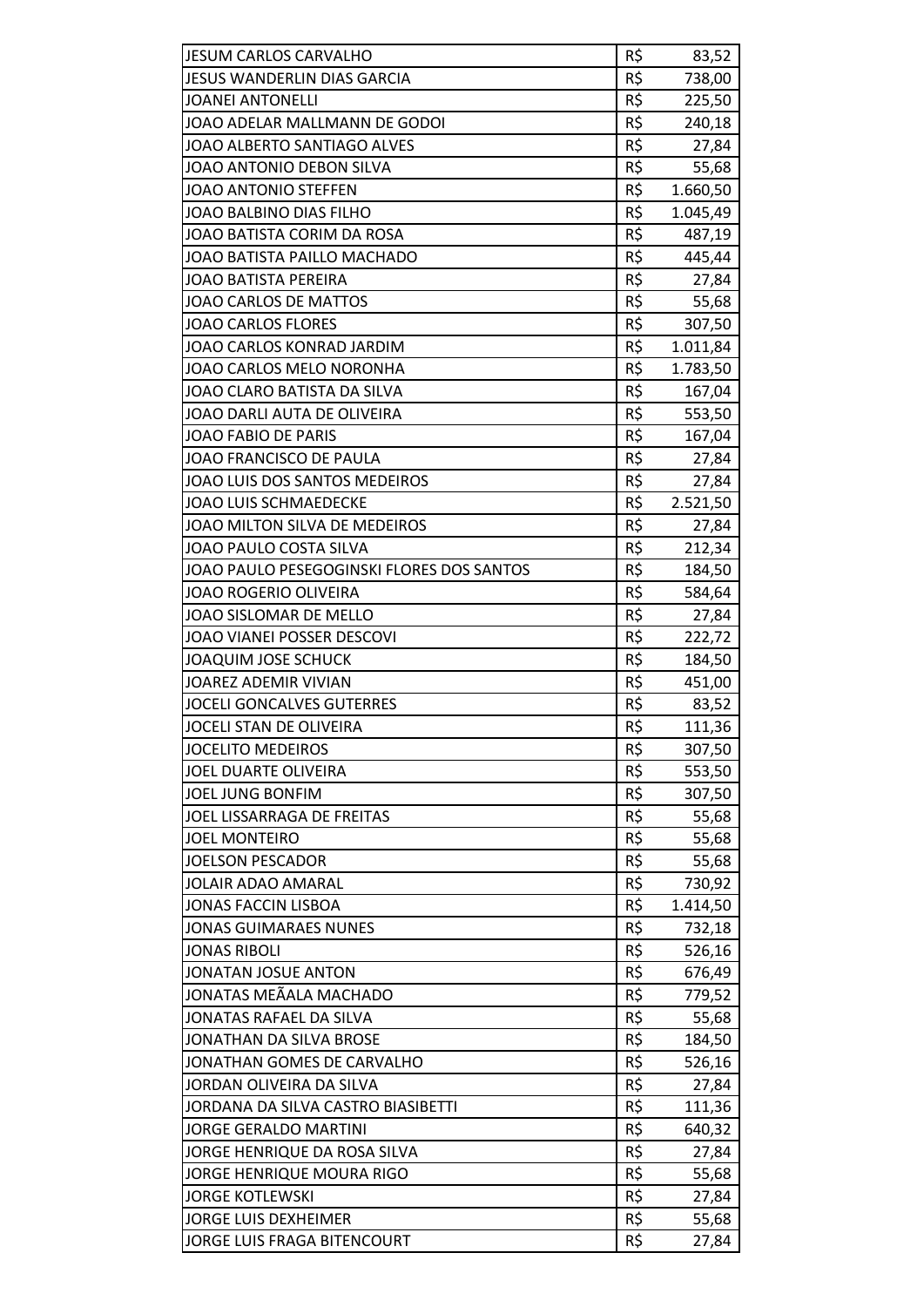| JORGE LUIS SILVA DA SILVA            | R\$ | 55,68    |
|--------------------------------------|-----|----------|
| JORGE LUIZ CAMARGO FIGUEIREDO        | R\$ | 55,68    |
| <b>JORGE LUIZ CAURIO CLATES</b>      | R\$ | 295,86   |
| JORGE LUIZ KLUMB BORN                | R\$ | 222,72   |
| JORGE LUIZ PORCIUNCULA TEIXEIRA      | R\$ | 27,84    |
| <b>JORGE LUIZ STEFFEN</b>            | R\$ | 27,84    |
| JORGE ODIMAR ZANDONAI DA COSTA       | R\$ | 676,49   |
| <b>JORGE VALMOR BENCKE</b>           | R\$ | 1.845,00 |
| <b>JORGE VEIMAR NUNES</b>            | R\$ | 612,48   |
| <b>JOSANA DE CANDIDO</b>             | R\$ | 27,84    |
| <b>JOSCELINO JOSE MIKULSKI</b>       | R\$ | 437,84   |
| JOSE AIRTON DOS SANTOS               | R\$ | 598,55   |
| JOSE ALDOIR DA LUZ COSTA             | R\$ | 888,83   |
| JOSE ALEXANDRE BERGHAN DE MOURA      | R\$ | 1.107,00 |
| <b>JOSE AUGUSTO DA SILVA VIEIRA</b>  | R\$ | 27,84    |
| <b>JOSE CASIMIRO CAETANO</b>         | R\$ | 361,92   |
| <b>JOSE DA CAMPO</b>                 | R\$ | 528,96   |
| <b>JOSE EDUARDO LIA</b>              | R\$ | 222,72   |
| JOSE FERNANDO ENCARNACAO OLIVEIRA    | R\$ | 111,36   |
| <b>JOSE HOMERO FINAMOR PINTO</b>     | R\$ | 55,68    |
| JOSE HORACIO SILVA DA SILVA          | R\$ | 27,84    |
| <b>JOSE JOAREZ REQUE</b>             | R\$ | 452,52   |
| <b>JOSE LUIS VIEIRA PIETRO</b>       | R\$ | 27,84    |
| <b>JOSE LUIZ DE LIMA VIANNA</b>      | R\$ | 631,20   |
| <b>JOSE MACEDO DE OLIVEIRA</b>       | R\$ | 375,83   |
| JOSE MARCELO DA SILVA                | R\$ | 111,36   |
| JOSE MARCOS DE OLIVEIRA COSTA        | R\$ | 27,84    |
| <b>JOSE NERI MIGUEL VIEIRA</b>       | R\$ | 55,68    |
| <b>JOSE NILTON VIEIRA GIDIEL</b>     | R\$ | 278,40   |
| <b>JOSE ORTIZ MARQUES CARDOSO</b>    | R\$ | 306,24   |
| <b>JOSE PAULO METTLER</b>            | R\$ | 278,40   |
| <b>JOSE RAUL BRAZ</b>                | R\$ | 278,40   |
| JOSE RICARDO RODRIGUES DA SILVA      | R\$ | 139,20   |
| JOSE ROBERTO CEOLIN EPSTEIN          | R\$ | 430,50   |
| JOSE TADEU DOS SANTOS ESPINDOLA      | R\$ | 2.706,00 |
| JOSIANE CASTRO DA SILVA              | R\$ | 55,68    |
| <b>JOSIANE PISTORELLO</b>            | R\$ | 27,84    |
| <b>JOSMAR DO AMARAL VARGAS</b>       | R\$ | 1.052,32 |
| <b>JOSUE DE SOUZA SOARES</b>         | R\$ | 27,84    |
| <b>JOSUE KLIMUK DA SILVA</b>         | R\$ | 111,36   |
| <b>JUAREZ CESCA MARCHIORO</b>        | R\$ | 27,84    |
| JUAREZ GONCALVES ROMAN               | R\$ | 55,68    |
| <b>JUAREZ PEREIRA FRANCILIO</b>      | R\$ | 1.291,50 |
| <b>JUAREZ RASQUINHA</b>              | R\$ | 984,00   |
| <b>JUCELITO MISSIO</b>               | R\$ | 1.968,00 |
| <b>JUCIMAR PANCOT</b>                | R\$ | 27,84    |
| <b>JUELMIR NUNES SARAIVA</b>         | R\$ | 139,20   |
| <b>JULIANA LORENZETT DIHL</b>        | R\$ | 55,68    |
| <b>JULIANA MACHADO GASPAROTTO</b>    | R\$ | 3.013,50 |
| <b>JULIANA MESQUITA INACIO</b>       | R\$ | 27,84    |
| <b>JULIANA SOARES BORBA</b>          | R\$ | 83,52    |
| JULIANO CEZAR SIQUEIRA DO NASCIMENTO | R\$ | 167,04   |
| <b>JULIANO GOULART</b>               | R\$ | 55,68    |
| <b>JULIANO GRABSKI</b>               | R\$ | 553,50   |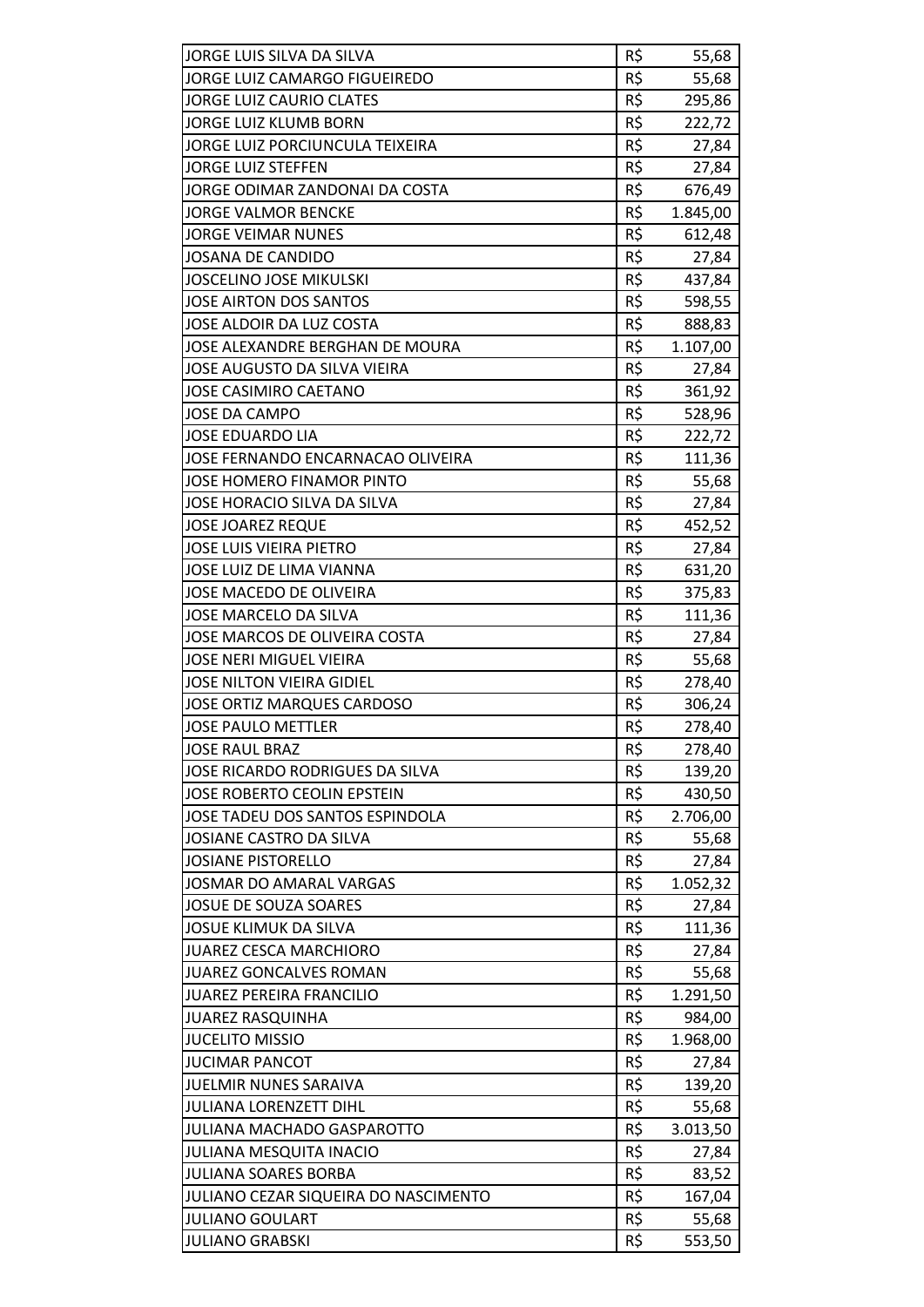| R\$<br><b>JULIANO MULLING</b><br>27,84<br>R\$<br><b>JULIANO PEGORINI BRAZ</b><br>1.230,00<br>R\$<br><b>JULIANO RAUBER</b><br>1.052,32<br>R\$<br><b>JULIANO SCALVI</b><br>83,52<br>R\$<br><b>JULIO CESAR CAPRA</b><br>184,50<br>R\$<br>JULIO CESAR DO ESPIRITO SANTO ROCHA<br>222,72<br>R\$<br><b>JURACIR HOESEL DE OLIVEIRA</b><br>1.052,32<br>R\$<br>KARLA LEAL COZZA<br>473,28<br>R\$<br>KARLA MARIA CYPRIANO PIEPER<br>27,84<br>R\$<br>KATIA DANIELLE LIESENFELD<br>375,83<br>R\$<br>KATIUSCIA VOLTZ<br>212,34<br>R\$<br>KELI SILVEIRA DA SILVA<br>225,50<br>R\$<br><b>KENER LIMA VIEIRA</b><br>111,36<br>R\$<br><b>KLEBER JOSE DALL AGNOL</b><br>27,84<br>R\$<br>LACI MARIANO MAIERON<br>83,52<br>R\$<br>55,68<br><b>LAIR VICENTE KLEIN</b><br>R\$<br><b>LAIRTON SILVESTRINI</b><br>268,02<br>R\$<br><b>LASARO GELINGER</b><br>27,84<br>R\$<br>LAURA PEREIRA GARCIA<br>899,22<br>R\$<br>LAURI VALENTIN BARON<br>3.382,50<br>R\$<br>LAURITA DOS SANTOS TEIXEIRA VOLKWEIS<br>225,50<br>R\$<br><b>LAURO DE FREITAS FLORES</b><br>250,56<br>R\$<br><b>LAURO RODRIGUES SOBRINHO</b><br>278,40<br>R\$<br>LAZARO NEUMANN DE OLIVEIRA<br>194,88<br>R\$<br>LAZIE DA COSTA DE OLIVEIRA<br>27,84<br>R\$<br>LEA PATRICIA PINHEIRO BASEI<br>83,52<br>R\$<br>LEANDRO CAPITAO ROCA<br>946,56<br>R\$<br>LEANDRO DA SILVA ROCHA<br>167,04<br>R\$<br><b>LEANDRO DOS SANTOS MENDES</b><br>27,84<br>R\$<br><b>LEANDRO LEAO VAZ</b><br>167,04<br><b>LEANDRO MINUSCOLI</b><br>R\$<br>1.906,49<br>R\$<br>LEANDRO MOREIRA EUFRAZIO<br>528,96<br>R\$<br><b>LEANDRO NUNES LEITE</b><br>111,36<br>R\$<br>LEANDRO ROBERTO SILVA DE AZEVEDO<br>83,52<br>R\$<br>LEANDRO RODRIGUES DA CRUZ<br>222,72<br>R\$<br><b>LEANDRO RODRIGUES DOYLE</b><br>553,50<br>R\$<br>LEANDRO SILVA MENEZES<br>1.783,50<br>R\$<br>LEANDRO SOUSTRUZNIK AGUILAR<br>111,36<br>R\$<br>LEDOEL SILVA DA SILVA<br>553,50<br>R\$<br>LELIO DA SILVA COSTA<br>111,36<br>R\$<br>LEO AUGUSTO DA SILVA<br>696,00<br>R\$<br>LEOCLESIO ANTONIO FONTANA<br>27,84<br>R\$<br>55,68<br>LEOMAR GANCHOROSKI BARCELOS<br>R\$<br>LEONARA MISZEVSKI<br>167,04<br>R\$<br>LEONARDO DAITX DE BITENCOURT<br>194,88<br>R\$<br>LEONARDO ESPINDOLA ROCHA<br>55,68<br>R\$<br><b>LEONARDO GORGEN</b><br>334,08<br>R\$<br><b>LEONARDO JOSE PILZ</b><br>27,84<br>R\$<br><b>LEONARDO JULIO MARTINS</b><br>1.162,68<br>$R\overline{S}$<br>LEONARDO SANTOS HUZALO<br>863,04<br>R\$<br>LEONARDO SILVA DE MARINS<br>389,76<br>R\$<br>LEONARDO SOZIN RUFINO<br>696,00<br><b>LEONARDO STUMPF</b> | <b>JULIANO MOREIRA DOS SANTOS</b> | R\$ | 2.337,00 |
|---------------------------------------------------------------------------------------------------------------------------------------------------------------------------------------------------------------------------------------------------------------------------------------------------------------------------------------------------------------------------------------------------------------------------------------------------------------------------------------------------------------------------------------------------------------------------------------------------------------------------------------------------------------------------------------------------------------------------------------------------------------------------------------------------------------------------------------------------------------------------------------------------------------------------------------------------------------------------------------------------------------------------------------------------------------------------------------------------------------------------------------------------------------------------------------------------------------------------------------------------------------------------------------------------------------------------------------------------------------------------------------------------------------------------------------------------------------------------------------------------------------------------------------------------------------------------------------------------------------------------------------------------------------------------------------------------------------------------------------------------------------------------------------------------------------------------------------------------------------------------------------------------------------------------------------------------------------------------------------------------------------------------------------------------------------------------------------------------------------------------------------------------------------------------------------------------------------------------------------------------------------------------------------------------------------------------------------------------------------------------------------------------------------------------------------------------------------------------------------------------------|-----------------------------------|-----|----------|
|                                                                                                                                                                                                                                                                                                                                                                                                                                                                                                                                                                                                                                                                                                                                                                                                                                                                                                                                                                                                                                                                                                                                                                                                                                                                                                                                                                                                                                                                                                                                                                                                                                                                                                                                                                                                                                                                                                                                                                                                                                                                                                                                                                                                                                                                                                                                                                                                                                                                                                         |                                   |     |          |
|                                                                                                                                                                                                                                                                                                                                                                                                                                                                                                                                                                                                                                                                                                                                                                                                                                                                                                                                                                                                                                                                                                                                                                                                                                                                                                                                                                                                                                                                                                                                                                                                                                                                                                                                                                                                                                                                                                                                                                                                                                                                                                                                                                                                                                                                                                                                                                                                                                                                                                         |                                   |     |          |
|                                                                                                                                                                                                                                                                                                                                                                                                                                                                                                                                                                                                                                                                                                                                                                                                                                                                                                                                                                                                                                                                                                                                                                                                                                                                                                                                                                                                                                                                                                                                                                                                                                                                                                                                                                                                                                                                                                                                                                                                                                                                                                                                                                                                                                                                                                                                                                                                                                                                                                         |                                   |     |          |
|                                                                                                                                                                                                                                                                                                                                                                                                                                                                                                                                                                                                                                                                                                                                                                                                                                                                                                                                                                                                                                                                                                                                                                                                                                                                                                                                                                                                                                                                                                                                                                                                                                                                                                                                                                                                                                                                                                                                                                                                                                                                                                                                                                                                                                                                                                                                                                                                                                                                                                         |                                   |     |          |
|                                                                                                                                                                                                                                                                                                                                                                                                                                                                                                                                                                                                                                                                                                                                                                                                                                                                                                                                                                                                                                                                                                                                                                                                                                                                                                                                                                                                                                                                                                                                                                                                                                                                                                                                                                                                                                                                                                                                                                                                                                                                                                                                                                                                                                                                                                                                                                                                                                                                                                         |                                   |     |          |
|                                                                                                                                                                                                                                                                                                                                                                                                                                                                                                                                                                                                                                                                                                                                                                                                                                                                                                                                                                                                                                                                                                                                                                                                                                                                                                                                                                                                                                                                                                                                                                                                                                                                                                                                                                                                                                                                                                                                                                                                                                                                                                                                                                                                                                                                                                                                                                                                                                                                                                         |                                   |     |          |
|                                                                                                                                                                                                                                                                                                                                                                                                                                                                                                                                                                                                                                                                                                                                                                                                                                                                                                                                                                                                                                                                                                                                                                                                                                                                                                                                                                                                                                                                                                                                                                                                                                                                                                                                                                                                                                                                                                                                                                                                                                                                                                                                                                                                                                                                                                                                                                                                                                                                                                         |                                   |     |          |
|                                                                                                                                                                                                                                                                                                                                                                                                                                                                                                                                                                                                                                                                                                                                                                                                                                                                                                                                                                                                                                                                                                                                                                                                                                                                                                                                                                                                                                                                                                                                                                                                                                                                                                                                                                                                                                                                                                                                                                                                                                                                                                                                                                                                                                                                                                                                                                                                                                                                                                         |                                   |     |          |
|                                                                                                                                                                                                                                                                                                                                                                                                                                                                                                                                                                                                                                                                                                                                                                                                                                                                                                                                                                                                                                                                                                                                                                                                                                                                                                                                                                                                                                                                                                                                                                                                                                                                                                                                                                                                                                                                                                                                                                                                                                                                                                                                                                                                                                                                                                                                                                                                                                                                                                         |                                   |     |          |
|                                                                                                                                                                                                                                                                                                                                                                                                                                                                                                                                                                                                                                                                                                                                                                                                                                                                                                                                                                                                                                                                                                                                                                                                                                                                                                                                                                                                                                                                                                                                                                                                                                                                                                                                                                                                                                                                                                                                                                                                                                                                                                                                                                                                                                                                                                                                                                                                                                                                                                         |                                   |     |          |
|                                                                                                                                                                                                                                                                                                                                                                                                                                                                                                                                                                                                                                                                                                                                                                                                                                                                                                                                                                                                                                                                                                                                                                                                                                                                                                                                                                                                                                                                                                                                                                                                                                                                                                                                                                                                                                                                                                                                                                                                                                                                                                                                                                                                                                                                                                                                                                                                                                                                                                         |                                   |     |          |
|                                                                                                                                                                                                                                                                                                                                                                                                                                                                                                                                                                                                                                                                                                                                                                                                                                                                                                                                                                                                                                                                                                                                                                                                                                                                                                                                                                                                                                                                                                                                                                                                                                                                                                                                                                                                                                                                                                                                                                                                                                                                                                                                                                                                                                                                                                                                                                                                                                                                                                         |                                   |     |          |
|                                                                                                                                                                                                                                                                                                                                                                                                                                                                                                                                                                                                                                                                                                                                                                                                                                                                                                                                                                                                                                                                                                                                                                                                                                                                                                                                                                                                                                                                                                                                                                                                                                                                                                                                                                                                                                                                                                                                                                                                                                                                                                                                                                                                                                                                                                                                                                                                                                                                                                         |                                   |     |          |
|                                                                                                                                                                                                                                                                                                                                                                                                                                                                                                                                                                                                                                                                                                                                                                                                                                                                                                                                                                                                                                                                                                                                                                                                                                                                                                                                                                                                                                                                                                                                                                                                                                                                                                                                                                                                                                                                                                                                                                                                                                                                                                                                                                                                                                                                                                                                                                                                                                                                                                         |                                   |     |          |
|                                                                                                                                                                                                                                                                                                                                                                                                                                                                                                                                                                                                                                                                                                                                                                                                                                                                                                                                                                                                                                                                                                                                                                                                                                                                                                                                                                                                                                                                                                                                                                                                                                                                                                                                                                                                                                                                                                                                                                                                                                                                                                                                                                                                                                                                                                                                                                                                                                                                                                         |                                   |     |          |
|                                                                                                                                                                                                                                                                                                                                                                                                                                                                                                                                                                                                                                                                                                                                                                                                                                                                                                                                                                                                                                                                                                                                                                                                                                                                                                                                                                                                                                                                                                                                                                                                                                                                                                                                                                                                                                                                                                                                                                                                                                                                                                                                                                                                                                                                                                                                                                                                                                                                                                         |                                   |     |          |
|                                                                                                                                                                                                                                                                                                                                                                                                                                                                                                                                                                                                                                                                                                                                                                                                                                                                                                                                                                                                                                                                                                                                                                                                                                                                                                                                                                                                                                                                                                                                                                                                                                                                                                                                                                                                                                                                                                                                                                                                                                                                                                                                                                                                                                                                                                                                                                                                                                                                                                         |                                   |     |          |
|                                                                                                                                                                                                                                                                                                                                                                                                                                                                                                                                                                                                                                                                                                                                                                                                                                                                                                                                                                                                                                                                                                                                                                                                                                                                                                                                                                                                                                                                                                                                                                                                                                                                                                                                                                                                                                                                                                                                                                                                                                                                                                                                                                                                                                                                                                                                                                                                                                                                                                         |                                   |     |          |
|                                                                                                                                                                                                                                                                                                                                                                                                                                                                                                                                                                                                                                                                                                                                                                                                                                                                                                                                                                                                                                                                                                                                                                                                                                                                                                                                                                                                                                                                                                                                                                                                                                                                                                                                                                                                                                                                                                                                                                                                                                                                                                                                                                                                                                                                                                                                                                                                                                                                                                         |                                   |     |          |
|                                                                                                                                                                                                                                                                                                                                                                                                                                                                                                                                                                                                                                                                                                                                                                                                                                                                                                                                                                                                                                                                                                                                                                                                                                                                                                                                                                                                                                                                                                                                                                                                                                                                                                                                                                                                                                                                                                                                                                                                                                                                                                                                                                                                                                                                                                                                                                                                                                                                                                         |                                   |     |          |
|                                                                                                                                                                                                                                                                                                                                                                                                                                                                                                                                                                                                                                                                                                                                                                                                                                                                                                                                                                                                                                                                                                                                                                                                                                                                                                                                                                                                                                                                                                                                                                                                                                                                                                                                                                                                                                                                                                                                                                                                                                                                                                                                                                                                                                                                                                                                                                                                                                                                                                         |                                   |     |          |
|                                                                                                                                                                                                                                                                                                                                                                                                                                                                                                                                                                                                                                                                                                                                                                                                                                                                                                                                                                                                                                                                                                                                                                                                                                                                                                                                                                                                                                                                                                                                                                                                                                                                                                                                                                                                                                                                                                                                                                                                                                                                                                                                                                                                                                                                                                                                                                                                                                                                                                         |                                   |     |          |
|                                                                                                                                                                                                                                                                                                                                                                                                                                                                                                                                                                                                                                                                                                                                                                                                                                                                                                                                                                                                                                                                                                                                                                                                                                                                                                                                                                                                                                                                                                                                                                                                                                                                                                                                                                                                                                                                                                                                                                                                                                                                                                                                                                                                                                                                                                                                                                                                                                                                                                         |                                   |     |          |
|                                                                                                                                                                                                                                                                                                                                                                                                                                                                                                                                                                                                                                                                                                                                                                                                                                                                                                                                                                                                                                                                                                                                                                                                                                                                                                                                                                                                                                                                                                                                                                                                                                                                                                                                                                                                                                                                                                                                                                                                                                                                                                                                                                                                                                                                                                                                                                                                                                                                                                         |                                   |     |          |
|                                                                                                                                                                                                                                                                                                                                                                                                                                                                                                                                                                                                                                                                                                                                                                                                                                                                                                                                                                                                                                                                                                                                                                                                                                                                                                                                                                                                                                                                                                                                                                                                                                                                                                                                                                                                                                                                                                                                                                                                                                                                                                                                                                                                                                                                                                                                                                                                                                                                                                         |                                   |     |          |
|                                                                                                                                                                                                                                                                                                                                                                                                                                                                                                                                                                                                                                                                                                                                                                                                                                                                                                                                                                                                                                                                                                                                                                                                                                                                                                                                                                                                                                                                                                                                                                                                                                                                                                                                                                                                                                                                                                                                                                                                                                                                                                                                                                                                                                                                                                                                                                                                                                                                                                         |                                   |     |          |
|                                                                                                                                                                                                                                                                                                                                                                                                                                                                                                                                                                                                                                                                                                                                                                                                                                                                                                                                                                                                                                                                                                                                                                                                                                                                                                                                                                                                                                                                                                                                                                                                                                                                                                                                                                                                                                                                                                                                                                                                                                                                                                                                                                                                                                                                                                                                                                                                                                                                                                         |                                   |     |          |
|                                                                                                                                                                                                                                                                                                                                                                                                                                                                                                                                                                                                                                                                                                                                                                                                                                                                                                                                                                                                                                                                                                                                                                                                                                                                                                                                                                                                                                                                                                                                                                                                                                                                                                                                                                                                                                                                                                                                                                                                                                                                                                                                                                                                                                                                                                                                                                                                                                                                                                         |                                   |     |          |
|                                                                                                                                                                                                                                                                                                                                                                                                                                                                                                                                                                                                                                                                                                                                                                                                                                                                                                                                                                                                                                                                                                                                                                                                                                                                                                                                                                                                                                                                                                                                                                                                                                                                                                                                                                                                                                                                                                                                                                                                                                                                                                                                                                                                                                                                                                                                                                                                                                                                                                         |                                   |     |          |
|                                                                                                                                                                                                                                                                                                                                                                                                                                                                                                                                                                                                                                                                                                                                                                                                                                                                                                                                                                                                                                                                                                                                                                                                                                                                                                                                                                                                                                                                                                                                                                                                                                                                                                                                                                                                                                                                                                                                                                                                                                                                                                                                                                                                                                                                                                                                                                                                                                                                                                         |                                   |     |          |
|                                                                                                                                                                                                                                                                                                                                                                                                                                                                                                                                                                                                                                                                                                                                                                                                                                                                                                                                                                                                                                                                                                                                                                                                                                                                                                                                                                                                                                                                                                                                                                                                                                                                                                                                                                                                                                                                                                                                                                                                                                                                                                                                                                                                                                                                                                                                                                                                                                                                                                         |                                   |     |          |
|                                                                                                                                                                                                                                                                                                                                                                                                                                                                                                                                                                                                                                                                                                                                                                                                                                                                                                                                                                                                                                                                                                                                                                                                                                                                                                                                                                                                                                                                                                                                                                                                                                                                                                                                                                                                                                                                                                                                                                                                                                                                                                                                                                                                                                                                                                                                                                                                                                                                                                         |                                   |     |          |
|                                                                                                                                                                                                                                                                                                                                                                                                                                                                                                                                                                                                                                                                                                                                                                                                                                                                                                                                                                                                                                                                                                                                                                                                                                                                                                                                                                                                                                                                                                                                                                                                                                                                                                                                                                                                                                                                                                                                                                                                                                                                                                                                                                                                                                                                                                                                                                                                                                                                                                         |                                   |     |          |
|                                                                                                                                                                                                                                                                                                                                                                                                                                                                                                                                                                                                                                                                                                                                                                                                                                                                                                                                                                                                                                                                                                                                                                                                                                                                                                                                                                                                                                                                                                                                                                                                                                                                                                                                                                                                                                                                                                                                                                                                                                                                                                                                                                                                                                                                                                                                                                                                                                                                                                         |                                   |     |          |
|                                                                                                                                                                                                                                                                                                                                                                                                                                                                                                                                                                                                                                                                                                                                                                                                                                                                                                                                                                                                                                                                                                                                                                                                                                                                                                                                                                                                                                                                                                                                                                                                                                                                                                                                                                                                                                                                                                                                                                                                                                                                                                                                                                                                                                                                                                                                                                                                                                                                                                         |                                   |     |          |
|                                                                                                                                                                                                                                                                                                                                                                                                                                                                                                                                                                                                                                                                                                                                                                                                                                                                                                                                                                                                                                                                                                                                                                                                                                                                                                                                                                                                                                                                                                                                                                                                                                                                                                                                                                                                                                                                                                                                                                                                                                                                                                                                                                                                                                                                                                                                                                                                                                                                                                         |                                   |     |          |
|                                                                                                                                                                                                                                                                                                                                                                                                                                                                                                                                                                                                                                                                                                                                                                                                                                                                                                                                                                                                                                                                                                                                                                                                                                                                                                                                                                                                                                                                                                                                                                                                                                                                                                                                                                                                                                                                                                                                                                                                                                                                                                                                                                                                                                                                                                                                                                                                                                                                                                         |                                   |     |          |
|                                                                                                                                                                                                                                                                                                                                                                                                                                                                                                                                                                                                                                                                                                                                                                                                                                                                                                                                                                                                                                                                                                                                                                                                                                                                                                                                                                                                                                                                                                                                                                                                                                                                                                                                                                                                                                                                                                                                                                                                                                                                                                                                                                                                                                                                                                                                                                                                                                                                                                         |                                   |     |          |
|                                                                                                                                                                                                                                                                                                                                                                                                                                                                                                                                                                                                                                                                                                                                                                                                                                                                                                                                                                                                                                                                                                                                                                                                                                                                                                                                                                                                                                                                                                                                                                                                                                                                                                                                                                                                                                                                                                                                                                                                                                                                                                                                                                                                                                                                                                                                                                                                                                                                                                         |                                   |     |          |
|                                                                                                                                                                                                                                                                                                                                                                                                                                                                                                                                                                                                                                                                                                                                                                                                                                                                                                                                                                                                                                                                                                                                                                                                                                                                                                                                                                                                                                                                                                                                                                                                                                                                                                                                                                                                                                                                                                                                                                                                                                                                                                                                                                                                                                                                                                                                                                                                                                                                                                         |                                   |     |          |
|                                                                                                                                                                                                                                                                                                                                                                                                                                                                                                                                                                                                                                                                                                                                                                                                                                                                                                                                                                                                                                                                                                                                                                                                                                                                                                                                                                                                                                                                                                                                                                                                                                                                                                                                                                                                                                                                                                                                                                                                                                                                                                                                                                                                                                                                                                                                                                                                                                                                                                         |                                   |     |          |
|                                                                                                                                                                                                                                                                                                                                                                                                                                                                                                                                                                                                                                                                                                                                                                                                                                                                                                                                                                                                                                                                                                                                                                                                                                                                                                                                                                                                                                                                                                                                                                                                                                                                                                                                                                                                                                                                                                                                                                                                                                                                                                                                                                                                                                                                                                                                                                                                                                                                                                         |                                   |     |          |
|                                                                                                                                                                                                                                                                                                                                                                                                                                                                                                                                                                                                                                                                                                                                                                                                                                                                                                                                                                                                                                                                                                                                                                                                                                                                                                                                                                                                                                                                                                                                                                                                                                                                                                                                                                                                                                                                                                                                                                                                                                                                                                                                                                                                                                                                                                                                                                                                                                                                                                         |                                   |     |          |
|                                                                                                                                                                                                                                                                                                                                                                                                                                                                                                                                                                                                                                                                                                                                                                                                                                                                                                                                                                                                                                                                                                                                                                                                                                                                                                                                                                                                                                                                                                                                                                                                                                                                                                                                                                                                                                                                                                                                                                                                                                                                                                                                                                                                                                                                                                                                                                                                                                                                                                         |                                   |     |          |
|                                                                                                                                                                                                                                                                                                                                                                                                                                                                                                                                                                                                                                                                                                                                                                                                                                                                                                                                                                                                                                                                                                                                                                                                                                                                                                                                                                                                                                                                                                                                                                                                                                                                                                                                                                                                                                                                                                                                                                                                                                                                                                                                                                                                                                                                                                                                                                                                                                                                                                         |                                   |     |          |
|                                                                                                                                                                                                                                                                                                                                                                                                                                                                                                                                                                                                                                                                                                                                                                                                                                                                                                                                                                                                                                                                                                                                                                                                                                                                                                                                                                                                                                                                                                                                                                                                                                                                                                                                                                                                                                                                                                                                                                                                                                                                                                                                                                                                                                                                                                                                                                                                                                                                                                         |                                   |     |          |
|                                                                                                                                                                                                                                                                                                                                                                                                                                                                                                                                                                                                                                                                                                                                                                                                                                                                                                                                                                                                                                                                                                                                                                                                                                                                                                                                                                                                                                                                                                                                                                                                                                                                                                                                                                                                                                                                                                                                                                                                                                                                                                                                                                                                                                                                                                                                                                                                                                                                                                         |                                   |     |          |
|                                                                                                                                                                                                                                                                                                                                                                                                                                                                                                                                                                                                                                                                                                                                                                                                                                                                                                                                                                                                                                                                                                                                                                                                                                                                                                                                                                                                                                                                                                                                                                                                                                                                                                                                                                                                                                                                                                                                                                                                                                                                                                                                                                                                                                                                                                                                                                                                                                                                                                         |                                   |     |          |
|                                                                                                                                                                                                                                                                                                                                                                                                                                                                                                                                                                                                                                                                                                                                                                                                                                                                                                                                                                                                                                                                                                                                                                                                                                                                                                                                                                                                                                                                                                                                                                                                                                                                                                                                                                                                                                                                                                                                                                                                                                                                                                                                                                                                                                                                                                                                                                                                                                                                                                         |                                   |     |          |
|                                                                                                                                                                                                                                                                                                                                                                                                                                                                                                                                                                                                                                                                                                                                                                                                                                                                                                                                                                                                                                                                                                                                                                                                                                                                                                                                                                                                                                                                                                                                                                                                                                                                                                                                                                                                                                                                                                                                                                                                                                                                                                                                                                                                                                                                                                                                                                                                                                                                                                         |                                   |     |          |
|                                                                                                                                                                                                                                                                                                                                                                                                                                                                                                                                                                                                                                                                                                                                                                                                                                                                                                                                                                                                                                                                                                                                                                                                                                                                                                                                                                                                                                                                                                                                                                                                                                                                                                                                                                                                                                                                                                                                                                                                                                                                                                                                                                                                                                                                                                                                                                                                                                                                                                         |                                   |     |          |
|                                                                                                                                                                                                                                                                                                                                                                                                                                                                                                                                                                                                                                                                                                                                                                                                                                                                                                                                                                                                                                                                                                                                                                                                                                                                                                                                                                                                                                                                                                                                                                                                                                                                                                                                                                                                                                                                                                                                                                                                                                                                                                                                                                                                                                                                                                                                                                                                                                                                                                         |                                   | R\$ | 430,50   |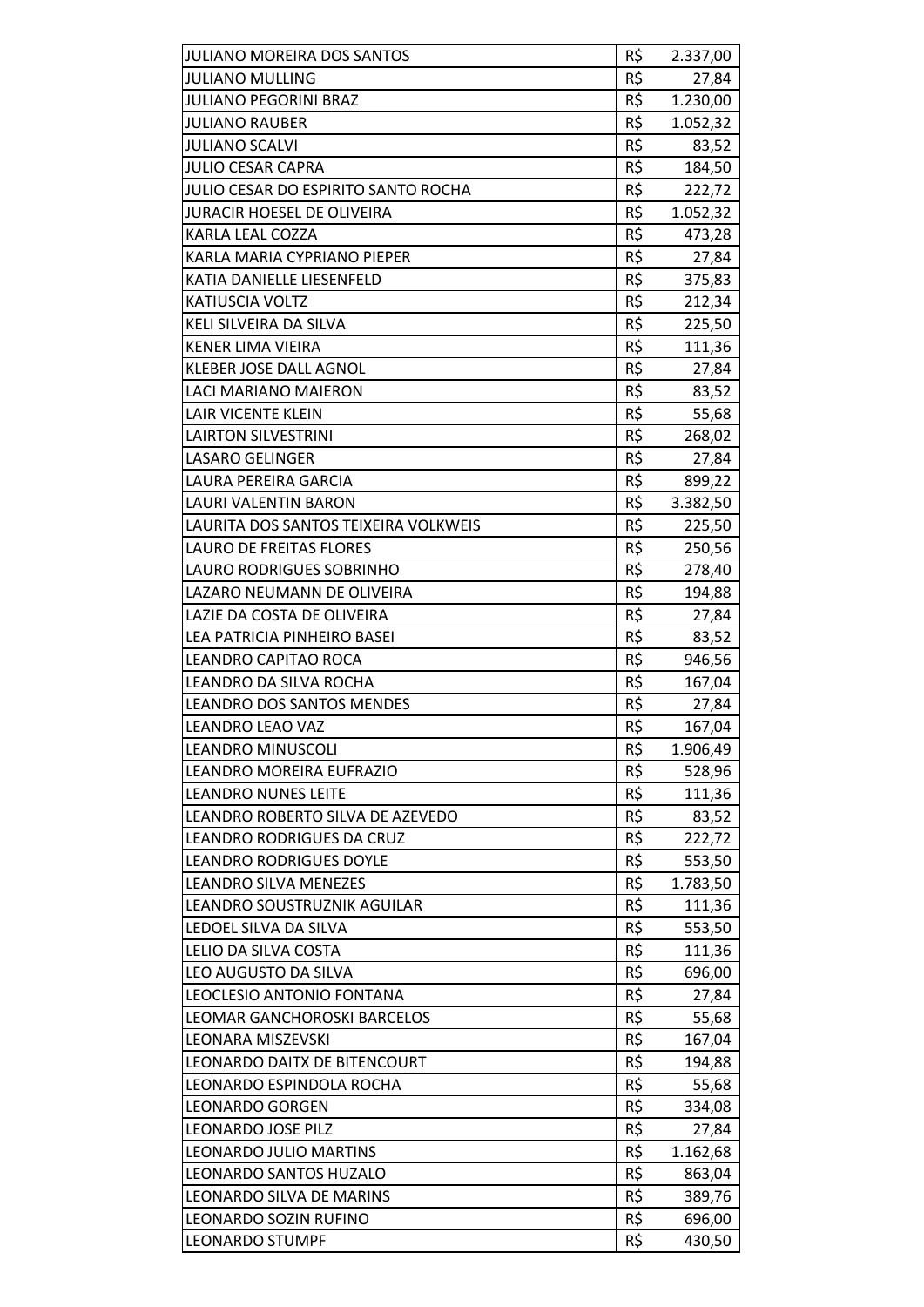| <b>LEONIR BRITZK</b>               | R\$ | 1.052,32 |
|------------------------------------|-----|----------|
| LERIO RODRIGUES DA FONSECA         | R\$ | 1.168,50 |
| LETICIA LETTNIN ROLL               | R\$ | 184,50   |
| LETICIA PASTERNAK KRAMM            | R\$ | 83,52    |
| LIA ODETE REIS                     | R\$ | 83,52    |
| <b>LIANE SOARES CABRAL</b>         | R\$ | 417,60   |
| <b>LIDIANE RADTKE</b>              | R\$ | 184,50   |
| LINDAMARA TEREZINHA MAITO          | R\$ | 83,52    |
| <b>LISANDRA PETRY MELLO</b>        | R\$ | 27,84    |
| LISIANE DE LIMA FIGUEREDO          | R\$ | 139,20   |
| LISIANE OTTONELLI BELINAZZO        | R\$ | 27,84    |
| LISIANE VIDAL LIMA                 | R\$ | 184,50   |
| LISIE NASCIMENTO SPAGNOL           | R\$ | 27,84    |
| LOICI MARIA CAMERA DE MELLO        | R\$ | 225,50   |
| <b>LOIR KRUGER BRAHM</b>           | R\$ | 55,68    |
| LOIVO DA SILVA GONCALVES           | R\$ | 240,18   |
| <b>LUANA PONTIN</b>                | R\$ | 526,16   |
| <b>LUCAS ALBERTO SCHLESTEIN</b>    | R\$ | 27,84    |
| LUCAS FRANCISCO FEISTEL BALDISSERA | R\$ | 55,68    |
| LUCAS SULZBACH RILHO               | R\$ | 474,54   |
| LUCIA IARA SACOL                   | R\$ | 430,50   |
| LUCIANO DA COSTA GARCIA            | R\$ | 225,50   |
| LUCIANO DA SILVA                   | R\$ | 27,84    |
| LUCIANO DOTTE                      | R\$ | 55,68    |
| <b>LUCIANO ELI MARTIN</b>          | R\$ | 55,68    |
| LUCIANO FARINA MARCON              | R\$ | 250,56   |
| LUCIANO JACOB QUINTANA             | R\$ | 27,84    |
| <b>LUCIANO PONCIANO VITT</b>       | R\$ | 250,56   |
| LUCIANO RODRIGUES CARVALHO         | R\$ | 194,88   |
| LUCIANO SILVEIRA KRUSSER           | R\$ | 55,68    |
| LUCIANO VINICUS DALBERTO           | R\$ | 83,52    |
| LUCIO SERGIO MESQUITA CAMPBELL     | R\$ | 83,52    |
| LUIS ANDRE DE ALMEIDA MACIEL       | R\$ | 309,02   |
| <b>LUIS CARLOS MARTINS</b>         | R\$ | 55,68    |
| LUIS EDUARDO BRILHANTE DE OLIVEIRA | R\$ | 83,52    |
| LUIS FELIPE ALVES DOS SANTOS       | R\$ | 922,50   |
| LUIS FELIPE FALLAVENA DA ROSA      | R\$ | 55,68    |
| LUIS FERNANDO CLARO LONGARAY       | R\$ | 553,50   |
| LUIS FERNANDO GOMES MIRON          | R\$ | 83,52    |
| LUIS FERNANDO PRUCIANO             | R\$ | 430,50   |
| LUIS FERNANDO ROSINSKI SKIERESZ    | R\$ | 1.168,50 |
| LUIS GABRIEL SILVEIRA FERREIRA     | R\$ | 55,68    |
| LUIS JERONIMO DORNELLES DA CUNHA   | R\$ | 1.968,00 |
| <b>LUIS SERGIO BARCELOS</b>        | R\$ | 27,84    |
| LUIZ ANTONIO ALFONSIN GRAZZIOTIM   | R\$ | 184,50   |
| <b>LUIZ ANTONIO RATKIEWICZ</b>     | R\$ | 27,84    |
| <b>LUIZ AUGUSTO SCHMIDT</b>        | R\$ | 27,84    |
| LUIZ CARLOS CRUZ DE MELO SERENO    | R\$ | 800,51   |
| LUIZ CARLOS KLUSENER FILHO         | R\$ | 27,84    |
| LUIZ CARLOS SALVADOR CUNHA JUNIOR  | R\$ | 83,52    |
| <b>LUIZ CARLOS SCHNEIDER</b>       | R\$ | 556,80   |
| LUIZ CARLOS SEVAGE BITENCURT       | R\$ | 167,04   |
| <b>LUIZ CESAR PEDRO</b>            | R\$ | 1.968,00 |
| LUIZ ERNESTO FERRARETTO            | R\$ | 556,80   |
|                                    |     |          |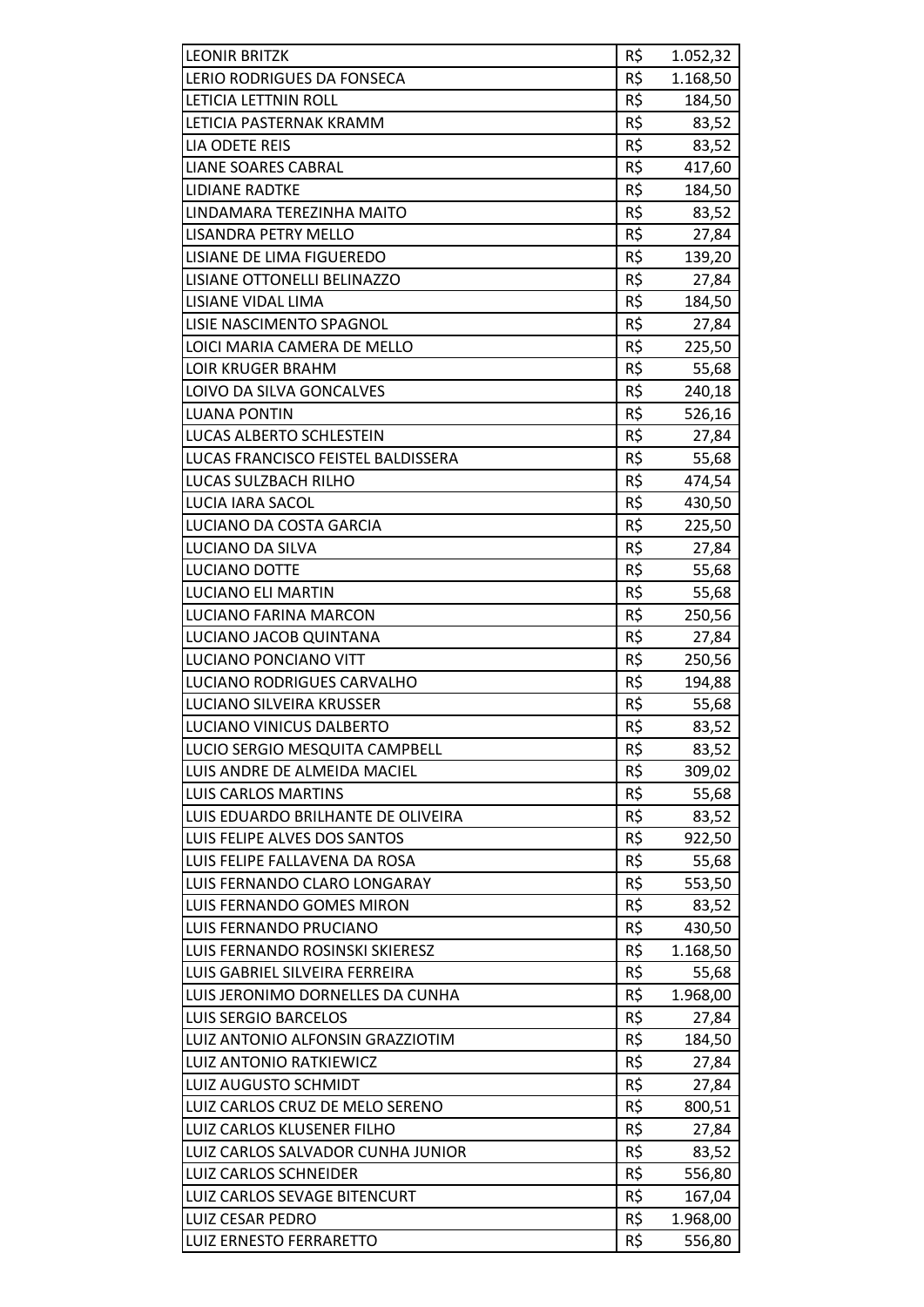| LUIZ FELIPE ZIMMERMANN ODY               | R\$ | 27,84    |
|------------------------------------------|-----|----------|
| LUIZ FERNANDO FIGUEIREDO DORNELES JUNIOR | R\$ | 55,68    |
| LUIZ GUILHERME DE SOUZA                  | R\$ | 27,84    |
| LUIZ GUSTAVO MEDEIROS RICALDE            | R\$ | 922,50   |
| <b>LUIZ GUSTAVO PETRY MACHADO</b>        | R\$ | 27,84    |
| LUIZ JUNIOR SOARES DA PAIXAO             | R\$ | 452,52   |
| LUTERO FRACASSO                          | R\$ | 83,52    |
| LUYANY BECK DA SILVA                     | R\$ | 55,68    |
| <b>MAGNUS DOS PASSOS</b>                 | R\$ | 83,52    |
| <b>MAICON ENIO ELSENBACH</b>             | R\$ | 111,36   |
| MANOEL JOAQUIM VIEIRA CARVALHO           | R\$ | 375,83   |
| MANOEL LUIS DA SILVA OURIVES             | R\$ | 3.813,00 |
| MANOEL PADAO PALMEIRA                    | R\$ | 167,04   |
| <b>MARA REGINA WEBER</b>                 | R\$ | 184,50   |
| <b>MARCEL BITTENCOURT LOPES</b>          | R\$ | 526,16   |
| <b>MARCELI CALONEGO</b>                  | R\$ | 27,84    |
| MARCELINO BLACENE SELLA                  | R\$ | 111,36   |
| <b>MARCELINO JEK</b>                     | R\$ | 55,68    |
| <b>MARCELINO JOSE HOSS BECKER</b>        | R\$ | 167,04   |
| MARCELO BENJAMIN PIVETA ROSSAROLLA       | R\$ | 55,68    |
| <b>MARCELO DOYLE BENITES</b>             | R\$ | 1.906,49 |
| <b>MARCELO GOMES SCHMACHTENBERG</b>      | R\$ | 55,68    |
| <b>MARCELO LUDWIG</b>                    | R\$ | 27,84    |
| <b>MARCELO LUIZ EMMENDOERFER</b>         | R\$ | 458,34   |
| <b>MARCELO NORONHA DA SILVA</b>          | R\$ | 278,40   |
| MARCELO NUNES DA SILVA                   | R\$ | 692,70   |
| MARCELO PEREIRA BRZOSKOWSKI              | R\$ | 55,68    |
| <b>MARCELO RAMALHO DE JESUS</b>          | R\$ | 250,56   |
| <b>MARCELO SANTOS FIORIN</b>             | R\$ | 389,76   |
| <b>MARCELO SCHWEIGHOFER</b>              | R\$ | 27,84    |
| <b>MARCELO SILVEIRA</b>                  | R\$ | 111,36   |
| <b>MARCIA FERREIRA DOS SANTOS</b>        | R\$ | 883,02   |
| MARCIA LEMOS DOS SANTOS RAMOS            | R\$ | 751,68   |
| MARCIENA FERREIRA DA SILVA               | R\$ | 417,60   |
| MARCIO ALAOR CASAGRANDE FRANCO           | R\$ | 861,00   |
| MARCIO ANDRE DUTRA CACOILO               | R\$ | 1.845,00 |
| <b>MARCIO ANDRE RAMBO</b>                | R\$ | 55,68    |
| MARCIO AZEVEDO DAS NEVES                 | R\$ | 27,84    |
| <b>MARCIO BOMBONATO</b>                  | R\$ | 55,68    |
| <b>MARCIO CRISTIANO KAPRON</b>           | R\$ | 55,68    |
| <b>MARCIO DE AGUIAR GOMES</b>            | R\$ | 27,84    |
| <b>MARCIO DOMINGUES AIRES</b>            | R\$ | 306,24   |
| MARCIO EDUARDO DOS SANTOS URBANO         | R\$ | 111,36   |
| MARCIO GIOVANI DOS SANTOS CARVALHO       | R\$ | 194,88   |
| MARCIO JOSE HAUDT MAIA                   | R\$ | 27,84    |
| <b>MARCIO MIREK</b>                      | R\$ | 361,92   |
| <b>MARCIO REBESCHINI</b>                 | R\$ | 27,84    |
| MARCIO ROBERTO MADRI MACHADO             | R\$ | 111,36   |
| <b>MARCIO ROGERIO NEUGEBAUER</b>         | R\$ | 779,52   |
| <b>MARCIO SOUZA DE OLIVEIRA</b>          | R\$ | 250,56   |
| <b>MARCIO ZOTTI PITAGORAS</b>            | R\$ | 676,50   |
| MARCO ANTONIO ULLMANN                    | R\$ | 1.052,32 |
| <b>MARCOLINO HOFFMANN</b>                | R\$ | 1.168,50 |
| <b>MARCOS ALBERTO LEIDENS</b>            | R\$ | 1.107,00 |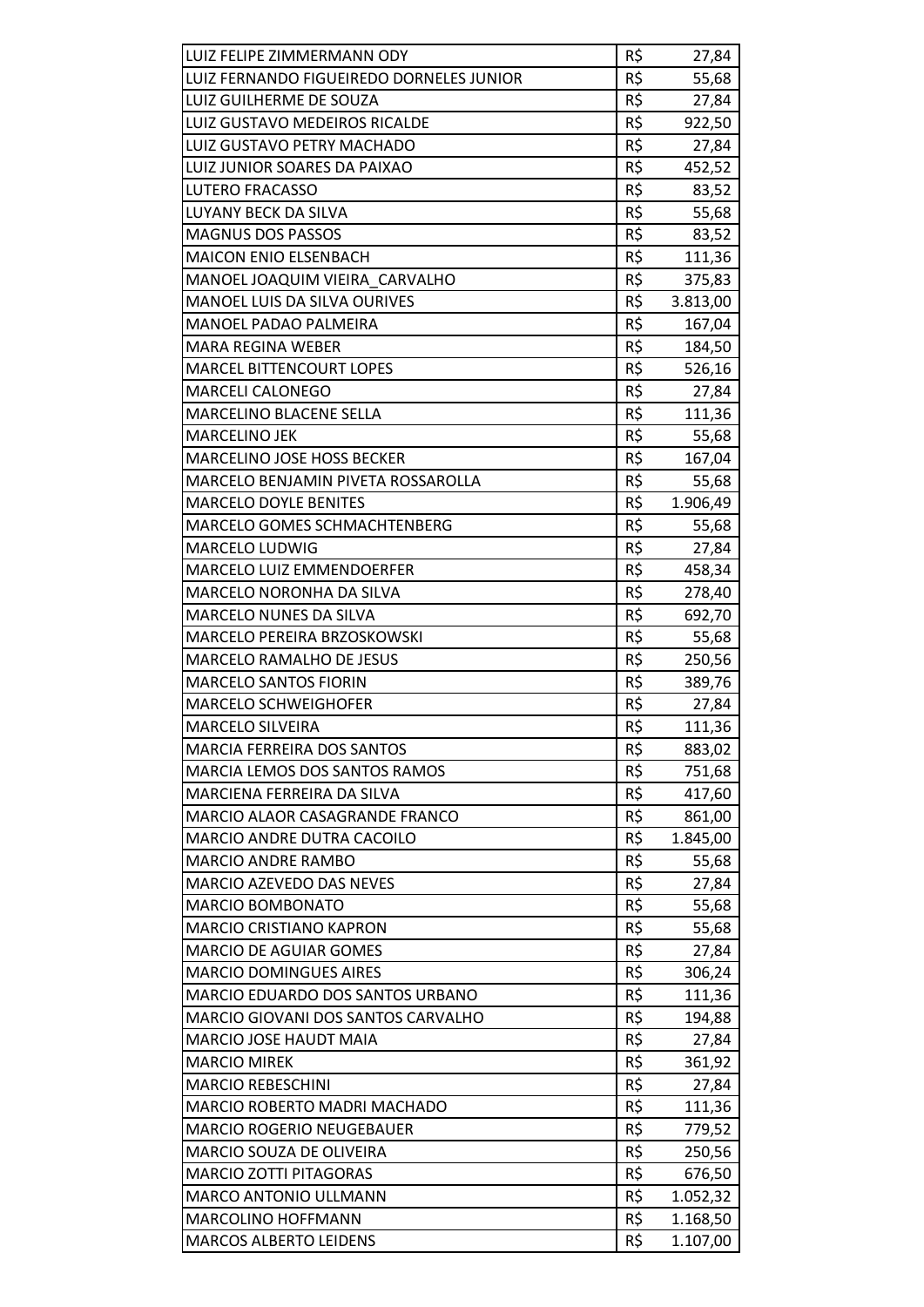| MARCOS ALFREDO LEITE SIQUEIRA              | R\$ | 417,60   |
|--------------------------------------------|-----|----------|
| <b>MARCOS ANDRE CAPOANE</b>                | R\$ | 27,84    |
| <b>MARCOS ANTONIO DA ROCHA ROSA</b>        | R\$ | 83,52    |
| <b>MARCOS ANTONIO JULIANOTTI</b>           | R\$ | 194,88   |
| MARCOS ANTONIO LOPES DA SILVEIRA           | R\$ | 55,68    |
| <b>MARCOS CESAR NUNES CORREA</b>           | R\$ | 445,44   |
| <b>MARCOS DOS SANTOS BELOUS</b>            | R\$ | 307,50   |
| <b>MARCOS ORLANDI</b>                      | R\$ | 27,84    |
| <b>MARCOS RICARDO MADER DA COSTA</b>       | R\$ | 167,04   |
| <b>MARCOS VINICIOS CONTE</b>               | R\$ | 663,34   |
| <b>MARCOS VINICIUS RAYMUNDO</b>            | R\$ | 55,68    |
| MARCUS AUGUSTO MAXMILLIAN DOS SANTOS COSTA | R\$ | 111,36   |
| <b>MARCUS SILVA DE MATOS</b>               | R\$ | 27,84    |
| <b>MARCUS VINICIUS CABERLON</b>            | R\$ | 496,70   |
| MARCUS VINICIUS VIEGAS SCHREIBER           | R\$ | 403,67   |
| MARI FATIMA POPILNISKI                     | R\$ | 1.052,32 |
| MARIA BEATRIZ KESSLER WENZEL               | R\$ | 55,68    |
| <b>MARIA DILES CAMPOS POLEZE</b>           | R\$ | 111,36   |
| <b>MARIA GORETI MANZONI</b>                | R\$ | 55,68    |
| MARIA HELENA PORTAL DE ALMEIDA             | R\$ | 194,88   |
| MARIA NAZARE TEIXEIRA DOS SANTOS           | R\$ | 55,68    |
| <b>MARILEI ANA MOSCON</b>                  | R\$ | 27,84    |
| MARILENE MACHADO CUNHA                     | R\$ | 363,18   |
| MARILENE PACINI SELAU                      | R\$ | 111,36   |
| <b>MARILICE GIOTTO</b>                     | R\$ | 27,84    |
| MARILU ARAUJO DA SILVA                     | R\$ | 27,84    |
| <b>MARINA CAMOZZATO GALNARES</b>           | R\$ | 27,84    |
| <b>MARINO PIRES IBALDO</b>                 | R\$ | 984,00   |
| <b>MARIO ADILON BORGES VIANA</b>           | R\$ | 55,68    |
| MARIO AUGUSTO DE LIMA E SILVA              | R\$ | 55,68    |
| <b>MARIO CESAR DE FRANCESCHI PACHECO</b>   | R\$ | 55,68    |
| MARIO FERNANDO SCHMIDT DA SILVA            | R\$ | 1.744,02 |
| MARIO RENAN BUONOCORE DO PRADO             | R\$ | 27,84    |
| MARIO ROBERTO DA SILVA MARIN               | R\$ | 478,84   |
| <b>MARISA MOREIRA NEVES</b>                | R\$ | 334,08   |
| MARLENE DE OLIVEIRA BREMM                  | R\$ | 55,68    |
| MARLI TERESINHA SILVA DA SILVA             | R\$ | 369,00   |
| <b>MARLON DA COSTA</b>                     | R\$ | 306,24   |
| <b>MARLON RICARDO MARCHESAN</b>            | R\$ | 843,54   |
| MARTA INES LIMBERGER SONEGO                | R\$ | 27,84    |
| MARTINHO PRUDENCIO DE ANDRADE              | R\$ | 27,84    |
| MARUAN ISA HUSEIN HAMAD                    | R\$ | 27,84    |
| <b>MATEUS ARDENGHI</b>                     | R\$ | 55,68    |
| <b>MATHEUS AUGUSTO GONCALVES NUNES</b>     | R\$ | 3.013,50 |
| <b>MATHEUS LUZ COSTA</b>                   | R\$ | 430,50   |
| <b>MATHEUS PERIN HEFLER</b>                | R\$ | 615,00   |
| MATHEUS SOARES DE SOUZA                    | R\$ | 473,28   |
| <b>MATHIAS AUGUSTO RAUBER</b>              | R\$ | 194,88   |
| MAURICIO OLIVEIRA DE SOUSA                 | R\$ | 27,84    |
| <b>MAURICIO WOLF RODRIGUES</b>             | R\$ | 111,36   |
| MAURO AUGUSTO ALMEIDA CABRAL               | R\$ | 1.002,24 |
| MAURO DA SILVA DE CASTRO                   | R\$ | 225,50   |
| MAURO DA SILVA SANTOS                      | R\$ | 167,04   |
| <b>MAURO ELIESER MACHADO RODRIGUES</b>     | R\$ | 55,68    |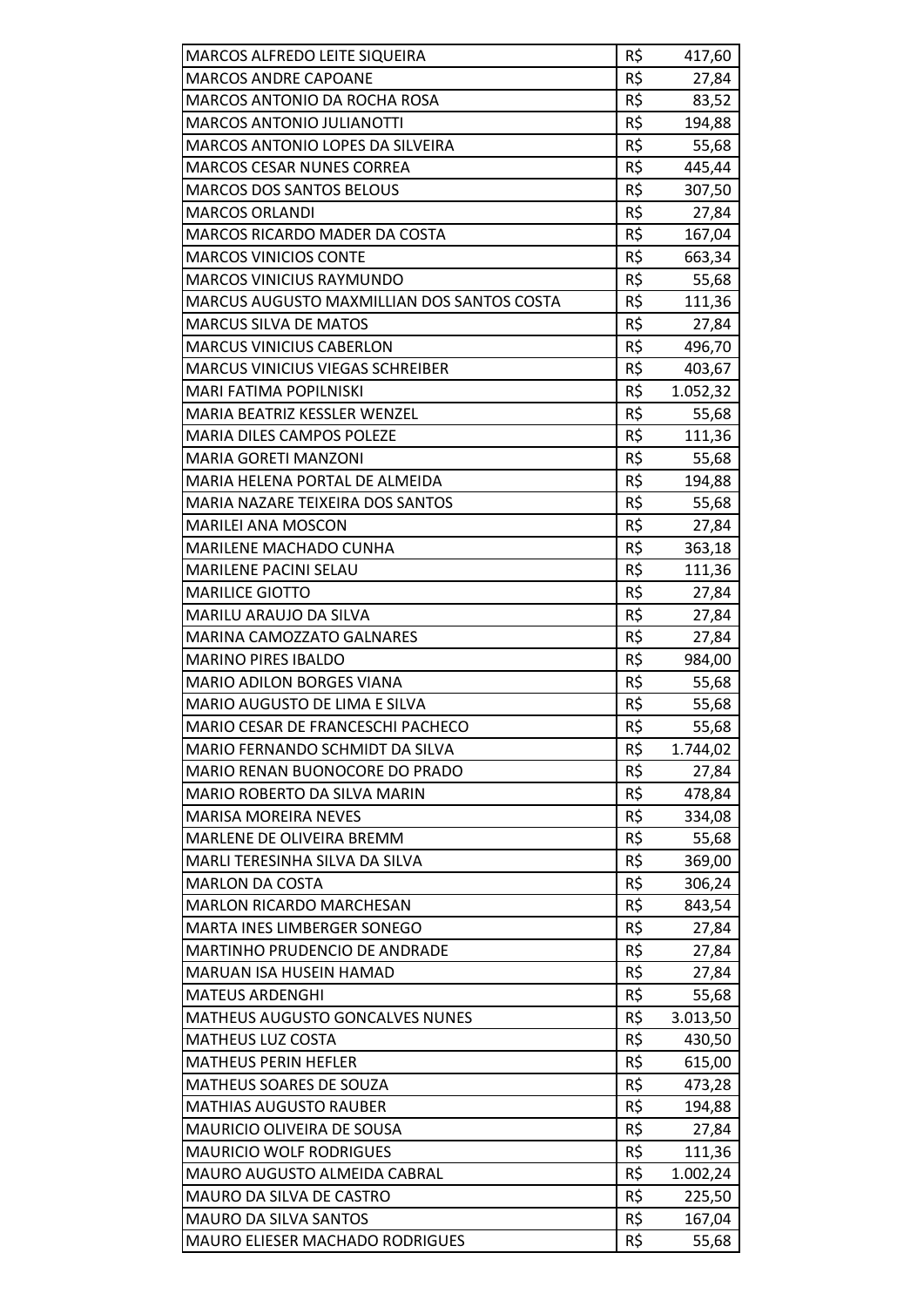| <b>MAURO SERGIO MACALAI</b>         | R\$ | 1.107,00 |
|-------------------------------------|-----|----------|
| <b>MAX FREDERICO GRAEBIN</b>        | R\$ | 902,00   |
| <b>MAXIMILIANO ALVES DE MORAES</b>  | R\$ | 683,33   |
| MAXIMILIANO DA SILVA                | R\$ | 779,52   |
| <b>MAYKO BORN MACHADO</b>           | R\$ | 1.401,60 |
| <b>MICAEL TOME</b>                  | R\$ | 111,36   |
| MICHELE ASSUMPCAO DEBOITA           | R\$ | 528,96   |
| MIGUEL ANGELO BRAYER MARTINS        | R\$ | 83,52    |
| MIGUEL LUGOCH                       | R\$ | 55,68    |
| MILER DE SOUZA BARRAGANA            | R\$ | 726,36   |
| MILTON DA ROSA CORREA               | R\$ | 2.829,00 |
| <b>MILTON DO NASCIMENTO ANTES</b>   | R\$ | 1.900,67 |
| <b>MILTON FREITAS SANTOS</b>        | R\$ | 2.760,66 |
| <b>MILTON GAMBINI PIRES</b>         | R\$ | 2.172,98 |
| MILTON PAULO HICKMANN               | R\$ | 27,84    |
| MILTON RODRIGO DE OLIVEIRA          | R\$ | 139,20   |
| <b>MILTON ROGERIO RAMOS</b>         | R\$ | 83,52    |
| MIRELI VAZ TREICHA                  | R\$ | 1.107,00 |
| MIRIAM DA COSTA CRUZ                | R\$ | 807,36   |
| MIRIAN LEITZKE MACKEDANZ            | R\$ | 430,50   |
| MIRNA MESQUITA FERRONATTO           | R\$ | 184,50   |
| <b>MOACIR ROBSON KARKOW</b>         | R\$ | 307,50   |
| MOACIR SILVA DA SILVA               | R\$ | 83,52    |
| MONICA MARTHA MALLMANN JUNGES       | R\$ | 929,33   |
| <b>NABOR LUIZ DAPPER</b>            | R\$ | 1.230,00 |
| <b>NADIA BERTELLI VELHO</b>         | R\$ | 27,84    |
| <b>NAIRTON JOAO PIOTROVSKI</b>      | R\$ | 83,52    |
| <b>NARA SAAR CHAGAS</b>             | R\$ | 1.790,82 |
| NATAL JOSE GODINHO                  | R\$ | 55,68    |
| NELCIO SIDNEI ZIMMERMANN            | R\$ | 1.052,32 |
| <b>NELSON ANTONIO ARNHOLD</b>       | R\$ | 629,94   |
| <b>NELSON JACO BONIATTI</b>         | R\$ | 27,84    |
| <b>NELSON PAULO GERHARD</b>         | R\$ | 3.143,33 |
| <b>NELSON VOLMAR MOTA RODRIGUES</b> | R\$ | 184,50   |
| <b>NELSON WEBER FILHO</b>           | R\$ | 553,50   |
| NEOCIR JOSE ZORZO                   | R\$ | 984,00   |
| NEORILDO JOSE DASSI                 | R\$ | 307,50   |
| NEWTON JOSE ROSSO TREVISAN          | R\$ | 212,34   |
| <b>NEWTON ROQUE RABELLO GLORIA</b>  | R\$ | 501,12   |
| <b>NOEL DA SILVA SANTOS</b>         | R\$ | 1.783,50 |
| OCLEIDI PAZ DA SILVA                | R\$ | 83,52    |
| <b>ODAIR FIORENTIN</b>              | R\$ | 502,38   |
| <b>ODINEI PORTELLA</b>              | R\$ | 111,36   |
| ODIR ALVES DA SILVA                 | R\$ | 363,18   |
| ODIR FERNANDO VIDAL COUTO           | R\$ | 184,50   |
| OLIVINO IZIDORO VALENTE             | R\$ | 27,84    |
| OLVEDO SANTOS NETTO                 | R\$ | 55,68    |
| <b>OMAR AQUILES CAFRUNE</b>         | R\$ | 635,49   |
| ONEIDE ADEL DA SILVA CASTRO         | R\$ | 55,68    |
| <b>ONILDO ALENCAR DE MORAES</b>     | R\$ | 1.906,50 |
| <b>OSLEN MELCHIOR CHAVES</b>        | R\$ | 222,72   |
| OSMAR DE VARGAS DORNELLES           | R\$ | 1.599,00 |
| <b>OTO SCHNEIDER</b>                | R\$ | 1.230,00 |
| <b>OVIDIO GUZZO</b>                 | R\$ | 83,52    |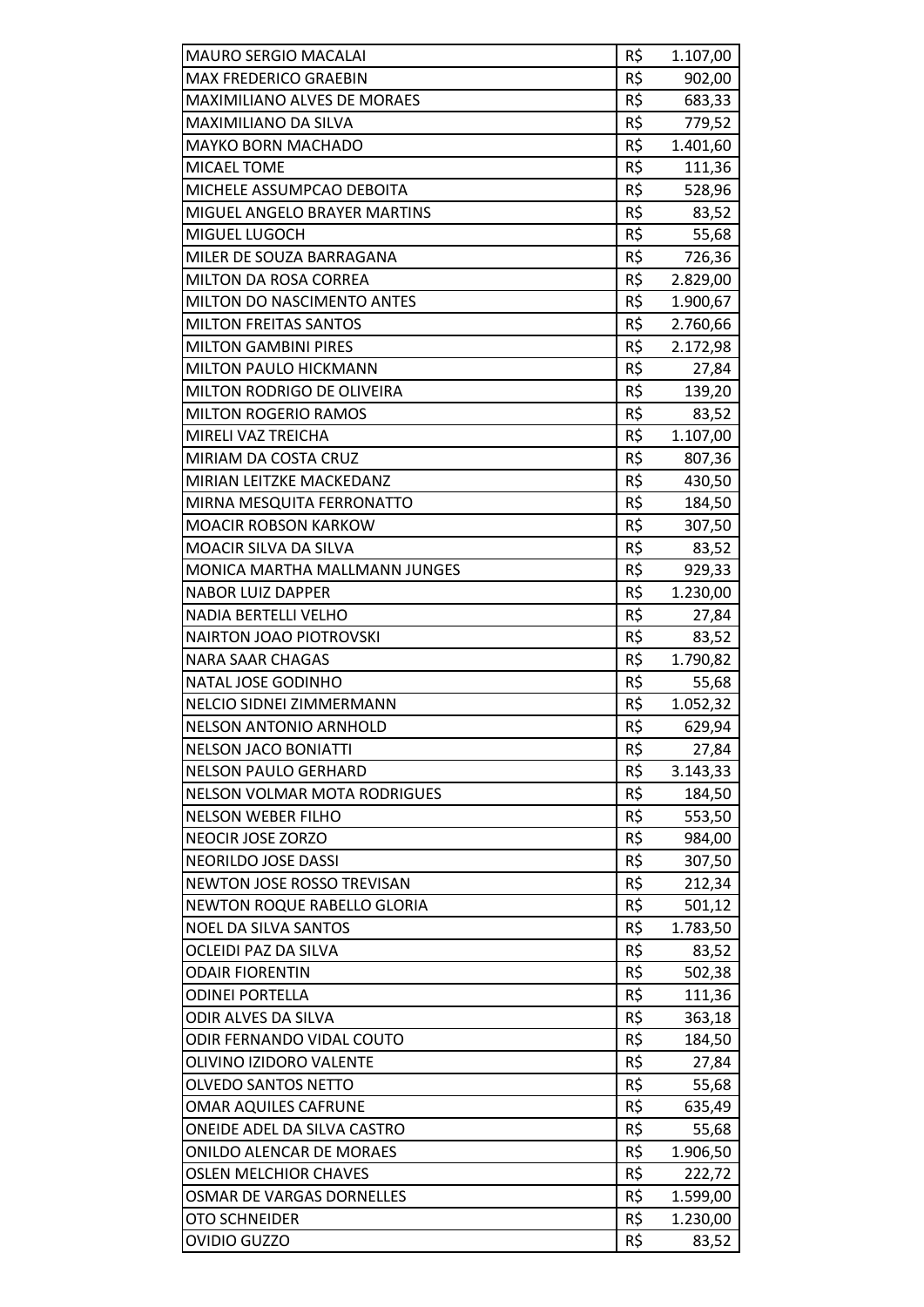| PABLO NOVO PINEIRO                                               | R\$<br>R\$ | 307,50          |
|------------------------------------------------------------------|------------|-----------------|
| PATRICIA BONATTO DOS SANTOS                                      | R\$        | 27,84           |
| PATRICIA LUANA JESIUR KEGLER<br>PATRICIA MAROZO ARDENGHI DE LIMA | R\$        | 55,68           |
| PATRICIA SARMANHO                                                | R\$        | 27,84           |
| PAULA LEAL DOS SANTOS                                            | R\$        | 55,68           |
| PAULINE DA SILVA CONSTANTE                                       | R\$        | 139,20          |
| PAULO AFONSO STEIN                                               | R\$        | 55,68           |
| PAULO ALEXANDRE LAUX DONAY                                       | R\$        | 83,52<br>111,36 |
| PAULO ANDRE POLEZE LOPES                                         | R\$        | 1.107,00        |
| PAULO ANGELO PASE                                                | R\$        | 194,88          |
| PAULO ANTONIO SOARES DA SILVA                                    | R\$        | 55,68           |
| PAULO AUGUSTO SOUTO                                              | R\$        |                 |
| PAULO CESAR CARDOSO GERMANO                                      | R\$        | 1.564,08        |
|                                                                  | R\$        | 751,65          |
| PAULO CESAR DA ROSA LUCAS                                        |            | 111,36          |
| PAULO CESAR GOMES TEIXEIRA                                       | R\$        | 1.811,34        |
| PAULO CESAR MORAES PIMENTEL                                      | R\$        | 779,52          |
| PAULO CESAR OLIVEIRA DOS SANTOS                                  | R\$        | 696,00          |
| PAULO CESAR SCHOMMER                                             | R\$        | 656,00          |
| PAULO DE MATEU                                                   | R\$        | 751,68          |
| PAULO DE TARSO MELLO PINHO                                       | R\$        | 379,38          |
| PAULO ERONI DOS SANTOS MEDEIROS                                  | R\$        | 111,36          |
| PAULO FABIANO DA SILVEIRA CIOCHETA                               | R\$        | 553,50          |
| PAULO FERNANDO FERREIRA DE ALENCASTRO BRAGA                      | R\$        | 222,72          |
| <b>PAULO GILBERTO WESCHENFELDER</b>                              | R\$        | 27,84           |
| PAULO JUAREZ FONTES                                              | R\$        | 612,48          |
| PAULO MATEUS BORBA E SILVA                                       | R\$        | 83,52           |
| <b>PAULO MATEUS FEEBURG</b>                                      | R\$        | 584,64          |
| <b>PAULO PETRONIO PERES DE PERES</b>                             | R\$        | 375,83          |
| PAULO REGIS DE SOUZA SIGNORETTI                                  | R\$        | 111,36          |
| PAULO RENATO DA SILVA DUARTE                                     | R\$        | 27,84           |
| PAULO RENATO OSORIO PACHECO                                      | R\$        | 553,50          |
| PAULO RENATO RIBEIRO SOUZA                                       | R\$        | 27,84           |
| PAULO RICARDO DE ARAUJO                                          | R\$        | 473,28          |
| PAULO RICARDO DE AZEVEDO                                         | R\$        | 55,68           |
| PAULO RICARDO FARINHA DE OLIVEIRA                                | R\$        | 83,52           |
| PAULO RICARDO GARCIA FRAGA                                       | R\$        | 779,52          |
| PAULO RICARDO HENCKEL                                            | R\$        | 27,84           |
| PAULO RICARDO MENEZES FUMAGALLI                                  | R\$        | 27,84           |
| <b>PAULO RIGON BRIXNER</b>                                       | R\$        | 1.082,46        |
| PAULO ROBERTO AICH                                               | R\$        | 83,52           |
| PAULO ROBERTO CERVI                                              | R\$        | 27,84           |
| PAULO ROBERTO DA S FIGUEIREDO                                    | R\$<br>R\$ | 167,04          |
| PAULO ROBERTO GARCIA DOS SANTOS<br>PAULO ROBERTO LIMANA          | R\$        | 307,50          |
|                                                                  | R\$        | 27,84           |
| PAULO ROBERTO MACEDO CIDADE<br>PAULO ROBERTO MOMO                | R\$        | 1.230,00        |
| PAULO ROBERTO RODRIGUES CASTILHO                                 | R\$        | 27,84           |
|                                                                  | R\$        | 1.403,11        |
| PAULO RODRIGO PEREIRA VIEIRA                                     |            | 1.107,00        |
| PAULO ROGERIO BOTELHO CAETANO<br>PAULO ROGERIO DA SILVA PAULON   | R\$<br>R\$ | 1.134,84        |
|                                                                  | R\$        | 83,52           |
| PAULO ROIS DE CAMPOS<br><b>PAULO SERGIO PIRES</b>                |            | 55,68           |
| PAULO SIDINEI MINUZZO                                            | R\$<br>R\$ | 278,40          |
|                                                                  |            | 1.162,68        |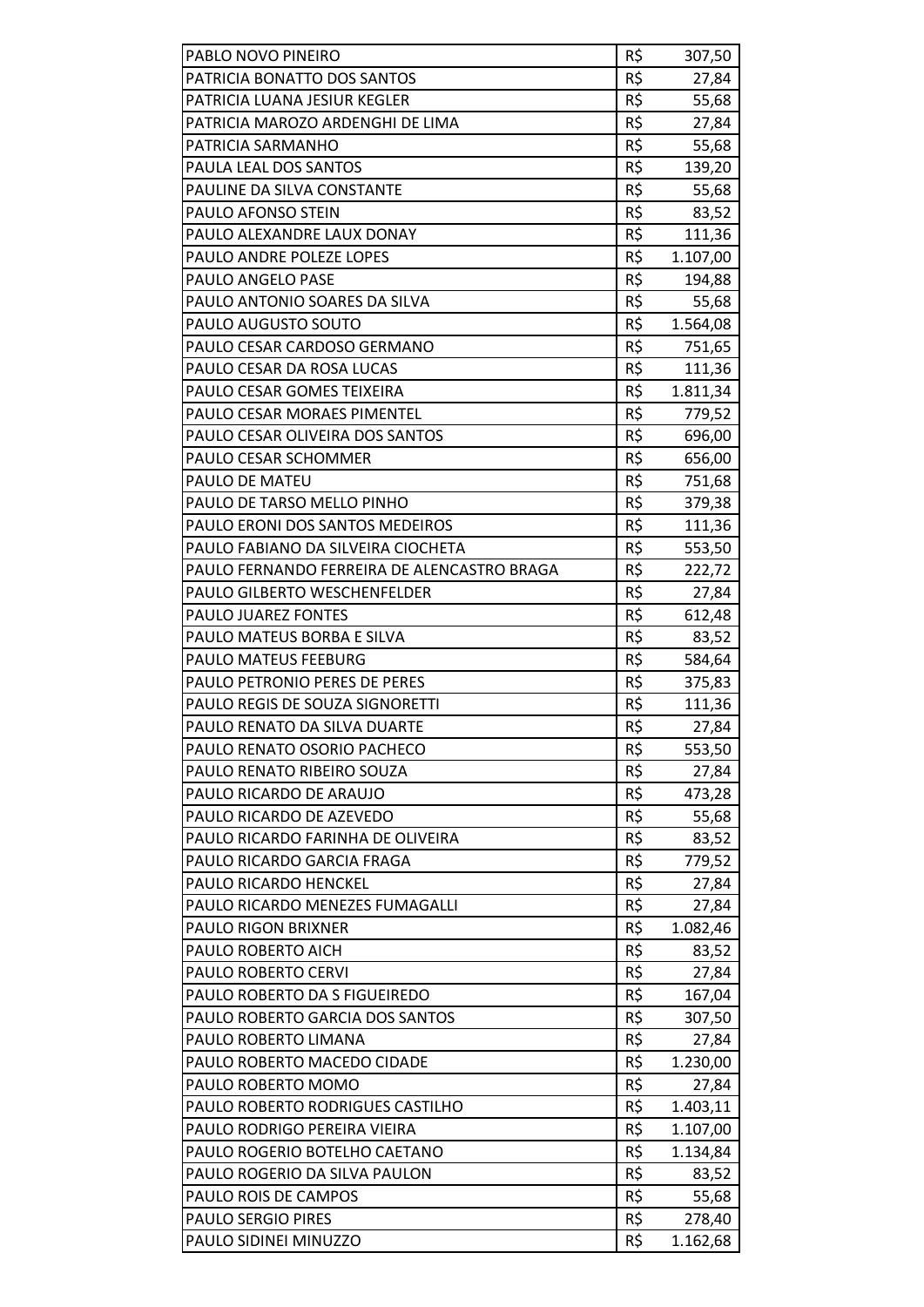| PAULO VOLMES MARQUES DE MACEDO            | R\$ | 167,04   |
|-------------------------------------------|-----|----------|
| PEDRO ANTONIO PANICHI LOPES               | R\$ | 184,50   |
| PEDRO DERLI DE OLIVEIRA TEIXEIRA          | R\$ | 83,52    |
| PEDRO FLECK DE BEM                        | R\$ | 139,20   |
| PEDRO RAIMUNDO POMMER                     | R\$ | 1.599,00 |
| PEDRO ROBERTO CANTELE                     | R\$ | 2.091,00 |
| PEDRO ROBERTO DOS SANTOS                  | R\$ | 83,52    |
| PEDRO VILMAR DA SILVA                     | R\$ | 111,36   |
| PEDRO WALDIR AMES                         | R\$ | 799,50   |
| PERCIO DA SILVA                           | R\$ | 1.660,50 |
| PERCIO SILVA DA SILVA                     | R\$ | 615,00   |
| PETERSSON AMARAL DA SILVA                 | R\$ | 1.237,34 |
| PLUTARCO ARISTIDES GERMANO SOARES MARQUES | R\$ | 922,50   |
| POLYANA PIRES DA CUNHA                    | R\$ | 27,84    |
| PRISCILA TONINI SIMMERMANN                | R\$ | 2.275,50 |
| RAFAEL ANTONIO MACHRY VIEIRA              | R\$ | 184,50   |
| RAFAEL BATISTA SILVA                      | R\$ | 27,84    |
| RAFAEL BRANDAO                            | R\$ | 55,68    |
| RAFAEL DA ROSA                            | R\$ | 55,68    |
| RAFAEL DE MAGALHAES                       | R\$ | 55,68    |
| RAFAEL FELIPE SILVA DE SOUZA              | R\$ | 553,50   |
| RAFAEL JOSE RIBEIRO                       | R\$ | 27,84    |
| RAFAEL LIMA GARCIA                        | R\$ | 637,02   |
| RAFAEL LUCENA DOS SANTOS                  | R\$ | 278,40   |
| RAFAEL MUMBACH                            | R\$ | 417,60   |
| RAFAEL SOARES DOMINGUES                   | R\$ | 929,33   |
| RAONI LEIVAS MOREIRA                      | R\$ | 184,50   |
| RAQUEL DELAI CELANT                       | R\$ | 111,36   |
| RAUL FERNANDO SILVEIRA MALHAO             | R\$ | 55,68    |
| <b>RAUL WEDIG</b>                         | R\$ | 584,64   |
| <b>REGES DE DAVID</b>                     | R\$ | 83,52    |
| REGINALDO ROCHA DE CASTRO                 | R\$ | 1.442,34 |
| <b>REGIS GONCALVES</b>                    | R\$ | 1.280,12 |
| <b>REGIS REBELLO MOREIRA</b>              | R\$ | 139,20   |
| RENA SILVEIRA DE MIRANDA                  | R\$ | 194,88   |
| <b>RENAN CARLOS GROSS</b>                 | R\$ | 225,50   |
| RENATA PIO MAXIMILA                       | R\$ | 27,84    |
| RENATA VIEIRA DOS SANTOS                  | R\$ | 27,84    |
| RENATO MACHADO                            | R\$ | 27,84    |
| <b>RENE ARI HOFF JUNIOR</b>               | R\$ | 111,36   |
| <b>RENE CESAR TENEDINI</b>                | R\$ | 27,84    |
| <b>RENI CAMPOS FARIAS</b>                 | R\$ | 167,04   |
| RICARDO ALEXANDRE WUSTRO                  | R\$ | 1.052,32 |
| RICARDO ALOISIO NIENOV                    | R\$ | 27,84    |
| RICARDO JARDIM SCHUCH                     | R\$ | 184,50   |
| RICARDO LOPES GUARISE                     | R\$ | 445,44   |
| RICARDO MAROSTICA                         | R\$ | 1.189,26 |
| RICARDO MOURA FAGUNDES                    | R\$ | 27,84    |
| RICARDO ROVER MACHADO                     | R\$ | 55,68    |
| RICARDO SEBASTIAO DE MELOS                | R\$ | 361,92   |
| RICHARD LUIZ RODRIGUES LOPES              | R\$ | 194,88   |
| RITA DE CASSIA GOMES DE OLIVEIRA          | R\$ | 1.369,20 |
| RITA DE CASSIA PIRES KERSCHNER            | R\$ | 807,36   |
| ROBERTO CARRICONDE                        | R\$ | 3.813,00 |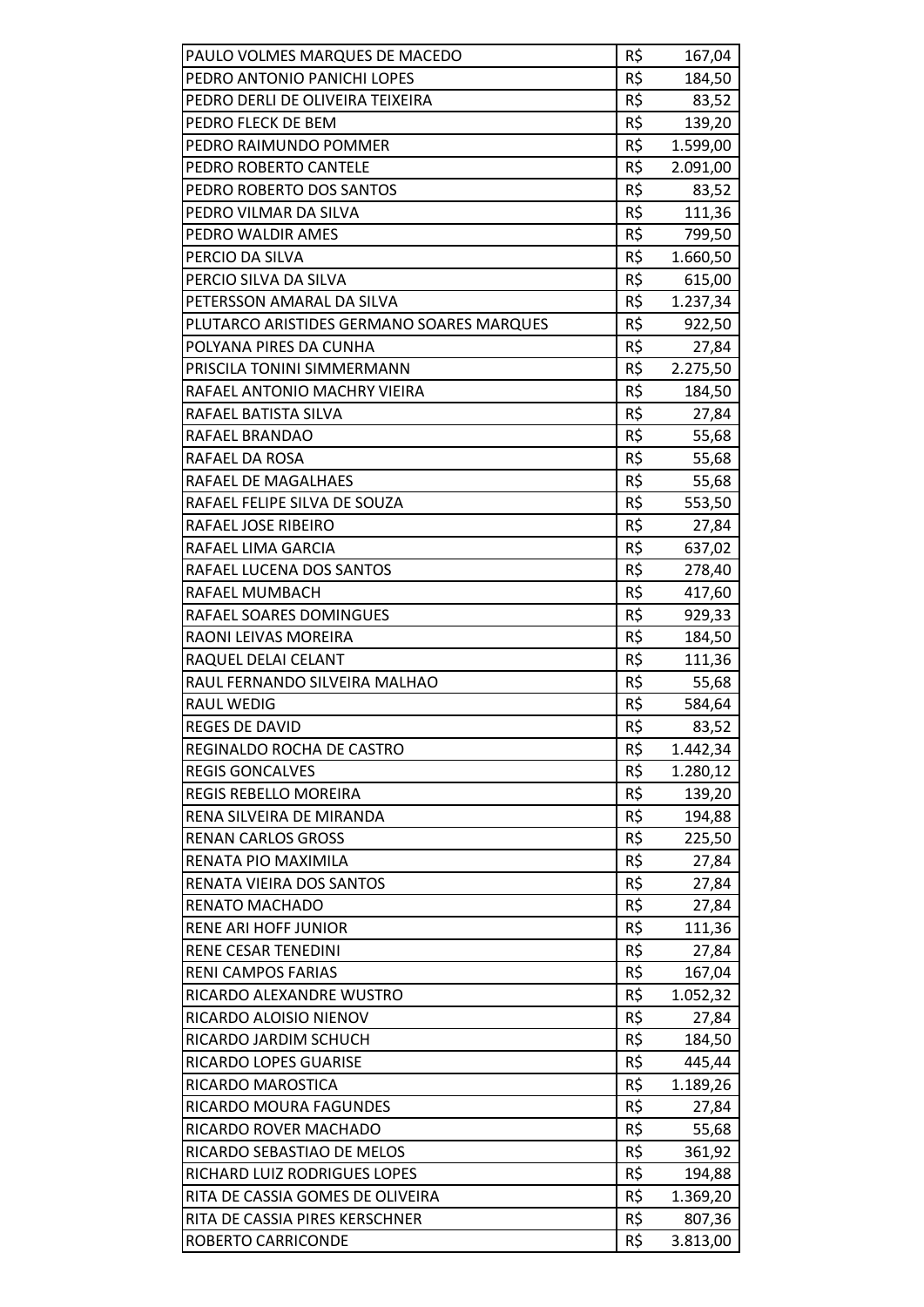| ROBERTO FABIANO WOMMER             | R\$ | 83,52    |
|------------------------------------|-----|----------|
| ROBERTO LEAL DE SOUZA NETO         | R\$ | 27,84    |
| ROBERTO PEIXOTO DOS SANTOS         | R\$ | 420,38   |
| <b>ROBERTO PERIN</b>               | R\$ | 167,04   |
| ROBERTO SIDINEI JUNG               | R\$ | 27,84    |
| ROBERTO SILVEIRA DE BORBA          | R\$ | 27,84    |
| ROBISON BODE TEIXEIRA              | R\$ | 553,50   |
| ROBSON COSTA BOLESTA               | R\$ | 212,34   |
| ROBSON DAVI FLORES KAIPPER         | R\$ | 111,36   |
| <b>ROBSON MORAES MEIRELES</b>      | R\$ | 225,50   |
| RODINEI COSTA VITORIA              | R\$ | 1.341,36 |
| RODOLFO FUCHS DOS SANTOS           | R\$ | 751,68   |
| RODRIGO BRITTES DA SILVEIRA        | R\$ | 1.537,50 |
| RODRIGO VIEIRA PERES               | R\$ | 27,84    |
| RODRIGO ZORZETTO                   | R\$ | 1.660,50 |
| ROGER BLUHM DE OLIVEIRA            | R\$ | 307,50   |
| <b>ROGER CARLOS TORRES</b>         | R\$ | 2.091,00 |
| ROGER RODRIGO DE OLIVEIRA LOPES    | R\$ | 1.654,68 |
| ROGERIO ADRIANO BOFF               | R\$ | 55,68    |
| ROGERIO BATISTA DOS SANTOS         | R\$ | 278,40   |
| <b>ROGERIO FERRARI</b>             | R\$ | 27,84    |
| ROGERIO FERREIRA DOS SANTOS SOUZA  | R\$ | 27,84    |
| ROGERIO LITAROVICZ MACEDO          | R\$ | 55,68    |
| ROGERIO LUCIO                      | R\$ | 745,34   |
| ROGERIO MARTINS VARGAS             | R\$ | 27,84    |
| <b>ROGERIO NUNES LOPES</b>         | R\$ | 502,38   |
| <b>ROMAR MULLER</b>                | R\$ | 27,84    |
| ROMULO ADRIANO DA SILVA            | R\$ | 27,84    |
| ROMULO ROPKE PEREIRA               | R\$ | 446,70   |
| RONALDO RODRIGUES DENGO            | R\$ | 83,52    |
| RONAN XAVIER COUTINHO              | R\$ | 3.567,00 |
| RONEI BARREIRO FLORES              | R\$ | 978,18   |
| RONER LUIS DA SILVA FONTOURA       | R\$ | 225,50   |
| RONIE FINGER BARBOSA               | R\$ | 478,84   |
| <b>ROQUE BUTZGE</b>                | R\$ | 53,53    |
| ROQUE DANIEL GAUER CABRAL          | R\$ | 27,84    |
| ROSALINA CARDOSO DE OLIVEIRA       | R\$ | 55,68    |
| ROSANA TAUBER FLORES               | R\$ | 27,84    |
| ROSANDRO DE ALMEIDA GARSKE         | R\$ | 1.095,36 |
| <b>ROSANE DIAS GONCALVES</b>       | R\$ | 27,84    |
| ROSANGELA FREITAS DOS SANTOS       | R\$ | 111,36   |
| <b>RUAN PATRICK MARTINS MORAES</b> | R\$ | 83,52    |
| RUBEM SILVESTRE SANTOS DA COSTA    | R\$ | 278,40   |
| RUBIMAR POST                       | R\$ | 111,36   |
| RUDIMAR BIESEKI                    | R\$ | 835,20   |
| RUDIMAR PEDROSO MACIEL             | R\$ | 27,84    |
| RUDINEI ANTONIO SAUSEN             | R\$ | 27,84    |
| <b>RUDINEI POST</b>                | R\$ | 55,68    |
| <b>RUDNEY CRACCO</b>               | R\$ | 698,52   |
| <b>RUFINO CHERNHAK</b>             | R\$ | 922,50   |
| <b>RUI LEANDRO VARGAS</b>          | R\$ | 1.906,49 |
| SADI ANTONIO DAL PIVA              | R\$ | 111,36   |
| <b>SADY MOREIRA</b>                | R\$ | 194,88   |
| SAMUEL DE SOUZA MATTIODA           | R\$ | 27,84    |
|                                    |     |          |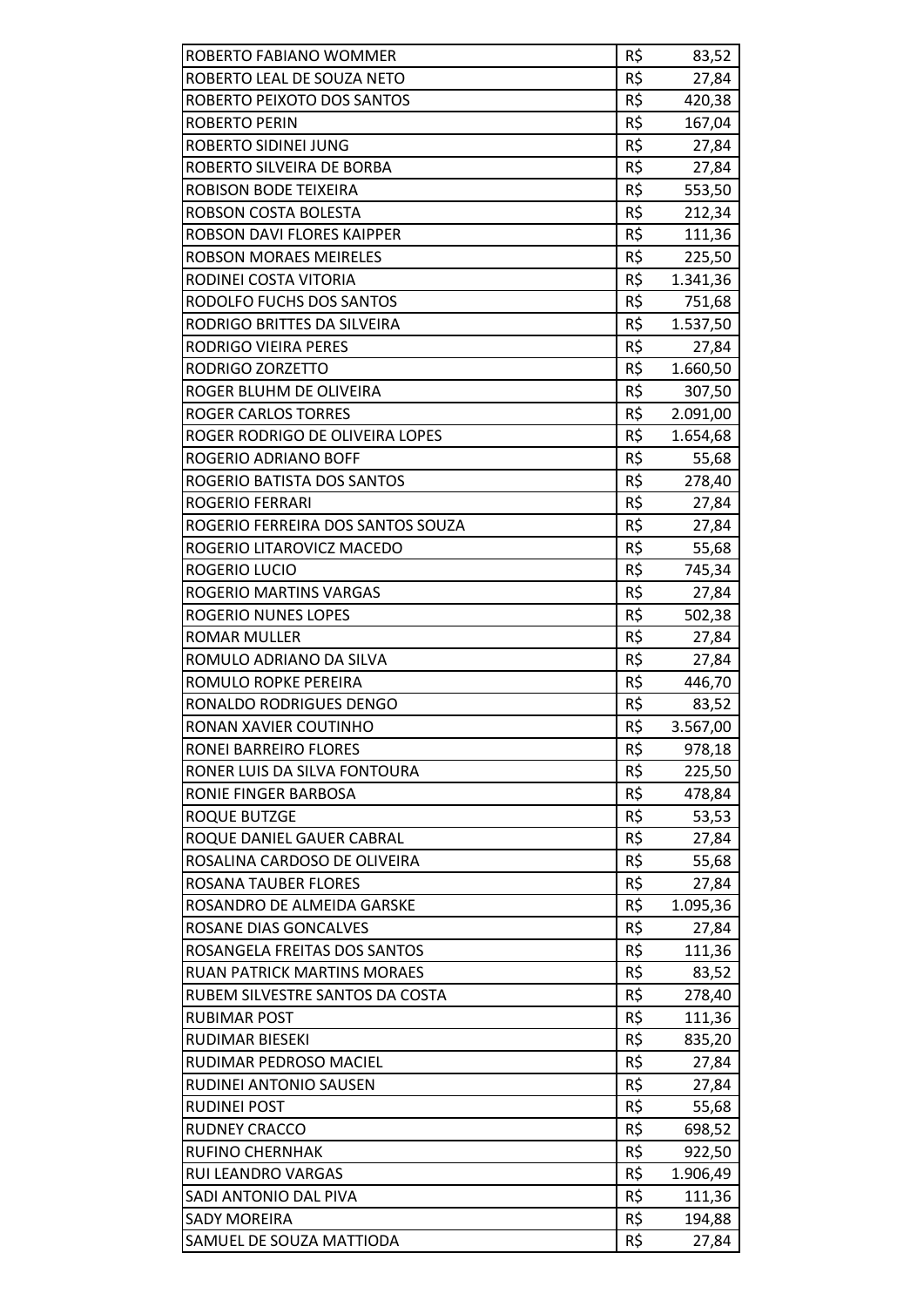| SANDRA VIVIANE RIBEIRO MARCANSONI    | R\$ | 27,84    |
|--------------------------------------|-----|----------|
| SANDRO ALEX GONCALVES VIEIRA         | R\$ | 841,51   |
| SANDRO DA SILVA NEUMANN              | R\$ | 27,84    |
| SANDRO JOCELITO KLEIN                | R\$ | 1.879,67 |
| SANDRO MARQUES DA SILVA              | R\$ | 194,88   |
| <b>SANDRO MOURA RODRIGUES</b>        | R\$ | 553,50   |
| <b>SANDRO REIS PERUZZO</b>           | R\$ | 139,20   |
| <b>SANDRO REOLON ZANELLA</b>         | R\$ | 936,15   |
| SANDRO ROMIR FONTELLA DE OLIVEIRA    | R\$ | 403,67   |
| SAULO CORTEZ DE ANDRADE              | R\$ | 553,50   |
| SAULO RODRIGO GHYSIO SOUZA           | R\$ | 391,02   |
| SECUNDINO VOLNEI SOARES DA LUZ       | R\$ | 3.690,00 |
| <b>SELVIO LOREGIAN</b>               | R\$ | 27,84    |
| SERGIO AUGUSTO PACHECO MENDES        | R\$ | 1.785,51 |
| SERGIO DA SILVA                      | R\$ | 351,54   |
| SERGIO ENDRIGO CORREA MARQUES        | R\$ | 450,99   |
| <b>SERGIO GONCALVES MACHADO</b>      | R\$ | 55,68    |
| SERGIO HENRIQUE GARCIA FERNANDES     | R\$ | 553,50   |
| SERGIO LUIS DA ROCHA MONTEZANO       | R\$ | 492,00   |
| SERGIO ORENGO CORREA                 | R\$ | 83,52    |
| <b>SERGIO PEREIRA</b>                | R\$ | 212,34   |
| SERGIO RICARDO DAVILA KRUG           | R\$ | 581,34   |
| <b>SERGIO ROCHA CORREA</b>           | R\$ | 389,76   |
| SERGIO VALDEMAR ABRAMOWICZ           | R\$ | 27,84    |
| <b>SERGIO VALETA JUNIOR</b>          | R\$ | 1.274,04 |
| SHEILA DENISE SULZBACH               | R\$ | 984,00   |
| SIDNEI DOS SANTOS                    | R\$ | 250,56   |
| SIDNEY RODRIGUES PEDROSO             | R\$ | 1.229,99 |
| <b>SILMAR KREMER</b>                 | R\$ | 1.107,00 |
| SILVANA DE FREITAS BITENCOURT        | R\$ | 194,88   |
| SILVANO PRATAVIERA                   | R\$ | 480,36   |
| SILVIA FACHINI CAMARGO               | R\$ | 1.414,50 |
| SILVIA SALDANHA BAPTISTA             | R\$ | 27,84    |
| SILVIO GAVIAO                        | R\$ | 27,84    |
| <b>SILVIO JOSE GABERT</b>            | R\$ | 139,20   |
| SIMONE DA SILVA SOARES               | R\$ | 391,02   |
| <b>SIMONE LIMBERGER</b>              | R\$ | 27,84    |
| <b>SIMONE WOSCHINSKI</b>             | R\$ | 55,68    |
| <b>SIMONI ROSSI DE MATOS</b>         | R\$ | 369,00   |
| <b>SINAIR CARGNINO</b>               | R\$ | 184,50   |
| <b>SINARA ESTER MAYER</b>            | R\$ | 526,16   |
| SINARA GREICE REGINATO DO NASCIMENTO | R\$ | 225,50   |
| SOLENI MACHADO DE QUADROS            | R\$ | 1.228,74 |
| SONIA SIQUEIRA RISSETTI              | R\$ | 184,50   |
| <b>STEPHAN HUND PRATES</b>           | R\$ | 27,84    |
| <b>TALVIRONE KRETSCHMER</b>          | R\$ | 306,24   |
| TANIA ELIZABETE MILANI               | R\$ | 27,84    |
| TANIA TEREZINHA BORDIM KNEBEL        | R\$ | 83,52    |
| <b>TASSENAN BECK WILDE</b>           | R\$ | 375,83   |
| TATIANA CEZIMBRA DA COSTA            | R\$ | 184,50   |
| <b>TERESINHA MARIA STEFFEN</b>       | R\$ | 1.906,49 |
| THAISSA SILVA DOS SANTOS             | R\$ | 111,36   |
| THIAGO DE HERMANN PRESTES            | R\$ | 642,84   |
| THIAGO PINTO DA CUNHA                | R\$ | 553,50   |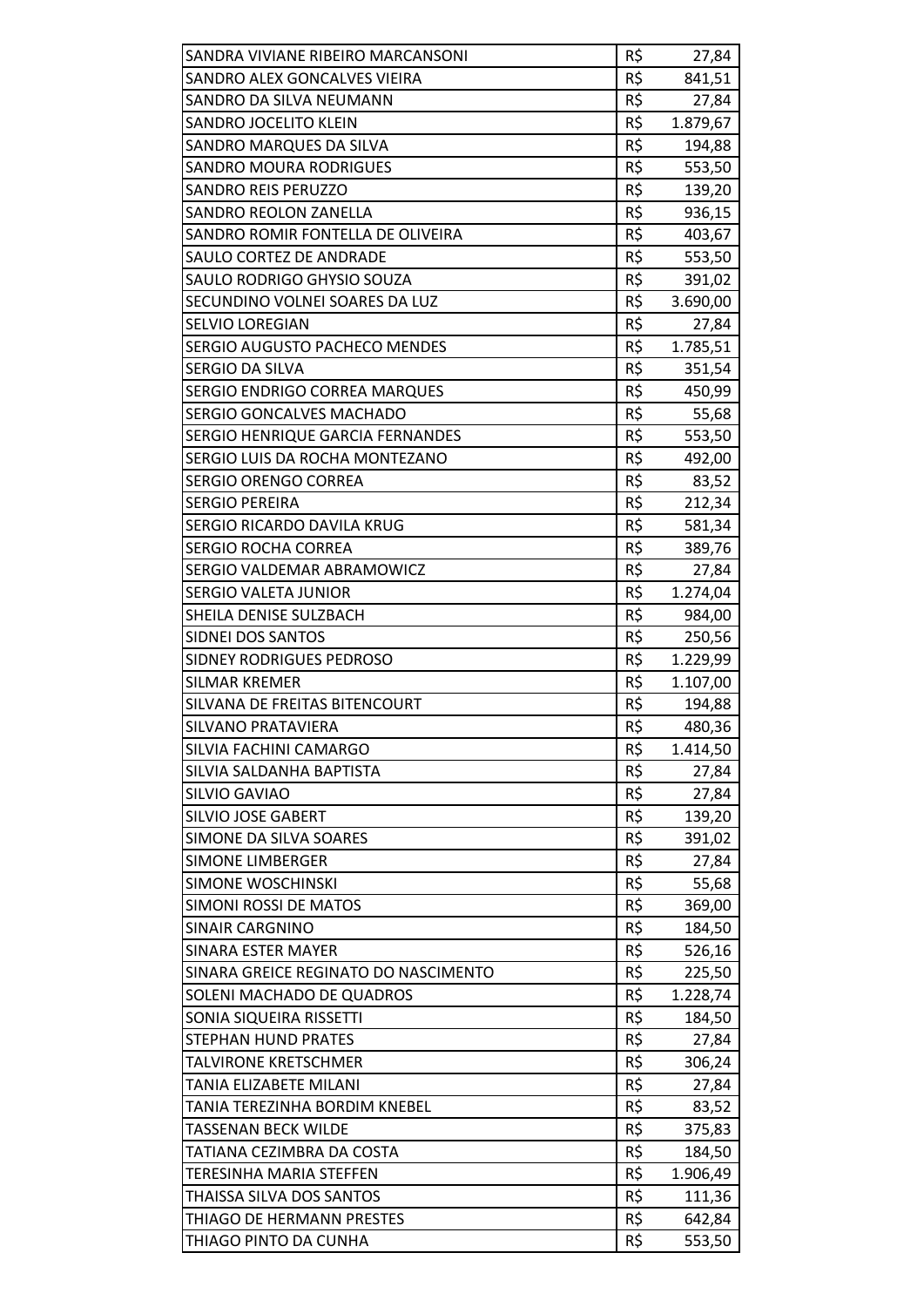| THIAGO VILANOVA                                              | R\$        | 862,01           |
|--------------------------------------------------------------|------------|------------------|
| THONI UILSON FOCKING                                         | R\$        | 465,68           |
| THYAGO BITENCOURT MILIONI                                    | R\$        | 27,84            |
| TIAGO AMARAL KELBOUSCAS                                      | R\$        | 403,67           |
| <b>TIAGO BOHN HEINECK</b>                                    | R\$        | 55,68            |
| TIAGO CORREA DE FRAGA                                        | R\$        | 184,50           |
| TIAGO DA SILVA PACHECO                                       | R\$        | 445,44           |
| <b>TIAGO DALLA BRIDA</b>                                     | R\$        | 1.968,00         |
| TIAGO LEMOS DA SILVA                                         | R\$        | 984,00           |
| <b>TIAGO LUIS MEDINA</b>                                     | R\$        | 779,52           |
| TIAGO MACHACHESKI MARCHI                                     | R\$        | 55,68            |
| <b>TIAGO MARQUES DE JESUS</b>                                | R\$        | 83,52            |
| TIAGO PEREIRA BITTENCOURT                                    | R\$        | 27,84            |
| TIAGO PERES DA SILVA                                         | R\$        | 375,83           |
| <b>TIAGO ROQUE</b>                                           | R\$        | 2.521,50         |
| TIAGO ROSA DOS SANTOS SCHARDOSIM                             | R\$        | 55,68            |
| <b>TIAGO SEVERO BAIERLE</b>                                  | R\$        | 1.052,32         |
| <b>TOMAZ JAQUES DOS SANTOS</b>                               | R\$        | 27,84            |
| <b>UBAIAR BARBOSA ALVES</b>                                  | R\$        | 111,36           |
| UBIRAJARA JUSTO MENDONCA                                     | R\$        | 1.257,84         |
| <b>UGLAIR MORAES MACHADO</b>                                 | R\$        | 445,44           |
| ULISSES DA SILVEIRA CARVALHO                                 | R\$        | 27,84            |
| ULISSES SANTOS VAQUEIRO                                      | R\$        | 584,64           |
| <b>VAGNER BOEIRA TESCH</b>                                   | R\$        | 111,36           |
| VAGNER CEZAR DA SILVA                                        | R\$        | 111,36           |
| <b>VAGNER FERREIRA COSTA</b>                                 | R\$        | 27,84            |
| <b>VAGNER MACHADO DE FREITAS</b>                             | R\$        | 1.517,00         |
| <b>VALDAIR PASTORIO</b>                                      | R\$        | 1.107,00         |
| <b>VALDAIR VIEGAS FERREIRA</b>                               | R\$        | 528,96           |
| VALDECI SIDNEI BARBOSA                                       | R\$        | 668,16           |
| <b>VALDEMIR CREMONINI</b>                                    | R\$        | 27,84            |
| <b>VALDETE OURIQUE WESTENHOFEN</b>                           | R\$        | 111,36           |
| VALDIR BALTAZAR FIGUEIREDO DOS SANTOS                        | R\$        | 222,72           |
| <b>VALDIR GRAEFF</b>                                         | R\$        | 375,83           |
| <b>VALDIR PEREIRA</b>                                        | R\$        | 799,50           |
| <b>VALDIR SCHMITT</b>                                        | R\$        | 27,84            |
| <b>VALERIO MOREIRA DOS SANTOS</b>                            | R\$        | 55,68            |
| <b>VALMIR DOS SANTOS FERREIRA</b>                            | R\$        | 194,88           |
| VALNERI ARAUJO DA SILVA JUNIOR                               | R\$        | 55,68            |
| <b>VALTIERI VELHO CARLOS</b>                                 | R\$        | 55,68            |
| <b>VANDER BERNARDI</b>                                       | R\$        | 27,84            |
| <b>VANDERLEI MACHADO SOARES</b>                              | R\$        | 55,68            |
| <b>VANDERLEI VANAZZI</b>                                     | R\$        | 55,68            |
| <b>VANDERSON RATCZ BORGES</b>                                | R\$        | 55,68            |
| VANESSA DOS SANTOS MACHADO                                   | R\$        | 451,00           |
| <b>VANINA DEGRANDI</b>                                       | R\$        | 430,50           |
| <b>VANONI BORGES BORTOLAS</b>                                | R\$        | 55,68            |
| <b>VERA LOSEKANN GOLTZ</b><br><b>VERA LUCIA BARTH WARKEN</b> | R\$<br>R\$ | 83,52            |
| <b>VICTOR HUGO CAMPOS FERRUGEM</b>                           | R\$        | 738,00<br>560,33 |
| VICTOR JOSE CORDEIRO NETTO                                   | R\$        | 1.052,32         |
| VILMAR SIRINEU MORAES DOS SANTOS                             | R\$        | 407,22           |
| VILNEI MARIA RIBEIRO DE MORAES                               | R\$        | 300,66           |
| VILSON DA SILVA ESCOBAR                                      | R\$        | 184,50           |